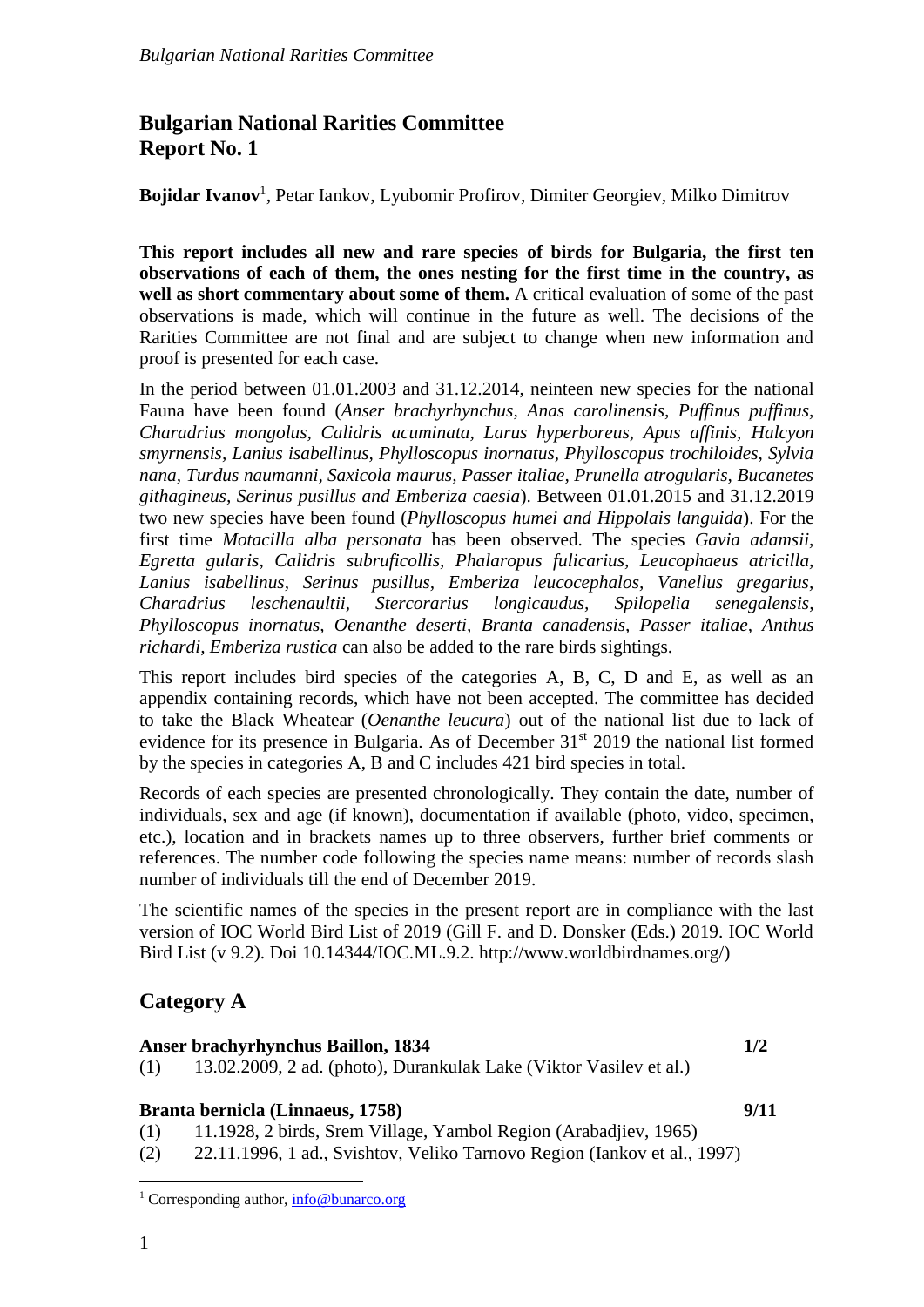- (3) 09.02.1997, 1 ad., Kamchia River, near Novo Oryachovo Village, Varna Region (Iankov et al., 1997)
- $(4)$  13.02.1997, 1 bird 1<sup>st</sup> w., Shabla Lake (Iankov et al., 1997)
- (5) 01.05.1998, 1 bird, Durankulak Lake (Dimiter Georgiev, Marina Georgieva)
- (6) 27.11.1999, 1 ad., Mandra Lake (Lyubomir Profirov, Milko Dimitrov)
- (7) 04.02.2008, 2 ad., winter crop fields S of Durankulak Lake (Dimiter Georgiev et al.); 11.02.2008, 1 ad. (probably the same bird), N of Durankulak Lake (Tihomir Stefanov, Ivailo Ivanov)
- (8) 04.01.2015, 1 ad. (photo), Mandra Lake, Livada Village, Burgas Region; 20.01.2015, 1 ad., Kameno Village, Burgas Region (Ralitsa Georgieva, Vladimir Mladenov)
- (9) 04.02.2017, 1 bird 1st w, Polski Izvor Village, Burgas Region (Vladimir Mladenov, Ralitsa Georgieva, Ivailo Dimchev)

# **Branta leucopsis (Bechstein, 1803) 10/16**

- (1) 25.02.1997, 1 ad., 17-25.03.1997, Durankulak Lake, (Simeonov, Hindermayer, 1997); probably same bird also on 15.03.1997, 1 ad., Durankulak Lake (Petkov, 1997)
- (2) 21.01.2000, 1 ad., Atanasovsko Lake (Dimitrov et al, 2005); 24.01.2000, 1 ad., between Burgas and Kableshkovo Village (Lyubomir Profirov, Milko Dimitrov); 18-19.02.2000, same bird, NE of Atanasovsko Lake (Rusi Todorov, Radostina Tsenova, Maria Andreeva)
- (3) 20.11.2005, 1 bird (photo), Iskyr Reservoir, Sofia Region (NIkolov et al., 2006)
- (4) 06.01.2010, 1 bird, Neikovo Village, Dobrich Region (Simeon Gigov, Valentin Katrandzhiev); 12.02.2010, 1 bird, vicinity of Balchik, Dobrich Region (Simeon Gigov, David Brodly); 12.02.2010, 1 bird, Durankulak Village, Dobrich Region (Simeon Gigov, Valentin Katrandzhiev)
- (5) 11.01.2011, 1 ad., Tyulenovo Village, Dobrich Region (Petar Iankov et al.)
- (6) 23.01.2012, 1 ad., Polski Izvor Village, Burgas Region (Vladimir Mladenov, Stoyan Yordanov); 17-18.02.2012, 3 ad. (photo), Between Vetren Village and Burgas (Ivailo Dimchev et al.); 11.03.2012, 6 birds (incl. 2 ad. and 4 juv.) (photo), Atanasovsko Lake (Vladimir Mladenov et al.)
- (7) 03.02.2012, 1 ad., Gorun Village, Dobrich Region (Dimiter Georgiev); 10.02.2012, 1 ad. (photo), the winter crop fields near the village of Tyulenovo, Dobrich Region (Mladen Vasilev); 11.02.2012, 1 ad., Cape Shabla (Viktor Vasilev, Daniel Mitev, Minko Madzharov)
- (8) 07.02.2014, 2 birds, fields near Shabla Tuzla Lake (Pavel Simeonov); 15.02.2014, 2 birds (probably the same birds), near Durankulak Lake, Camping Cosmos (Dimiter Georgiev, Jorma Tenouvo, Outi Sarajakoski)
- (9) 28.12.2014, 1 bird (photo), Durankulak Lake (Daniel Mitev); 13.01.2015, 1 bird (photo), Smin Village, Dobrich Region (Viktor Vasilev, Strahil Peev, Gabriel Martin)
- (10) 13.01.2017, 1 ad., near the Village of Bratovo, Burgas Region (Dimiter Georgiev, Minko Madzharov, Ivaylo Dimchev)

# **Cygnus columbianus (Ord, 1815)**

- (1) 30.01.1978, 1 ad., Durankulak Lake, (Königstedt, Robel, 1978; 1979a)
- (2) 09.04.1980, 3 ad., near Atanasovsko Lake (Robel, Willems, 1984)
- (3) 15.01.1985, 1 ad., Durankulak Lake (Lyubomir Profirov, Bojidar Ivanov, Dimiter Georgiev)
- (4) 12-28.02.1989, 4 ad. and 6 juv., Poda Lagoon, Burgas (Milko Dimitrov, Konstantin Niagolov)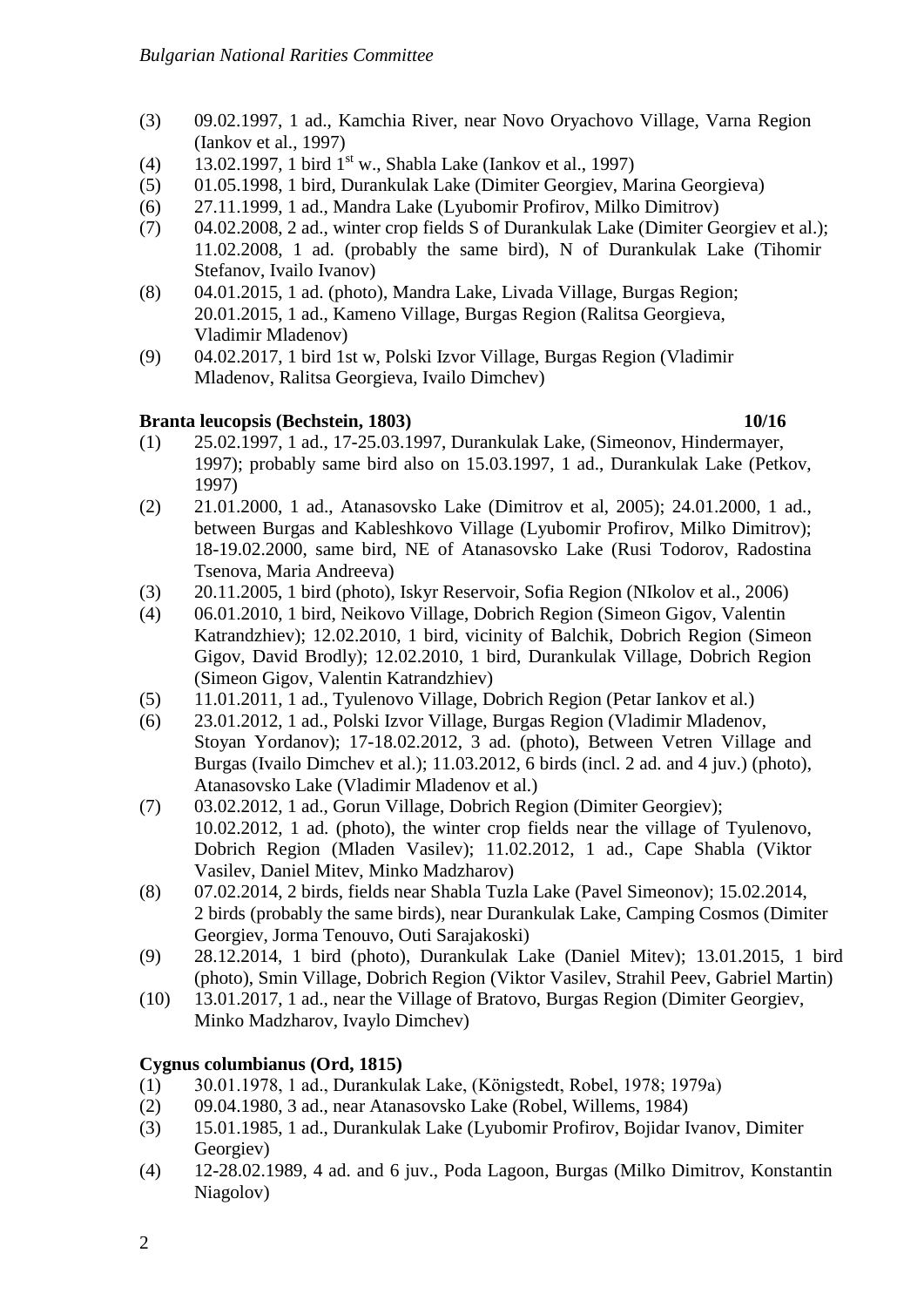Since 1989 the species is an almost regular visitor in the country with increasing numbers: In winter 2014/ 2015 about 200 birds in Burgas area (Vladimir Mladenov); 05.03.2020 – 451 birds in Burgas area (Ivaylo Dimchev).

### **Mareca falcata (Georgi, 1775) 1/1**

(1) 23.02.1978, 1  $\delta$ , Shabla Tuzla Lake (Vatev, Roberts, 1980)

### **Anas carolinensis (Gmelin, JF, 1789) 1/2**

(1) 17.04.2008,  $2 \circ$  ad. (photo), Shabla Tuzla Lake (Iordan Hristov, Simeon Gigov, Svetoslav Spasov)

#### **Marmaronetta angustirostris (Ménétries, 1832) 4/5**

- (1) 09.06.1979, 2 birds, Garvansko Marsh, Silistra Region (Michev, 1979)
- (2) 07.11.1985, 1 bird, Atanasovsko Lake (Sakakhian, 1992; Green, 1992; Nankinov, 1995a)
- (3) 16.05.1991, 1  $\beta$ , Arkutino, Burgas Region (Graham Tucker, Petar Iankov) (Neophron, 1994, 1, 34)
- (4) 03.12.1993, 1 bird, Atanasovsko Lake (Maurice Waterhouse) (Neophron, 1994, 1, 34)

#### **Somateria mollissima (Linnaeus, 1758)**

- (1) 05-06.04. 1964, 1 pair, Rezovo Village and Silistar River (Paspaleva-Antonova, 1965a)
- (2) 06.09.1978, 1 ♀, Sveti Ivan Island, Sozopol, Burgas Region (Nankinov, 1978)
- (3) 14.04.1980, 1  $\delta$  ad., Rusalka Complex (Robel, Willems, 1984)
- (4) 10.08.1980, 1 bird, Cape Kaliakra (Nankinov, 2001a)
- (5) 19.09.1988, 1 bird, Camping Kavatsite, S of Sozopol (Jaschhof, 1990)
- (6) 06.01.1989, 11 birds, the coast of Strandzha mountain (Milchev, 1994)
- (7) 18.04.1989,  $1 \nsubseteq ad$ ., Black sea coast Pomorie, Burgas Region (Nankinov, 2001a)
- (8) 22.08.1989, 17 birds, Sarafovo, Burgas (Nankinov, 2001a)
- (9) 19.10.1989, beach of Strandzha mountain (Milchev, 1998)
- (10) 04.11.1989, 1 bird near Plovdiv (Nankinov, 2001a)

Since then - irregular visitor along the Bulgarian coast.

**First nesting**: 14.05.2007, 1♀ with 9 pull. (photo), Durankulak Lake (Tihomir Stephanov, Richard Bicknell)

### **Clangula hyemalis (Linnaeus, 1758) more than 15/144**

- (1) 01.04.1976, 3  $\circled{3}$  1<sup>st</sup> w, Shkorpilovtzi Village, Varna Region (Nankinov et al., 1980)
- (2) 01.12.1976, 6 ad. (5  $\textcircled{3}$  and 1  $\textcircled{2}$ ), Pomorie, Burgas Region (Nankinov et al., 1980)
- (3) 17.01.1978, 1 pair, Poda Lagoon, Burgas (Nankinov et al., 1980)
- (4) 18.01.1981, 11 birds, Mandra Lake (Michev, Profirov, 2003; Dimitrov et al., 2005)
- (5) 19.01.1982, 63 birds, Danube River, Mechka Village, Ruse Region (Bojidar Ivanov)
- (6) 20.01.1984, 1  $\circ$  and 3  $\circ$   $\circ$ , Gradina Island, Danube River (Nankinov et al., 1997)
- (7) 08.12.1988, 1  $\delta$  and 2  $\Omega$ , Reservoir near Pravetz Town, Sofia Region (Nankinov et al., 1997)
- (8) January 1989, 2 birds, Iskar Reservoir near Sofia (Nankinov et al., 1997)
- (9) 12.02.1989, 53 birds, Burgas Bay (Nankinov et al., 1997)
- (10) 15.01.1990, 1 bird, South Black sea coast (Michev, Profirov, 2003)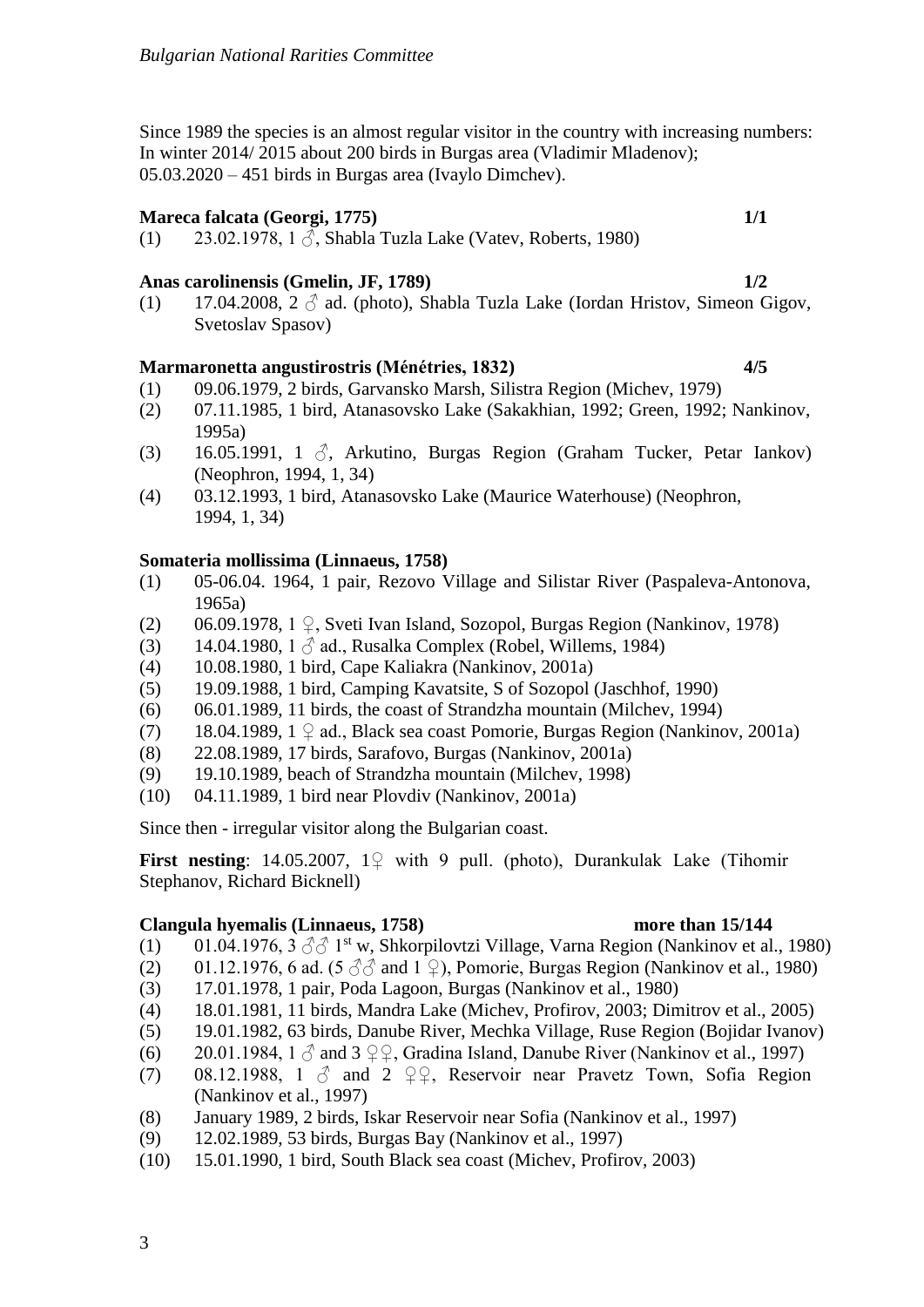# **Mergus merganser Linnaeus, 1758**

First nesting: 05.07.1999,  $1\sqrt{ }$  and 9 juv., Kardzhali Reservoir near Dazhdovnitsa Village, Kardzhali Region (Borislav Borisov)

# **Lagopus muta (Montin, 1781) 1/1**

(1) 31.12.1996, 1 ♀ ad., Atanasovsko Lake (Miltschev, Georgiewa, 1998)

# **Gavia immer (Bruennich, 1764) 6/6**

- (1) 06.01.1970, 1 bird, Pomorie, Burgas Region (Johnson, Hafner, 1970)
- (2) 02.11.1974, 1 bird, Zlatni piasatzi, Varna (Nankinov, 1975)
- (3) Winter of 1995/1996 1 bird found dead on the beach of Shabla by Alexander Dutzov (Nikolov, 2006)
- (4) 18.12.2004, 1 ad. in winter plumage, Gorni Dabnik Reservoir, Pleven Region (Nikolov, 2006)
- (5) 18.05.2007, 1 ad. in breeding plumage, Sarafovo Bay, Burgas (Bob Scott et al.)
- (6) 07.04.2018, 1 ad. in winter plumage (photo), Pomorie Bay, Burgas Region (Zhivco Nakev, Yulian Popov)

# **Gavia adamsii (Gray, GR, 1859) 2/2**

- (1) 20.03.1992, 1 bird in summer plumage, Cape Galata, Varna (Nankinov, 1998a)
- (2) 23.12.2016, 1 bird 1st w (photos), Ognyanovo Reservoir, Sofia Region (Atanas Grozdanov)

# **Calonectris diomedea (Scopoli, 1769) 3/3**

- (1) 03-05.6.1938, 1 bird, Cape Maslen nos (Hainard, 1949)
- (2) 03.7.1967, 1 bird, Kavacite near Sozopol, Burgas Region (Schwarze, 1969)
- (3) 14.10.1987, 1 bird, small reservoir near Stara Zagora (Nankinov, 2001b)

# **Puffinus puffinus (Brünnich, 1764) 1/1**

(1) 21.05.2007, 1 bird (photo), Burgas Lake (Tihomir Stefanov, John Parish, Petar Iankov)

# **Podiceps auritus (Linnaeus, 1758)**

- (1) 26.01.1942, harbour of Burgas (Kumerlöve, 1957)
- (2) 29.10.1974, 6 birds, Achtopol, Burgas Region (Nankinov, 1975)
- (3) 15.01.1976, beach of Strandja mountain (Milchev, 1998)
- (4) 28.01.1978, 10 birds, Cape Kaliakra (Königstedt, Robel 1979a)
- (5) 23.02.1978, 6 birds, the sea in front of Durankulak Lake, (Donchev, Vatev, 1980; Vatev, 1983)
- (6) 15.10.1978, 2 birds, Kraimorie, Burgas (Dontschev, 1980)
- (7) 23.02.1981, 2 birds, Pomorie Lake (Prange, 1988; Profirov et all., 2010)
- (8) 24.01.1992, beach of Strandja (Milchev, 1998)
- (9) 28.05.1999, 1 bird in breeding plumage, Nova Cherna fishponds, Silistra Region (Dimiter Georgiev, Bojidar Ivanov)
- (10) 17.12.1999, 1 bird, Pomorie Lake (Dimitrov et al., 2005)

At present - a regular winter visitor.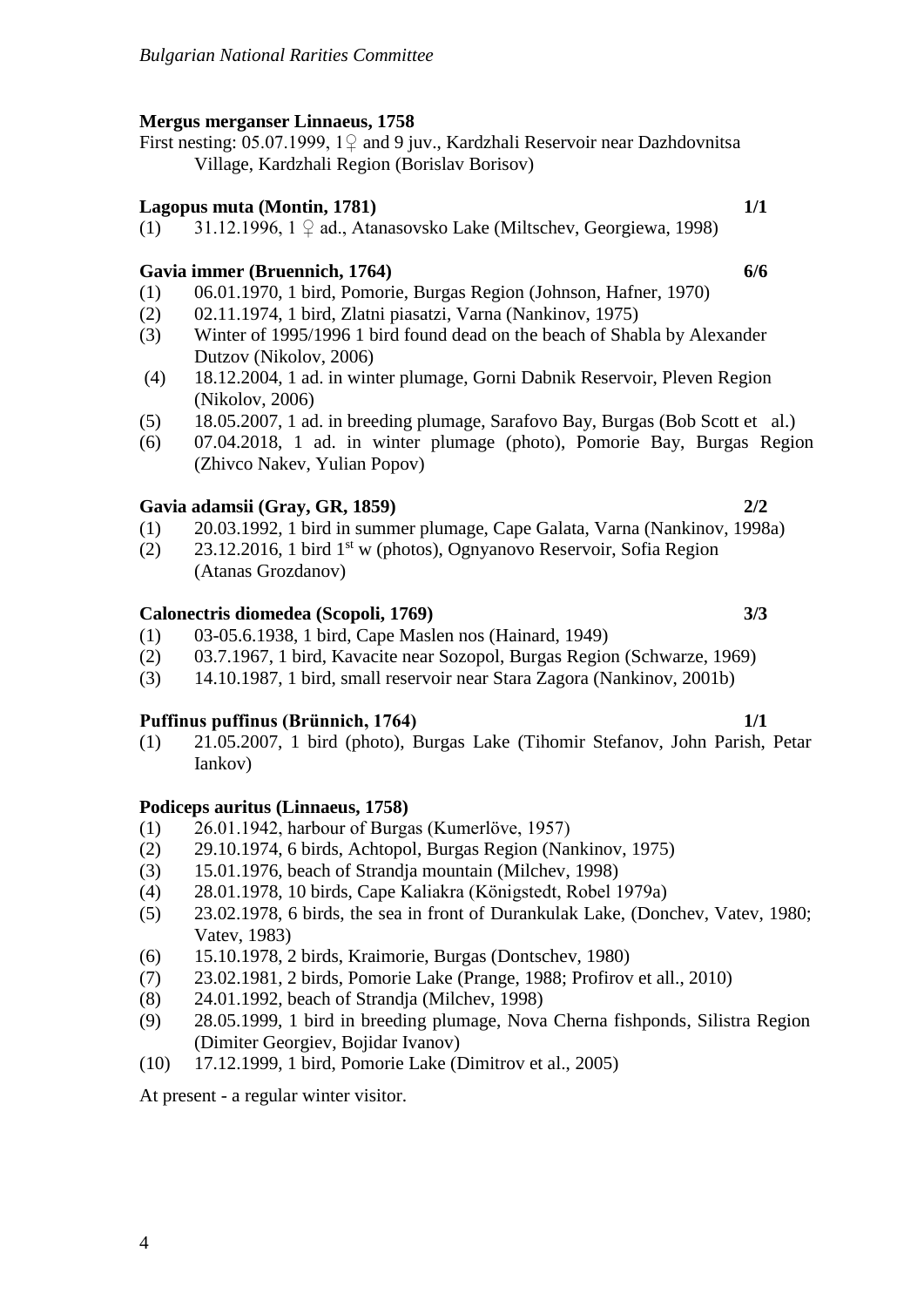# **Mycteria ibis (Linnaeus, 1766) 1/1**

 $(1)$  24.06.2004 to 16.07.2004, 1 bird 2<sup>nd</sup> year (photo), Atanasovsko Lake (Ragyov et al., 2003)

## **Bubulcus ibis (Linnaeus, 1758) more than 17/49**

- (1) 1 pair with food near Lom Town (Hodek, 1869)
- (2) 12.05.1890, 1  $\Diamond$ , Yantra River mouth (Reiser, 1894)
- (3) May 1938, Mandra Lake/Burgas Lake (Jordans, 1940)
- (4) 03.08.1950, 2 birds, Shabla Lake (Boev, 1962)
- (5) 01-05.06.1953, 8 birds, Atanasovsko Lake (Boev, 1962)
- (6) 22.08.1961, 16 birds, Sozopol, Burgas Region (Boev, 1962)
- (7) 10.06.1965, 5 birds, Durankulak Lake (Dontschev, 1980)
- (8) 11.05.1973, 1 bird, Blato River, Mramor Reservoir (Nankinov, 1982)
- (9) 24.05.1994, 1 bird, Vaya Fishponds, Burgas (Dimitrov et al, 2005); same bird 27.05.1994, Burgas Lake (Bojidar Ivanov)
- (10) 26.05.1995, 1 bird, Vaya Fishponds, Burgas (Dimitrov et al, 2005)

12.05.2011, 4 birds in the heronry at Poda Lagoon Lagoon, Burgas; one of them carrying nesting material (Ivaylo Dimchev et al.)

### **Egretta gularis (Bosc, 1792) 5/5**

- (1) 01.06.1999, 1 ad. (photo), Poda Lagoon Lagoon, Burgas (Lyubomir Profirov et al.)
- (2) 30.05.2013, 1 ad. (photo), Atanasovsko Lake (Stoyan Jordanov et al.)
- (3) 22.04.2014, 1 ad. dark morph (photo), Poda Lagoon, Burgas (Vladimir Deryabin)
- (4) 15.05.2016, 1 ad. (photo), Atanasovsko Lake (Daniel Mitev, Steve Grinwade); 27.06.2016, same bird (photo), Atanasovsko Lake (Daniel Mitev et al.)
- (5) 21.06.2018, 1 bird (photo), Atanasovsko Lake (Dimo Shehlarski)

### **Morus bassanus (Linnaeus, 1758) 6/11**

- (1) 10.8.1969, 1 bird, Slanchev brjag, Burgas Region (Königstedt, Robel, 1978)
- (2) 28.09.1985, 1 bird, Atanasovsko Lake (Schimkat, 1992) in: Nankinov, Todorov 2006)
- (3) 08.08.1995, 1ad., Uzun Geren, Mandra Lake (Kiril Bedev)
- (4) 09.06.2005, 1 bird 1st year, the sea by Shabla Lake (Nankinov, Todorov, 2006)
- (5) 18.06.2007, 1 ad., the sea by Shabla (Christophers)
- (6) 29-31.07.2008, 6 ad. (photo), St.Konstantin & Elena Resort, Varna (Zlatozar Boev)

## **Phalacrocorax aristotelis (Linnaeus, 1761)**

(1) Tyulenovo Village, Dobrich Region (Boev, 1951)

At present - a common breeding bird on the Black Sea coast between Cape Shabla and Kavarna. It is possible the species to have been nesting on the st. Ivan and st. Peter islands back in the 20 century (Dontschev, 1980), before the discovery of one breeding pair and several immature birds in 2013 that proves the species breeding at this spot (Vladimir Mladenov, Ralitsa Georgieva)

## **Elanus caeruleus (Desfontaines, 1789) 10/11**

- (1) 02.05.1976, 1 ad., 3 km from Krumovgrad (Iankov, 1991a)
- (2) 1978 1 bird at Rusalka Resort, Dobrich Region (Nankinov, 2001c)
- (3) 12.04.1979, 1 bird at Atanasovsko Lake (Profirov, 1981, Michev et all., 2004)
- (4) 24.04.1980, 1 bird, between Glumche and Zimen Villages near Burgas (Nankinov, Darakchiev, 1985)
- (5) 26-27.06.1980, 1 bird, Rupite near Petrich Town (Nankinov, 2001c)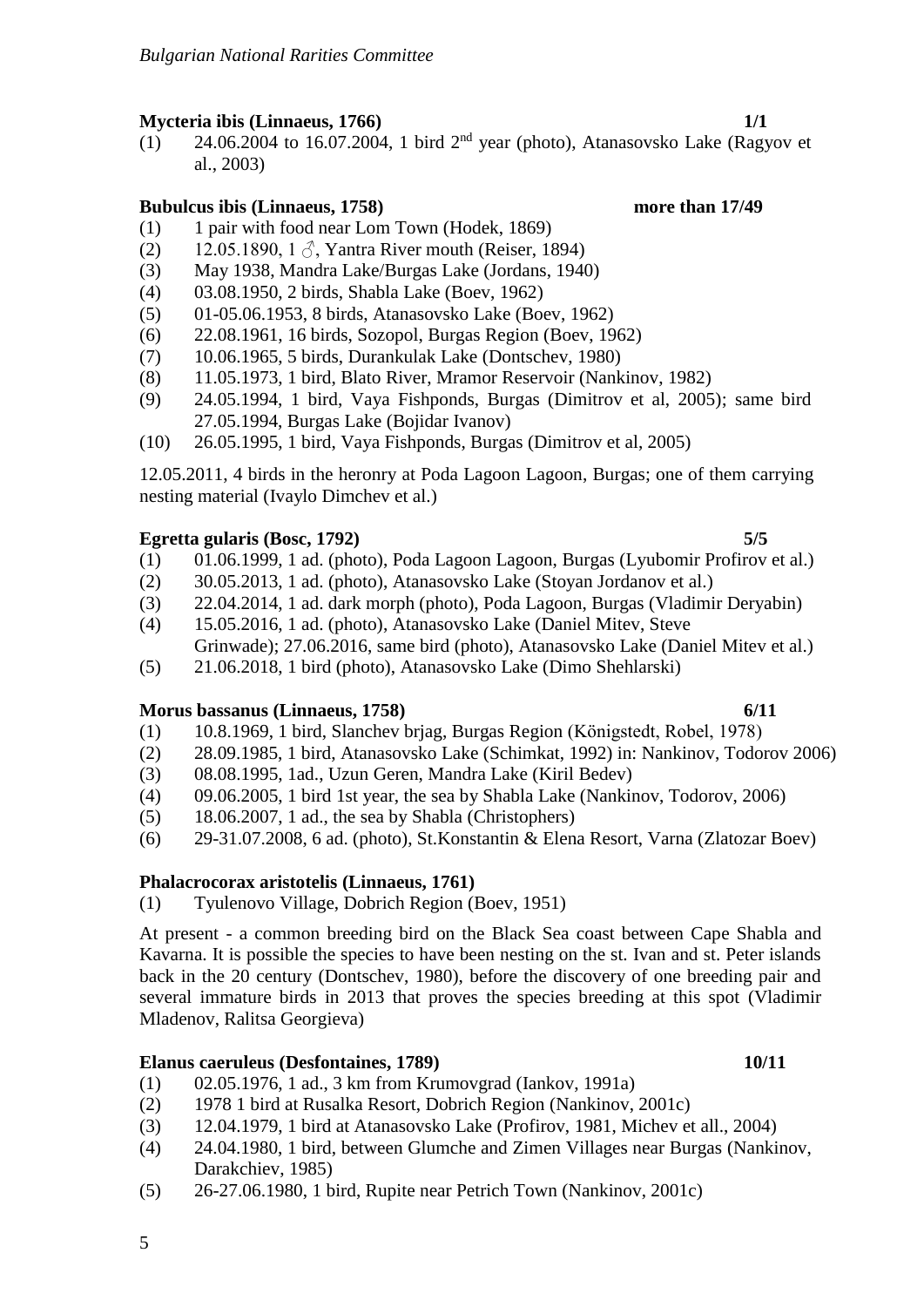- (6) Winter 1985/1986, 1 bird, Pazardjik, Plovdiv Region (Nankinov, 2001c)
- (7) May 1992, Mariza River (Nankinov, 2001c)
- (8) Beginning of April 1994, 2 birds, Potsernentsi Village near Radomir (Nankinov, 2001c)
- (9) 07.05.1998, 1 bird, N of Resovo Village, Burgas Region (Nankinov, 2001c)
- (10) 15.05.2001, 1 bird, Lyulin-Zapaden park, Sofia (Nankinov, 2001c)

# **Aquila fasciata Vieillot, 1822**

- (1) 22.05.1938, a breeding pair, Zhalti Chal, Kardzhali Region (Arabadjiev, 1962)
- (2) Near Svilengrad 1 single bird (Wallis, 1913; Stoychev et al., 2008)
- (3) 29.05.1959, 1 ad. bird N of Golden Sands, Varna (Mauersberger, 1960)
- (4) 24.04.1960, 1 bird, Novakovo Village, Plovdiv Region (Donchev, 1964)
- (5) Summer 1960, Veliko Tarnovo (Arabadjiev, 1962)
- (6) 08.09.1961, 2 ad., Malyovitsa, Rila Mountain (Müller, Müller, 1965).
- (7) 28.04.1978, 1 bird, Pirin Village, Blagoevgrad Region (Nankinov, 1981)
- (8) 28.10.1979, 1 bird, Atanasovsko Lake (Michev et al., 2004)
- (9) 02.10.1983, 1 bird, Atanasovsko Lake (Michev et al., 2004)
- (10) 27.05.1999, 1 ad., Gorno Pole Village, Haskovo Region (Carl Nickolson et al.)

At present the species is an irregular breeder with very low population number and is occasionally recorded along the Black sea coast during migration.

## **Vanellus spinosus (Linnaeus, 1758) 9/10**

- (1) 07.05.1960, 2 ad. birds, Mandra Lake (Hanzak, 1962)
- (2) 24.05.1985, 1 bird, Pomorie Lake (Bruce Martin)
- (3) 14.09.1990, 1 bird, Atanasovsko Lake (Michev et al., 2004)
- (4) 15.05.2007, 1 bird, Shabla Lake (Nikolai Kranais et al.)
- (5) 20.05.2007, 1 ad., Sarafovo, Burgas (Petar Iankov et al.)
- (6) 20.05.2010, 1 bird (photo), Mandra Lake (Petar Iankov)
- (7) 17.04.2013, 19.04.2013, 1 ad. (photo), Mandra Lake near Konstantinovo Village, Burgas Region (Vladimir Mladenov)
- (8) 08.05.2016, 1ad., Atanasovsko Lake (Vladimir Mladenov, Ralitsa Georgieva)
- (9) 01-02.04.2019, 1 ad. (photo), Atanasovsko Lake (Miroslav Todorov, Ivailo Dimchev)

# **Vanellus gregarius (Pallas, 1771) 2/2**

- (1) 24.05.1985, 1 bird, Pomoriisko Lake (Dimitrov et al., 2005)
- (2) 30.05.2009, 1 ad. (photos), Kamen Briag Village, Dobrich Region (Minko Madzharov, Hristo Gardov, Werner Beuler)

# **Vanellus leucurus (Lichtenstein, MHK, 1823) 8/9**

- (1) 04-05.05.1997, 1 ad. in breeding plumage (photo), Ravno Pole, Sofia Region (Hristov et al., 1999)
- (2) 13.05.1997, 1 ad., Poda Lagoon, Burgas (Georgiev et al., 1997)
- (3) 04.1998, 1 bird, Shabla Tuzla Lake (Steave Fischer)
- (4) 22.04.2000, 1 bird, Atanasovsko Lake (Michev et al., 2004)
- (5) 01.05.2000, 2 ad., Durankulak Lake (A. Guibentif, in litt); 01.05.2000, 1 ad., Shabla Lake (possibly same bird) (Daniel Mitev); 02.05.2000, 2 ad., Durankulak Lake (possibly same birds) (Daniel Mitev)
- (6) 7.06.2000, 1 bird, Fishponds Obnova, Pleven Region (Shurulinkov et al., 2005)
- (7) 02.05.2001, 1 bird, Atanasovsko Lake (Michev et al., 2004)
- (8) 22.04.2002, 1 bird, Atanasovsko Lake (Konstantin Popov)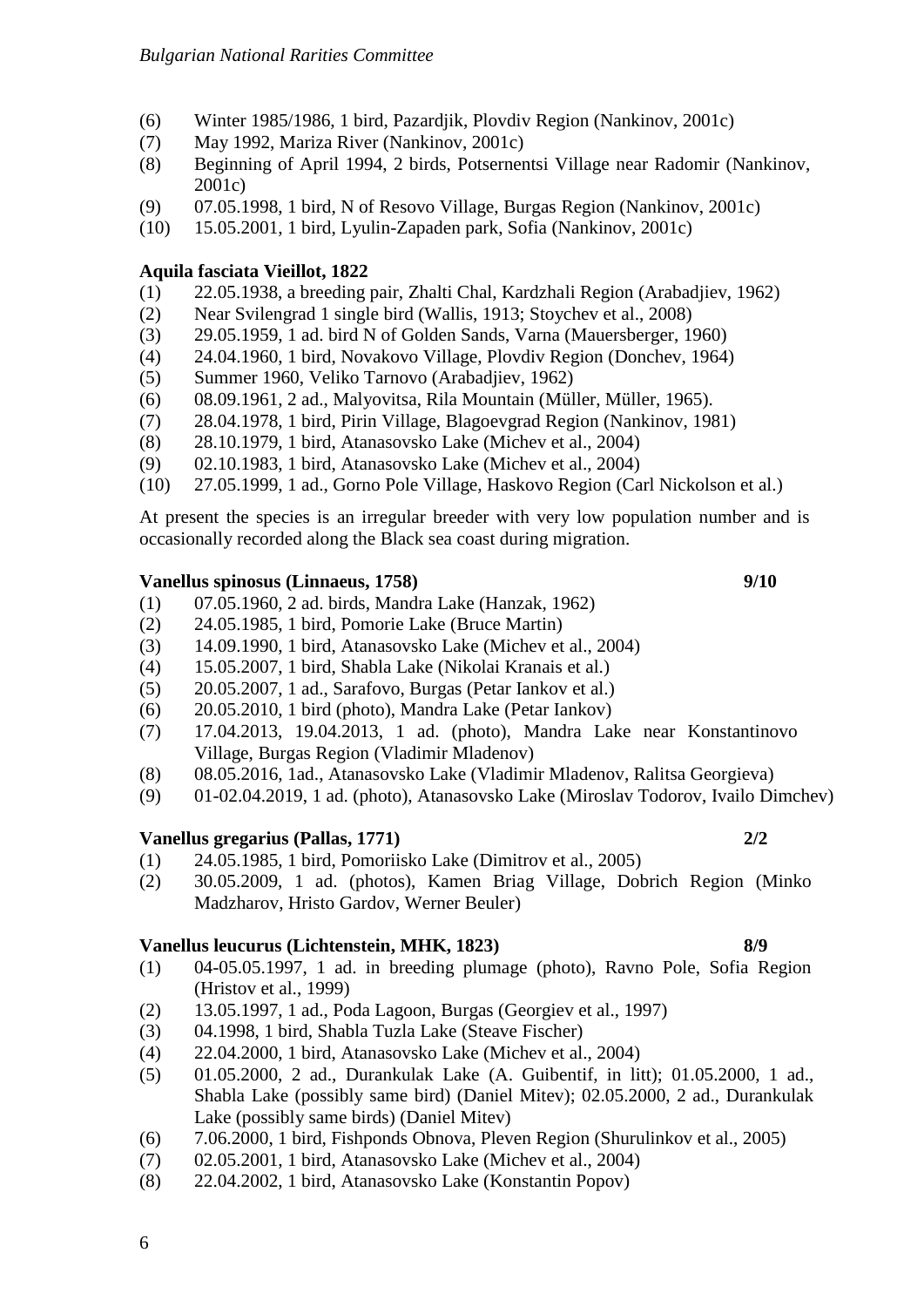# **Charadrius mongolus Pallas, 1776 1/1**

(1) 28.08.2011, 1 ad. in breeding plumage (photo), Shabla Tuzla Lake (Mitev, 2011)

# **Charadrius leschenaultii Lesson, R, 1826 3/3**

- (1) 16.05.2000, 1 ad. in breeding plumage, Atanasovsko Lake (Dimitrov et al., 2005)
- (2) 30.05.2013, 1 ad. (photos), beach of Durankulak (Rael Butcher, Peter Wragg)
- (3) 3.08.2013, 1 ad. (photo), Pomorie Lake (Daniel Mitev)

# **Charadrius asiaticus Pallas, 1773 1/1**

(1) 31.8.1983, 1 ad. in breeding plumage, observed 2 times, Atanasovsko Lake (Nankinov, 1992; Nankinov et al., 1997)

# **Xenus cinereus (Gueldenstaedt, 1775) more than 21/32**

- (1) 21.05.1979, Atanasovsko Lake (Nankinov et al., 1997)
- (2) 25.04.1980, Atanasovsko Lake (Nankinov et al., 1997)
- (3) 20, 22, 23.08.1980, 1-2 birds at Shabla Tuzla Lake (Uhlig, 1982)
- (4) 27.08.1980, 1 bird, Durankulak Lake (Uhlig, 1982)
- (5) 03.08.1982, Atanasovsko Lake (Nankinov et al., 1997)
- (6) 09.04.1983, 3 birds, Fishponds Plovdiv (Nankinov et al., 1997)
- (7) 23.04.1983, 4 birds, Fishponds Plovdiv (Nankinov et al., 1997)
- (8) 13.08.1983, Atanasovsko Lake (Nankinov et al., 1997)
- (9) 13.05.1996, 1 bird, Poda Lagoon, Burgas (Dimitrov et al, 2005)
- (10) 01.09.1996, 1 bird, Poda Lagoon, Burgas (Dimitrov et al, 2005)

# **Actitis macularius (Linnaeus, 1766) 1/1**

(1) 17.4.1973, 1 bird, Mramor Village, Sofia district (Nankinov, 1982)

# **Calidris canutus (Linnaeus, 1758) more than 20/47**

- (1) 02.08.1966, 1 dead bird, Atanasovsko Lake, (Robel et al., 1974)
- (2) 07.09.1968, 2 birds, Atanasovsko Lake, (Robel et al., 1974, 1978)
- (3) 12.08.1972, 1 bird, S of Burgas (Könnigstedt, Robel, 1978)
- (4) 31.08.1972, 1 bird, Atanasovsko Lake (Müller et al., 1975)
- (5) 28.07. 1974, 1 bird, Mandra Lake (Ernst, 1978)
- (6) 01.03.1981, 15 birds, Pomorie Lake (Prange, 1988)
- (7) 16.05.1981, 1 bird, Atanasovsko Lake (Könnigstedt, Robel, 1978)
- (8) 14.01.1982, 1bird, Atanasovsko Lake (Michev et al., 2004)
- (9) 06.09.1986, 1 bird, Pomorie Lake, (Nankinov et al., 1997)
- (10) 08-09.04.1988, 1 bird, Chelopechene Fishponds, Sofia Region (Nankinov, 1991b; Nankinov et al., 1998)

Thereafter – an irregular visitor along the Bulgarian coast.

# **Calidris melanotos (Vieillot, 1819) 6/6**

- (1) 18.04.1988, 1 bird, Aldomirovsko Lake, Sofia Region (Petar Iankov, Jan Boss, British Birds 1999, 92(6), 288, in Nankinov, 2004)
- (2) 31.08.1998, 1 bird, Durankulak Lake (Petar Iankov, British Birds 1999, 92, 288, in Nankinov, 2003a)
- (3) 20.09.2001, 1 juv., Uzun Geren, Mandra Lake (Petar Iankov, Simon Papps)
- (4) 07.09.2005, 1 bird, Poda Lagoon, Burgas (Petar Iankov)
- (5) 22 and 23.09.2010, 1 bird (photo), Pomorie Lake (Seamus Feeney, Joe Donaldson)

7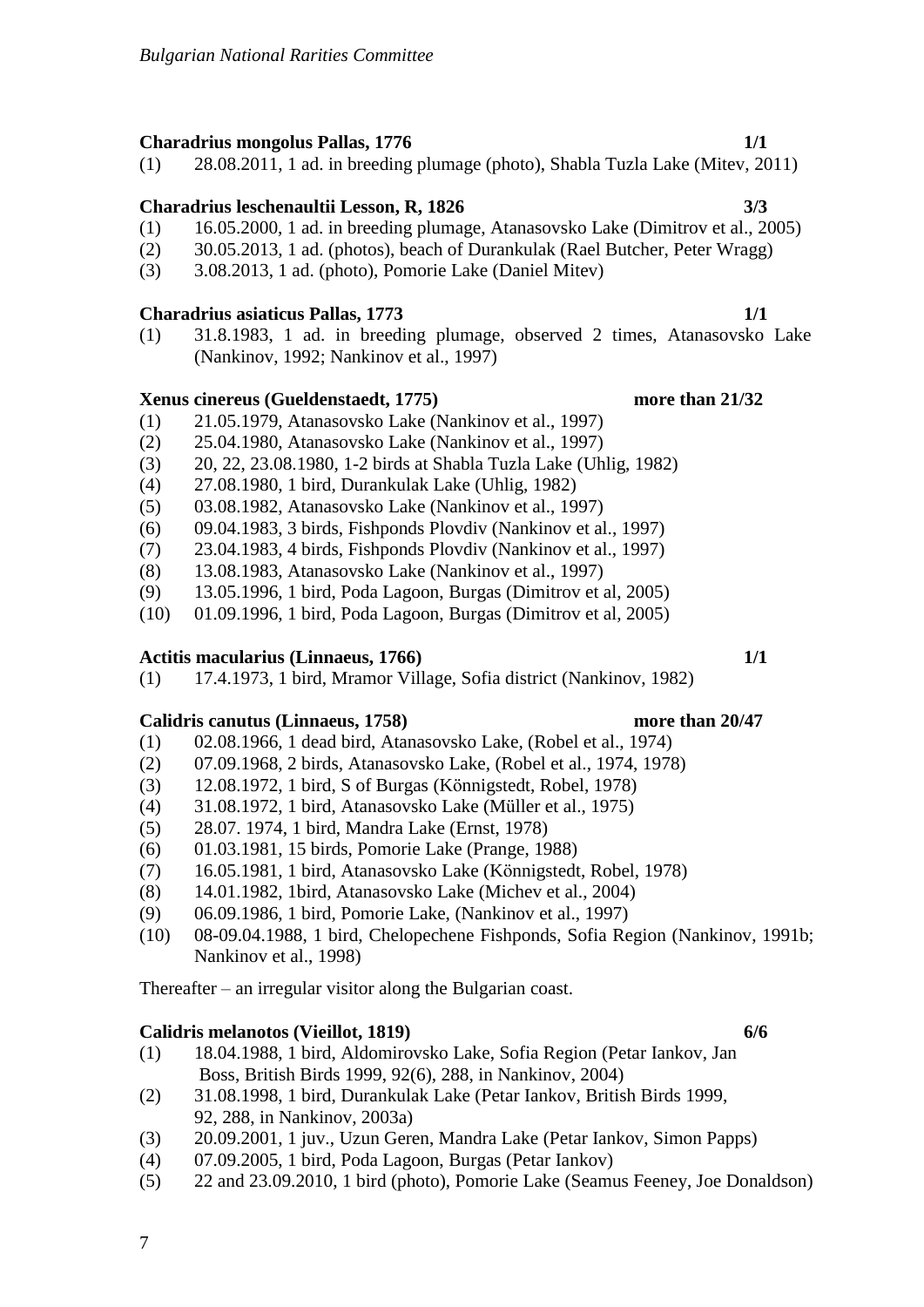(6) 14.09.2016, 1 juv., Atanasovsko Lake (Dave Smallshaire)

# **Calidris acuminata (Horsfield, 1821) 2/2**

- (1) 22.09.2000, 1 juv., Poda Lagoon, Burgas (Bob Scott et al.; Dimitrov et al., 2005)
- (2) 09.09.2003, 1 bird, Poda Lagoon, Burgas (Bob Scott et al.; Dimitrov et al., 2005)

# **Calidris maritima (Bruennich, 1764) 1/1**

(1) 25, 26.09.1993, 1 bird, Iskar Reservoir, Sofia Region (Nankinov et al., 1998)

# **Calidris subruficollis (Vieillot, 1819) 4/5**

- (1) 24.8.1972, 1 bird, Durankulak Lake (Kneis, 1974; Nankinov, 1989a)
- (2) 08.05.2001, 2 birds near the mouth of Azmashka River, Burgas Region (Bob Scott in Michev et al., 2004)
- (3) 29.09.2004, 1 bird (photo), Poda Lagoon, Burgas (Peter Turner)
- (4) 21.9.2011, 1 bird (photo), Mandra Lake (Tony Disley et al.)

# **Phalaropus tricolor (Vieillot, 1819) 1/1**

(1) 25-26.08.1992, 1 moulting male, Pomorie Lake (Nankinov, 1998)

# **Phalaropus fulicarius (Linnaeus, 1758) 4/4**

- (1) 17.12.1965,  $1 \nsubseteq ad$ , Shabla Lake (Dontschev, 1967a)
- $(2)$  06.11.2014, 1 bird 1<sup>st</sup> w (photo), the sea at Shabla Tuzla Lake (Daniel Mitev)
- (3) 09.10.2019, 1 bird (photo), Pomorie, Burgas Region (Todor Georgiev)
- (4) 13.11.2019, 1 bird  $1<sup>st</sup>$  w (photo), the sea at Durankulak Lake (Pavel Simeonov)

# **Rissa tridactyla (Linnaeus, 1758) 17/21**

- (1) 1928, 1 bird, collection of the museum Pleven (Dimitrov, 1981)
- (2) 1937, Vit River, collection of the museum Pleven (Boev, 1957)
- (3) 23.11.1961,  $1 \nsubseteq 1^{st}$  w., Danube River, Russe (Undjian, Ivanov, 1966)
- $(4)$  21.01.1980, 2 birds 1<sup>st</sup> w., Cape Kaliakra (Nankinov et al., 1997) (cit.: Michev, Profirov, 2003)
- (5) 29.08.1985, 3 birds, Atanasovsko Lake (Milko Dimitrov, Nikolay Kraneis in Michev et al., 1999) (cit.: Dimitrov et al., 2005)
- (6) 03.1992, 1 ad., Alepu, Burgas Redion (Rostislav Trayanov, Miroslav Enev, Snezhana Naydenova; Neophron, 1994, 1, 36)
- (7) 01.11.1993, 1 bird (photo), Dolni Bogrov Village, Sofia Region (Svetoslav Spasov, Neophron, 1994, 1, 36)
- (8) 01-02.11.1997, 1 bird 1st w., Gorni Dabnik Reservoir, Pleven Region (Shurulinkov et al., 2005)
- (9) 16.11.1997, 2 birds, (1 ad., 1 bird 1<sup>st</sup> w.), Pchelina Reservoir, Pernik Region (Schurulinkov, 2004a)
- (10) 11.06.2001, 1 bird, Burgas (Dimitrov et al., 2005)

Thereafter – an irregular visitor along the Bulgarian coast, the Danube river and some inland lakes.

# **Xema sabini (Sabine, 1819) 1/1**

8

(1) 15.05.1988, 1 ad. in breeding plumage, Zlatni piasatzi Resort, Varna (Hirschfeld, Oreel, 1988)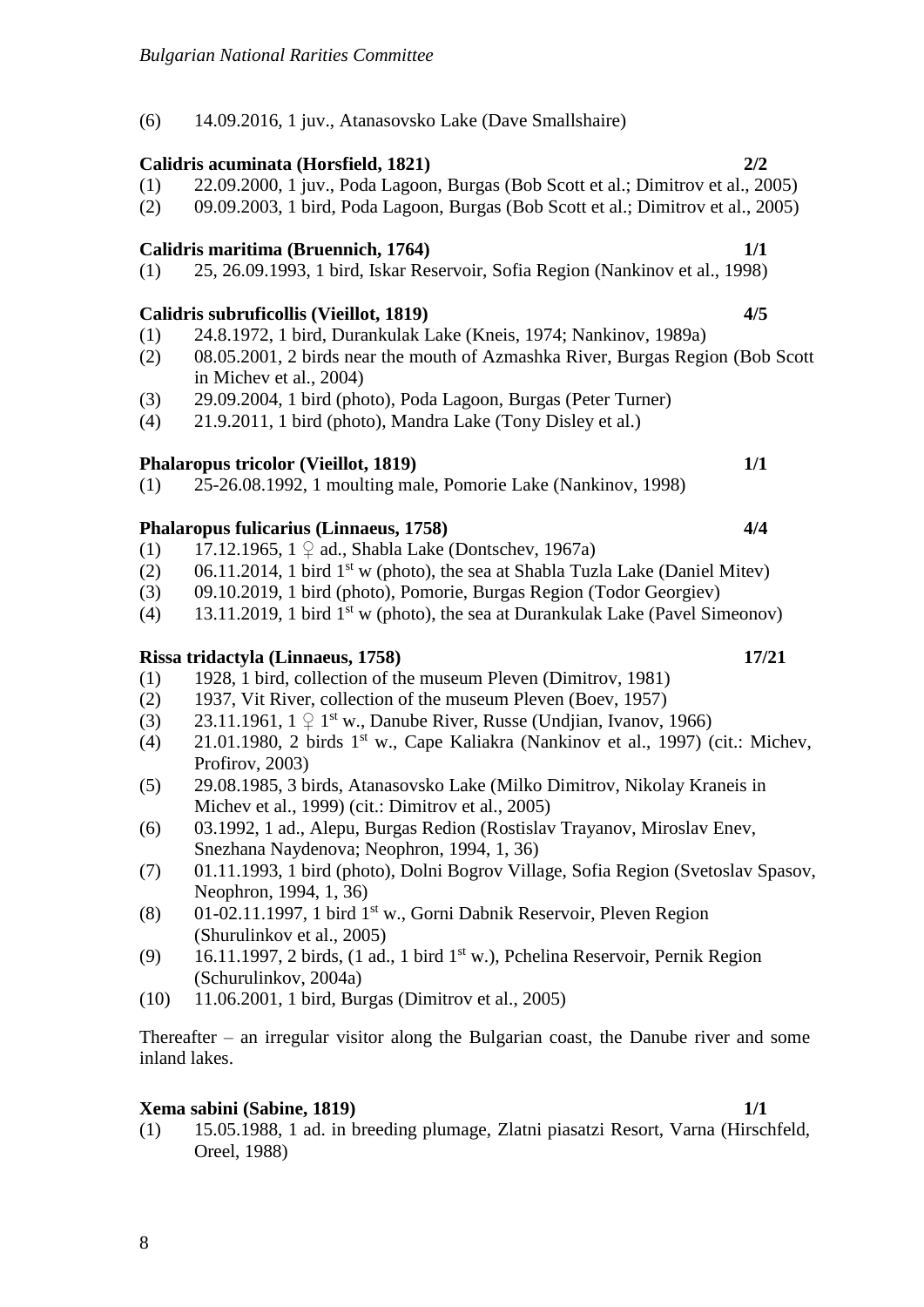# **Chroicocephalus genei (Brème, 1839)**

First nesting: 11.06.1996, Atanasovsko Lake (Nankinov et al., 1996)

# **Leucophaeus atricilla (Linnaeus, 1758) 2/2**

- (1) 31.07.2000, 1 bird 1st w., Pomorie Lake (Nikolai Todorof, Kiril Bedev in Nankinov, 2003a)
- (2) 07-10.06.2004, 1 ad. in breeding plumage (photo), Shabla Tuzla Lake (Dimiter Ragyov, Allesandro Yacopi)

# **Ichthyaetus relictus (Lonnberg, 1931) 1/1**

(1) 25.03.1978, a ringed bird found dead near Burgas (Nankinov, 1989b; 2001d)

# **Ichthyaetus audouinii (Payraudeau, 1826) 6/6**

- $(1)$  24.06.1996, 1 bird  $2<sup>nd</sup>$  summer (photo), Yailata (Simeonov, 1996)
- (2) 08.08.2001, 1 ad. winter plumage, Cape Galata , Varna (Petar Iankov)
- (3) 23.09.2006, 1 ad. winter plumage, Pomorie Lake (Petar Iankov et al.)
- (4) 05.02.2014, 1 ad., winter plumage (photo), Shabla Tuzla Lake (Simeon Gigov)
- (5) 28.04.2015, 1 ad., Mandra Lake, Fakiiska River mouth, Burgas Region (Vladimir Mladenov, Ralitsa Georgieva)
- (6) 05.10.2015, 1 bird 3cy, Sarafovo, Burgas (Petar Iankov)

# **Ichthyaetus ichthyaetus (Pallas, 1773) more 20/60**

- (1) 03.04.1976, 1 ad., Shabla Tuzla Lake (Nankinov, 1989b; Nankinov et al., 1997)
- (2) January 1982, 1 bird, Fishponds Trivoditzi, Plovdiv Region (Nankinov, 2000b)
- (3) Winter 1982/1983, many birds, north of Plovdiv (Nankinov, 2000b)
- (4) 21.01.1984, 2 birds, Maritza at Ognyanovo Station near Pazardjik (Nankinov, 2000b)
- (5) 06-12.09.1988, 3 birds, Pomorie Lake (Nankinov, 2000; Dimitrov et al., 2005)
- (6) 11.12.1991, 3 ad., Shabla Lake (Ivanov, 1998; Nankinov et al., 1997)
- (7) 09-12.01.1993, 3 ad., Shabla Lake (Neophron, 1994, 1, 34; Nankinov, 2000b)
- (8) January 1993, 2 birds, Shabla Lake (Michev, Profirov, 2003)
- (9) 18.04.1993, 5 birds, Atanasovsko Lake (Nankinov, 2000b; Dimitrov et al., 2005)
- (10) 02.1997, 1 bird, Atanasovsko Lake (Michev et al., 2004)

Thereafter – a regular visitor along the Bulgarian coast and some inland lakes.

# **Larus delawarensis Ord, 1815 2/2**

- (1) 18.02.1992, 1 ad. in winter pl., Tvardiza Village, Burgas Region (Petar Iankov); 28.02.1992, 1 ad., Izvorska Mouth, Mandra Lake (Iankov, 1994)
- (2) 02.08.1993, 1 ad., S of Cape Galata, Varna (Iankov, 1994)

# **Larus marinus Linnaeus, 1758 10/10**

- (1) 14.10.1971, 1 ad., Burgas (Roberts, 1980a)
- (2) 14.10.1976, 1 bird, Atanasovsko Lake (Roberts, 1981; Dimitrov et al., 2005)
- (3) 14.05.1981, 1 ad., St. Ivan Island, Sozopol (Nankinov, Daraktchiev, 1983a)
- (4) 7.10.1983, Atanasovsko Lake (Tanyo Michev, Lyubomir Profirov)
- (5) 01.10.1988, beach of Strandzha (Milchev, 1998)
- (6) 17.01.1989, 1 ad., Chengene skele, Burgas (Michev, Profirov, 2003)
- (7) 17.01.1992, 1 ad., Chengene skele, Burgas (Michev, Profirov, 2003)
- (8) 20.09.1993, beach of Strandzha (Milchev, 1998)
- (9) 17.01.1994, 1 ad., Chernomorets, Burgas Region (Bob Scott et al.)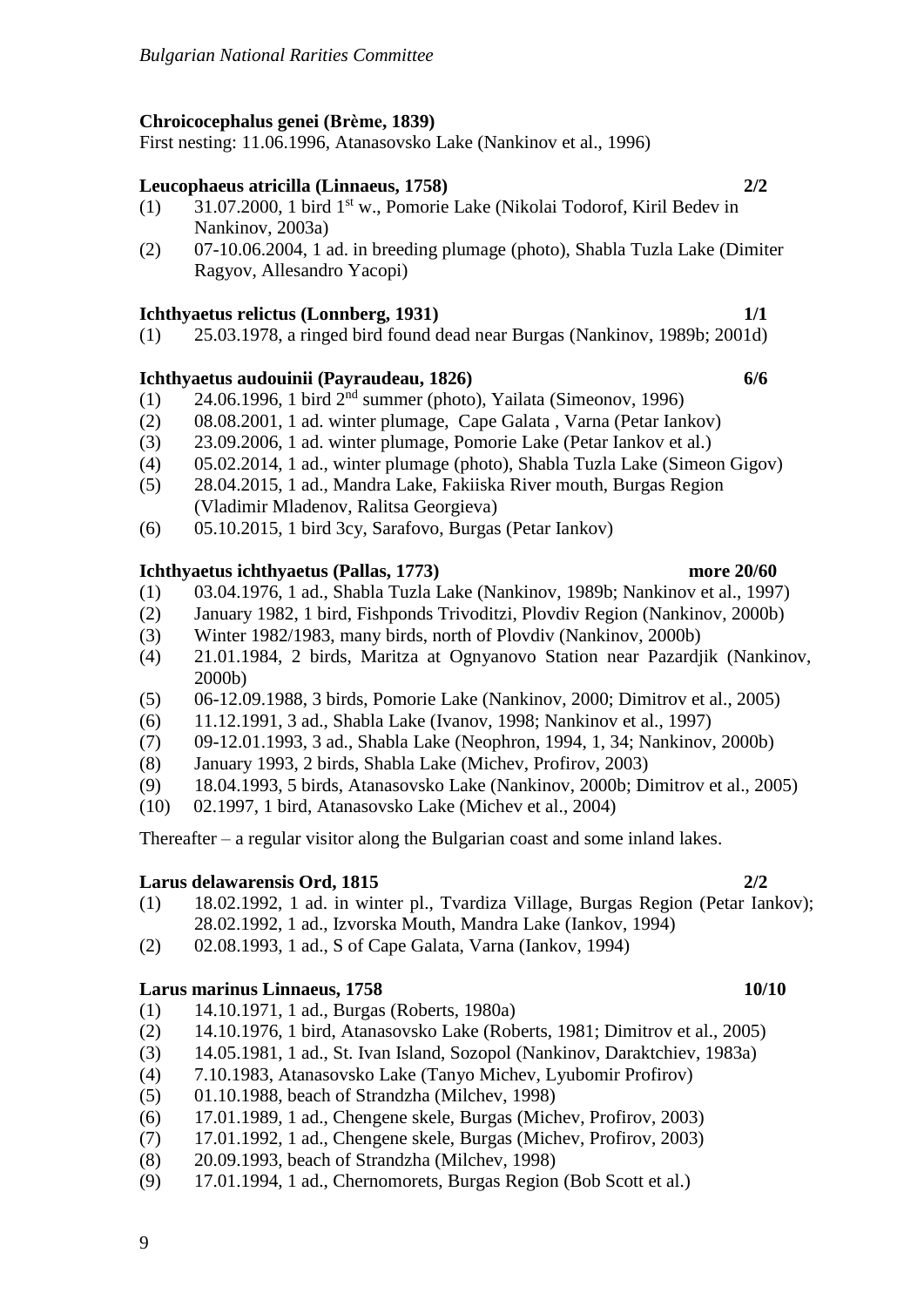# (10) 16.11.1996, 1 bird, Durankulak Lake (Daniel Mitev)

## **Larus hyperboreus Gunnerus, 1767 1/1**

(1) 29.12.1998, 1 bird 1<sup>st</sup> w., Shabla Lake (Dimiter Georgiev, Chavdar Nikolov)

## **Larus cachinnans Pallas, 1811**

First documented nesting: April - May 2014 and 2015, more than 10 birds (photos), Russe (Strahil Peev)

### **Thalasseus sandvicensis Latham, 1787**

First brood: 12.06.1984, 12 pairs (photos), Atanasosko Lake (Simeonov, 1986; Nankinov, Daraktschiev, 1986)

### **Sterna paradisaea Pontoppidan, 1763 4/4**

- (1) 08-09.1984, Albena Resort, Dobrich Region (Nankinov, 1992)
- (2) 14.09.2001, 1 bird, Pomorie Lake (Bent Soerensen; Dimitrov et al., 2005)
- (3) 24.09.2002, 1 bird, Pomorie Lake (Alban Vincott; Dimitrov et al., 2005)
- (4) 14,17,19.09.2004, 1 juv., Pomorie Lake (Alban Vincott; Dimitrov et al., 2005)

### **Stercorarius skua (Brünnich, 1764)3/3**

- (1) .10-11.1986, 1 bird, Burgas (Nankinov et al., 1990).
- (2) 17.07.1988, 1 bird, Atanasovsko Lake (Nankinov et al., 1990).
- (3) 15-17.08.1988, 1 bird, Lebniza Village, Blagoevgrad Region (Nankinov et al., 1990)

## **Stercorarius pomarinus (Temminck, 1815) 8/10**

- (1) 03.12.1952, 1♀ juv., Sozopol, Burgas Region (Prostov, 1955)
- (2) October 1961, 1 bird, General Toshevo, Dobrich Region (Dontschev, 1967b)
- (3) 07.08.1971, 2 imm., south of Nesebar, Burgas Region (Königstedt, Robel, 1978)
- (4) 01.09.1979, 1 ad, Atanasovsko Lake (Michev et al., 2004)
- (5) 21.10.1994, 1 bird, Poda Lagoon Lagoon, Burgas (Petar Iankov at al.)
- (6) 14.07.1996, 2 ad, Atanasovsko Lake (Michev et al., 2004)
- (7) 24.09.2002, 1 imm., Pomorie Lake (Dimitrov et al., 2005)
- (8) 16.09.2017, 1 ad, Atanasovsko Lake (Kees de Leeuwe [https://www.trektellen.nl/photo/view/61570\)](https://www.trektellen.nl/photo/view/61570)

### **Stercorarius longicaudus Vieillot, 1819 3/3**

- (1) 12.09.1987, 1 bird, Primorsko, Burgas Region (Nankinov et al., 1997)
- (2) 01.08.1999, 1 bird, Pomorie Lake (Dimitrov et al., 2005)
- (3) 8.09.2013, 1 juv. (photo), Zhabeshko Lake, Pirin Mountain (Lyudmila Atanasova)

### **Uria aalge (Pontoppidan, 1763) 2/2**

- (1) 05.06.1966, 1 bird, Slanchev Bryag, Burgas Region (Königstedt, Robel, 1978)
- (2) 05.01.1997, 1 bird, Danube River at km 429 (Kutsarov et al., 1997)

### **Syrrhaptes paradoxus (Pallas, 1773) 2/?**

- (1) 15.05.1908, 500-600 birds, Panagyurishte; Vetren Village, Plovdiv Region; Dolni BogrovVillage, Sofia Region (Patev, 1950)
- (2) 18.10.1980, more than 10 birds, Atanasovsko Lake (Michev et al., 2004)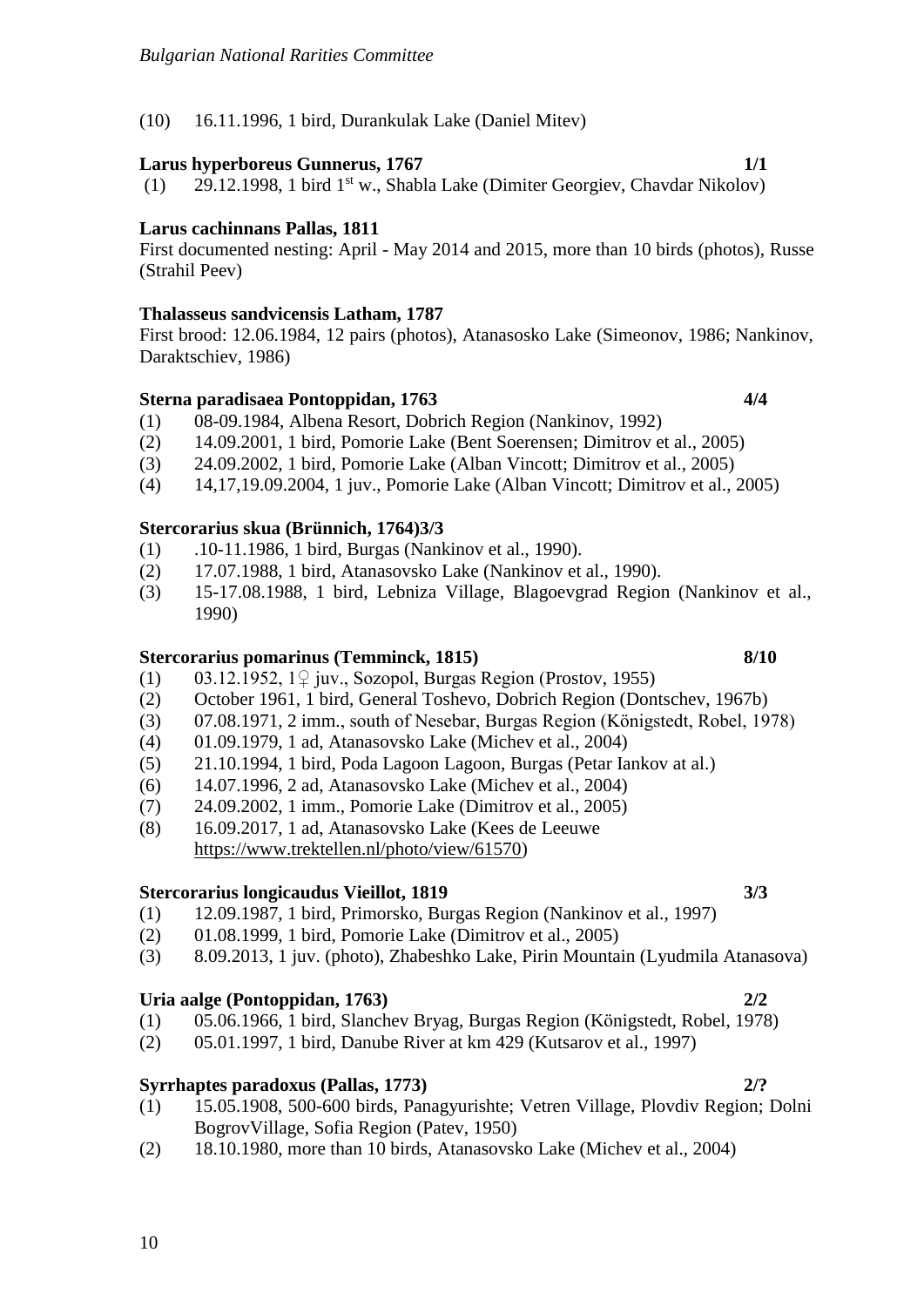## **Spilopelia senegalensis (Linnaeus, 1766) 4/5**

- (1) 06.08.1998, 1 bird, near Achtopol, Burgas Region (Nankinov, 1998c)
- (2) 27, 28.03.2016; 1.04.2016, 2 ad. (photos), Byala, Varna Region (Chris Day)
- (3) 26.11.2016, 1 bird (photo), Sinemorets, Burgas Region (Ralitsa Georgieva)
- (4) 03.07.2018, 1 bird (photo), Kiten, Burgas Region (Radoslav Moldovanski)

## **Apus pallidus (Shelley, 1870)**

- (1) 22.06.1963, 1 bird, Aytos, Burgas Region (Kux, 1976)
- (2) 27-29.05.1986, 2 + birds, Sandanski, Blagoevgrad Region (Fuhrmann, 1987)
- (3) 24-25.05.1987, 20 birds, Pamporovo (Litl, Iankov, Greenwood, 1988)
- (4) 24.06.1987, 1 dead bird, Krumovgrad (Iankov, 1990)
- (6) 27.06.1987, 3+ birds, Kaklitsa, Kardzhali Region (Iankov, 1990)
- (7) 02.08.1987, 1 bird, Peak Malyovitsa, Rila Mountain (Fuhrmann, 1990)
- (8) 03.08.1987, 10-12 birds, Malyovitsa Resort, Rila Mountain (Fuhrmann, 1990)
- (9) 04.08.1987, 1? bird, Sofia (Fuhrmann, 1990)
- (10) 04.08.1987, 20+ birds, nests with nestlings, first proved breeding, Momchilgrad (Iankov, 1990)

Thereafter - unevenly distributed in the country (Iankov, 2007).

### **Apus affinis (Gray, JE, 1830) 1/1**

(1) 29.02.2004, 1 bird, Cape Kaliakra (Minko Madzharov, Stoyan Nikolov, Sergey Panayotov)

### **Halcyon smyrnensis (Linnaeus, 1758) 1/1**

(1) 23.05.2005, 1 bird, Bolata, Cape Kaliakra (Svetoslav Spasov)

## **Merops persicus Pallas, 1773 8/23**

- (1) 27.05.1988, 1 bird, Melnik, Blagoevgrad Region (Dittberner, Kade, 1990)
- (2) 04.09.1993, 2 birds, Atanasovsko Lake (Nankinov, 1995b)
- (3) 18.09.1993, 3 birds, Atanasovsko Lake (Stoinov, Nedjalkov, 1994)
- (4) 26.06.1994, 1 bird, Village of Chudomir, Razgrad Region (Zonev, 1994).
- (5) 03.10.1996, 11 birds, N of Durankulak Lake (Nankinov, 1998a)
- (6) 06.07.2007, 2 birds (photo), Muselievo Village, Pleven Region (Dr. Christian Neumann)
- (7) 21.05.2009, 2 birds (photo), Rusalka Resort, Dobrich Region (Simeon Gigov, Elizabeth Mckenna)
- (8) 07.07.2014, 1 bird (photo), Cape Kaliakra (Tarsiger Team)

### **Falco eleonorae Géné, 1839 more than 46/174**

- (1) 22.04.1975, Debeli Lak near Kyustendil (Nankinov et al., 1991)
- (2) 11.08.1979, 2 birds, Atanasovsko Lake (Profirov, 1981)
- (3) 26.09.1979, Atanasovsko Lake (Profirov, 1981)
- (4) 30.07.1980, 1 bird, Atanasovsko Lake (Nankinov et al., 1991)
- (5) 03.10.1980, 1 bird, Atanasovsko Lake (Profirov, 1981)
- (6) 05.06.1984, 1 ad., Silen, Haskovo Region (Iankov, 1991a)
- (7) 07.06.1984, 1 ad. (photo), Dolna Kula, Kardzhali Region (Iankov, 1991a)
- (8) 08.1984, Atanasovsko Lake (Nankinov, 1994)
- (9) 16.09.1984, 1 bird, Lyulyakovo Village, Burgas Region (Milko Dimitrov)
- (10) 29.06.1987, Strazhez Village, Kardzhali Region (Iankov, 1991a)

Thereafter a regular visitor in southern and eastern part of Bulgaria.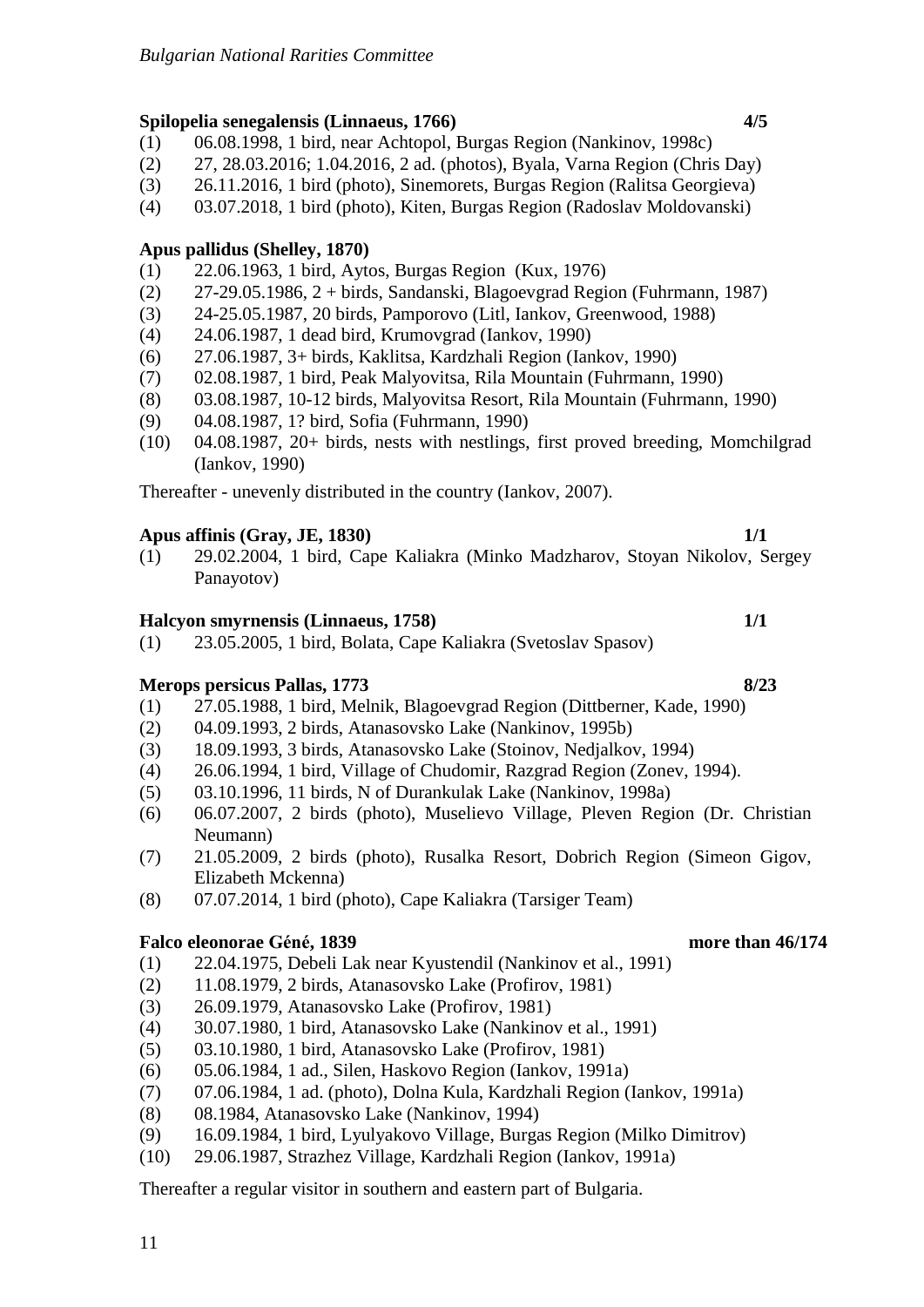# **Lanius isabellinus Hemprich & Ehrenberg, 18332/2**

- (1) 24.05.2010, 1bird 1<sup>st</sup> w. (painting), Goleshevo Village, Blagoevgrad Region (Asen Ignatov, Rob Berkelder, Paul van Poel)
- (2) 28.09.2014,  $1 \delta$  ad. (photo), Durankulak Lake (Daniel Mitev)

# **Lanius nubicus Lichtenstein, MHK, 1823**

(1) 28.05.1963, Gorna Kula, Kardzhali Region (Mauersberger, Stubs 1963)

For the following observations see Nankinov (2001f) and for comments – Ivanov (2011). First nesting: 24.05.1976, Kresna Gorge (Vatev et al., 1980; Roberts, 1980b)

# **Alauda leucoptera (Pallas, 1811)**

Observations after 1950:

(1) 16.02.1997, 1 bird (video footage), Kamen Bryag village, Dobrich Region (British Birds, 1999, 92, 293)

## **Melanocorypha yeltoniensis (Forster, JR, 1768)**

Observations after 1950:

- (1) June 1991 near Villages of Levka, Sladun and Studena (Nikolov et al., 1994; Stoichev et al., 2007)
- (2) 25.05.1995, 1 ♀, Cape Zelenka (Petar Iankov)

### **Alaudala rufescens (Vieillot, 1819) more than 13/100**

- (1) 1.09.1968, 10 birds, Cape Kaliakra (Robel et al., 1974)
- (2) 08.06.1972, 1 pair, Durankulak Lake (Königstedt, Robel, 1973)
- (3) 21.05.1973, 1 pair, Rogozino Village, Dobrich Region (Nankinov, 2001e, 2009)
- (4) 16.06.1974, 3 birds, Zlatni pyasatzi, Varna (Spiridonov, 1978)
- (5) 24.09.1976, 50 juv.; 25.09.1976, 14 juv., Cape Kaliakra, (Königstaedt, Robel, 1979b)
- (6) 14.04.1988; 27.04.1988, Strandzha Mountain (Milchev, 1998)
- (7) Summer 1988, several birds between the villages Kamen Bryag and Tyulenovo, Dobrich Region (Nankinov, 2001e, 2009)
- (8) 11.06.1989, 2 pairs, W of Aladzha Manastir, Varna (Nankinov, 2001e, 2009)
- (9) 04.05.1990, 1 bird (trapped), Kamen Bryag Village, Dobrich Region (Nankinov, 2001e, 2009)
- (10) 10-11.08.1990, 2 birds (trapped), Kamen Bryag Village, Dobrich Region (Nankinov, 2001e, 2009)

## **Phylloscopus trochilus (Linnaeus, 1758)**

First nesting: 23.06.1996, Lyulin Mountain, Sofia (Nankinov, Nankinov, 1998)

## **Phylloscopus proregulus (Pallas, 1811) 7/8**

- (1) 15.10.1996, 1 bird, Cape Kaliakra (P. Oliver, P. Redman)
- (2) 06-07.11.1997, 2 birds, Sofia, (Nankinov, Dalaktcijeva, 1999)
- (3) 14.10.2013, 1 ad. (photo), 43° 19' N, 29° 57' E (Andy Williams)
- (4) 18.10.2015, 1 ad. (photo), Durankulak Lake (Pavel Simeonov)
- (5) 18-20.10.2016, 1 bird (photo), Shabla Tuzla Lake (Steve & Pauline Fischer)
- (6) 28.04.2018, 1 bird (photo), Cape Kaliakra (George and Paul Gay)
- (7) 19.10.2018, 1 bird (photo), Cape Kaliakra (Steve Fischer)

## **Phylloscopus inornatus (Blyth, 1842) 3/3**

(1) 28.09.2005, 1 bird trapped at Atanasovsko Lake (Nankinov et al., 2005)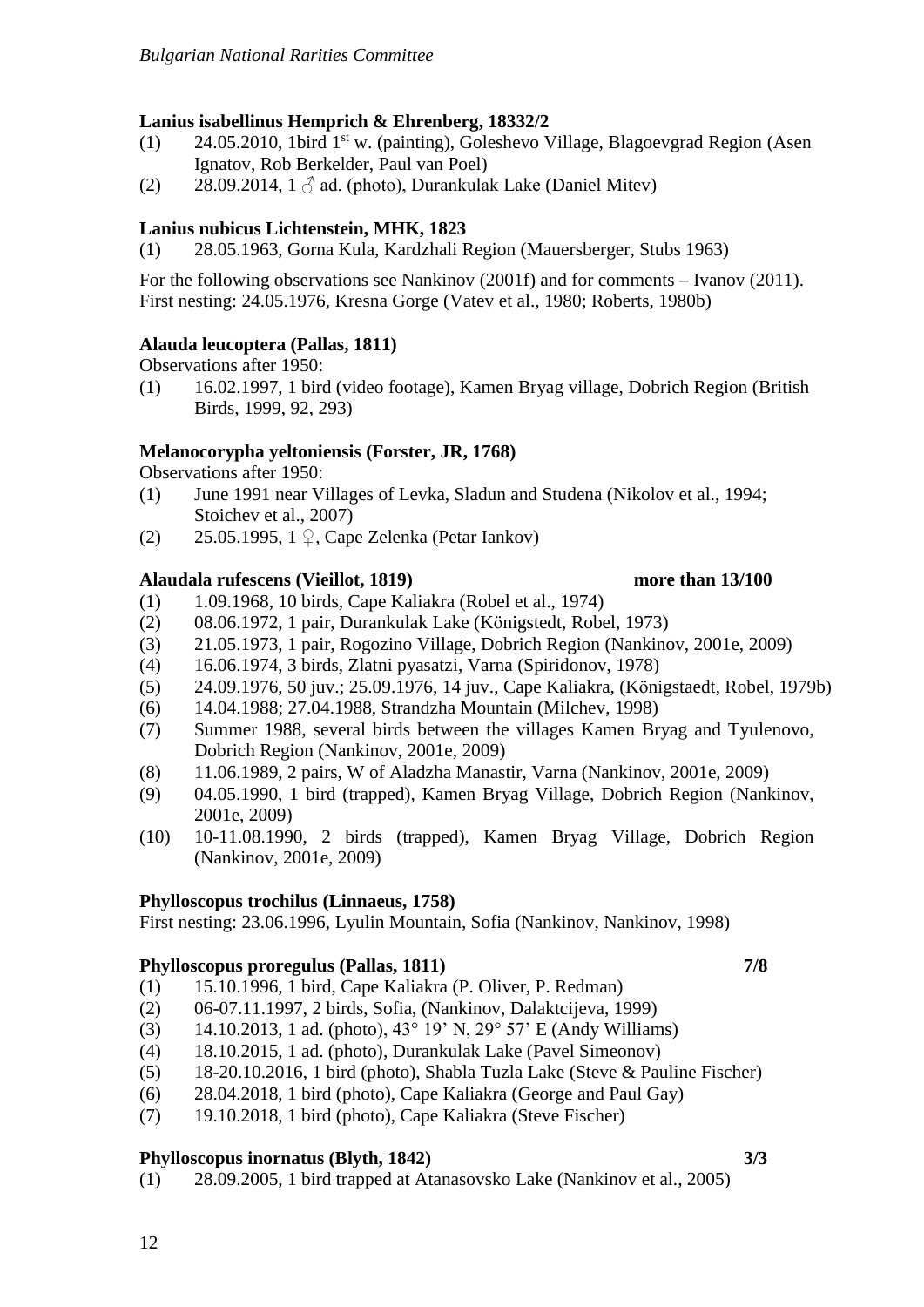# **Locustella fluviatilis (Wolf, 1810)**

- (1) 23.05.1959, singing male, Zlatni Pyasatsi, Varna (Mauersberger, 1960)
- (2) 16.04.1960, 1  $\Diamond$  ad., Russe (Dončev, Undžian, 1961)

First nesting: 26.06.1980, Belene Island; 30.06.1980, Garvan Marsh (Michev, Vatev, 1983). Since then the species has been recorded mainly along the Danube River, but singing birds have been heard regularly also in the eastern and southern parts of the country.

# **Cisticola juncidis (Rafinesque, 1810) 6/11**

- (1) 07.09.1979, 1 bird, Atanasovsko Lake (Rinnhofer, 1998) (Nankinov, 1992, 2009)
- (2) 22.09.1984, 5-6 birds, Atanasovsko Lake (Königstedt, Langbehn, 1986)
- (3) 29.08.1987, 1bird, Atanasovsko Lake (Iankov, Andreev, 1994)
- (4) 27.04.1991, 1 bird, Atanasovsko Lake (Nankinov, 2009)
- (5) 19.09.2004, 1 bird, Pomorie Lake (Alban Wincott)
- (6) 22.09.2016, 1 bird (photo), Atanasovsko Lake (Kees de Leeuw, Geert Custers, Hans-Peter Uebelgünn)

## **Sylvia nana (Hemprich & Ehrenberg, 1833) 1/1**

(1) 07.11.1998, 1 bird, Totleben Village, Pleven District (Shurulinkov, 2004b)

- *Bulgarian National Rarities Committee*
- (2) 02.10.2005, 1 bird, Cape Kaliakra (R. Jolliffe, R. Newell, R.Tonks)
- (3) 14.10.2013, 1 ad. (photo), 43° 19' N, 29° 57' E (Andy Williams)

# **Phylloscopus humei (Brooks, WE, 1878) 1/1**

(1) 31.01.2018, 1 bird (photos and video footage, incl. vocalisation), in the city of Plovdiv (Aidan Place)

# **Phylloscopus borealis (Blasius, JH, 1858) 1/1**

(1) 25.08.1987, 1  $\Diamond$ , trapped at Atanasovsko Lake (Nankinov et al., 1989)

# **Phylloscopus trochiloides (Sundevall, 1837) 1/1**

(1) 27.05.2012, 1 bird (photos), Cape Kaliakra (David Thorns)

# **Acrocephalus agricola (Jerdon, 1845)**

(1) 20.06.1968, first observation and first breeding, Shabla Lake (Dontschev, 1970) Since then - the species has been breeding regularly in Durankulak and Shabla lakes. The species has been breeding at Atanasovsko Lake since 1988 (Michev et al., 2004).

# **Acrocephalus dumetorum Blyth, 1849 6/6**

- (1) 14.09.1987, 1 juv., Atanasovsko Lake (Nankinov, 1992; Nankinov et al., 1994)
- (2) 08.06.1992, 1 bird, Shabla Lake (Nankinov, 2009)
- (3) 23.05.1995, a singing male, Ropotamo River (Schollaert, 1995)
- (4) 20.08.2005, 1 bird, trapped, Dragoman marsh, Sofia Region (Shurulinkov et al., 2007)
- (5) 13.05.2006, 1 bird 1<sup>st</sup> spring (photo), Atanasovsko Lake (Keith Allsopp)
- (6) 05.09.2006, 1 bird netted, Atanasovsko Lake (Konstantin Popov)

# **Hippolais languida (Hemprich & Ehrenberg, 1833) 1/1**

(1) 04.06.2017, 1 bird (photo and video footage), St. Nikola Village, Dobrich Region (Simeon Gigov, John Muddeman)

- 
-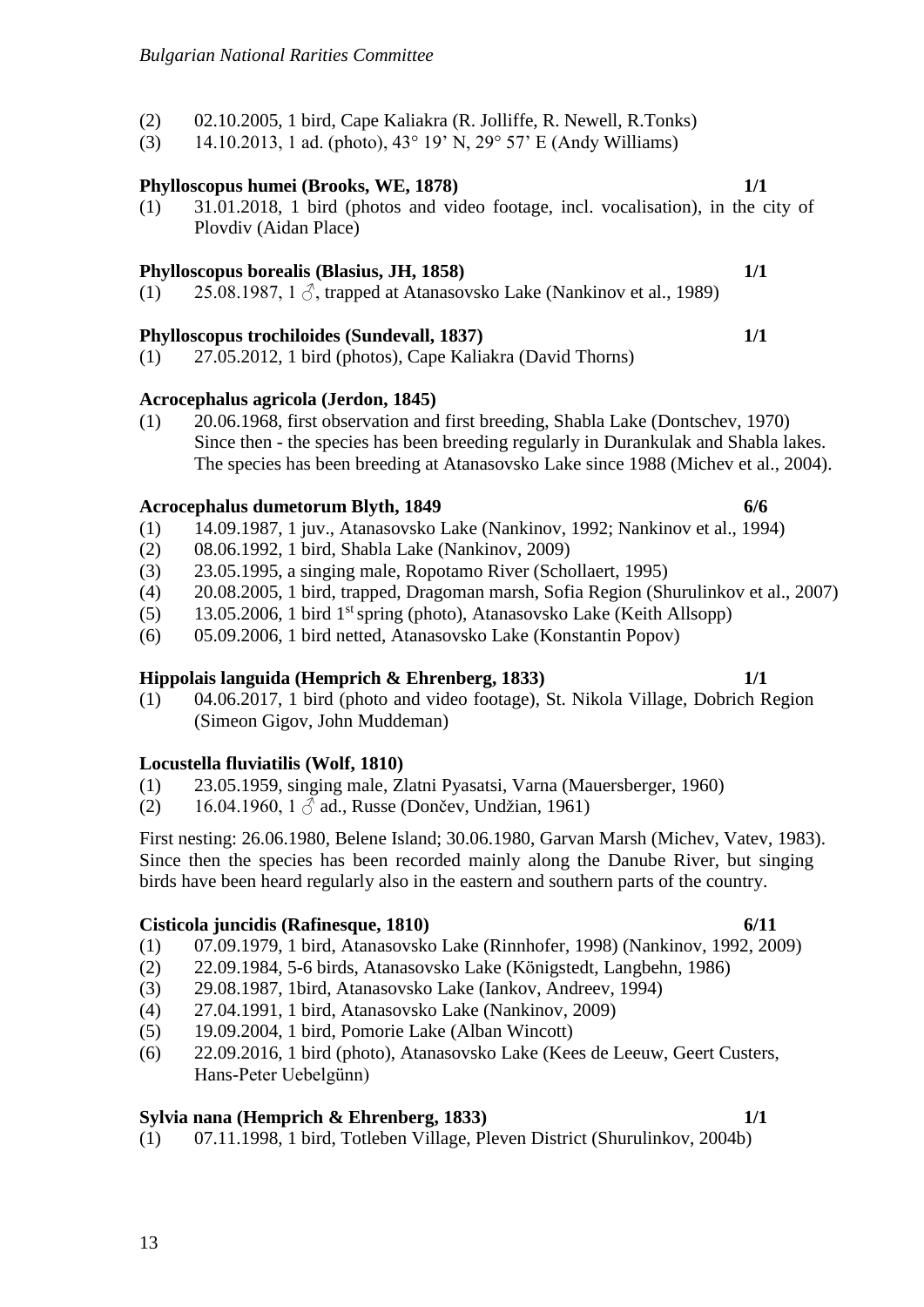# **Sylvia ruppeli (Temminck, 1823) 2/2**

- (1) 03.05.2000, 1  $\delta$ , Kresna, Blagoevgrad Region (Stoyanov, 2001)
- (2) 22.05.2003, 1  $\Diamond$  ad. in full breeding plumage, Shabla Tuzla Lake (Dimiter Georgiev, Kamen Ruskov, Lesley Hughes)

# **Turdus atrogularis Jarocki, 1819 1/3**

(1) 14.02.1964, 3 birds, Varna (Peshev, 1965).

# **Turdus naumanni Temminck, 1820 1/1**

(1) May 2003, 1 bird in Bubo bubo pellet, Bakadzhitsite Hills (Milchev, Boev, 2014)

# **Turdus pilaris Linnaeus, 1758**

First nesting: 16.06.1993, Schabla Lake (Ivanov, 1998b)

# **Cercotrichas galactotes (Temminck, 1820) 12/16**

- (1) 1 bird shot, Churek Village, Sofia Region (Hristovich, 1890)
- (2) 15.05.1936, 1 pair, Gara Pirin, Blagoevgrad Region (Pateff, 1938; Patev, 1950)
- (3) 11.04.1964, 1 bird, Malko Tarnovo, Burgas Region (Paspaleva-Antonova, 1965b)
- (4) 18.04.1964, 1 bird, Veleka River (Paspaleva-Antonova, 1965b)
- (5) 30.08.1979, 1 bird, Sozopol, Burgas Region (Rinnhofer, 1988)
- (6) 21.05. 1984, 1  $\circled{}$  in Ponor Mountain (Nankinov, 2009)
- (7) 16.06.1985, 1 bird, Radievski Marshes near Dimitrovgrad; 20.07.1985, 1 bird, Radievski Marshes near Dimitrovgrad (Borisov, 1986)
- (8) 15.05.1987, 1 bird, Kyustendil (Nankinov, 1999a)
- (9) 17, 18.07.1990, 1 juv., Primorsko, Burgas Region (Nankinov, 1999a)
- (10) 10.07.1994, 1 pair in Albena Resort, Dobrich Region (Simmonds et al., 1994 The European Bird Report. - Birdwatch, October 1994, 60.)

## **Luscinia luscinia (Linnaeus, 1758)**

First documented nesting: 11.05.1996, 1 nest with 5 eggs, Sakar Mountain (Nankinov, Bozhilov, 2002)

## **Luscinia svecica cyanecula (Meisner, 1804)**

First nesting: 5.07.2017, 1  $\beta$  ad and 1 juv., trapped, Kalimok, Silistra Region (Strahil Peev)

## **Tarsiger cyanurus (Pallas, 1773) 1/1**

(1) 29.10.2018,  $1 \nsubseteq$  ad. (photo), Byala, Varna Region (Chris Day)

# **Saxicola maurus (Pallas, 1773) 9/10**

- (1) 29.05.1993, 1 ♀, Cape Kaliakra, (Scott, Dilchev, 1994)
- (2) 29.10.1995, 1  $\Diamond$ , Shabla Lake (Dimiter Georgiev, Sergey Dereliev)
- (3) 30.03.2001, 1  $\Diamond$ , Durankulak Lake (Petkov, 2005)
- (4) 05.05.2001, 1 pair, Perperek Village, Kardzhali Region (Iankov, 2007)
- (5) 07.05.2001, 1  $\beta$ , near Bolyarovo, Burgas Region (Iankov, 2007)
- (6) 22.10.2016,  $1 \delta^{1st}$  w (photo), Durankulak Lake (Pavel Simeonov)
- (7) 08.11.2016,  $1 \text{ } \textcircled{}^{\textcircled{}} 1^{\text{st}}$  w (photo), Durankulak Lake (Pavel Simeonov)
- (8) 22.10.2017, 1 ad. (photo), Durankulak Lake (Pavel Simeonov)
- (9) 12.04.2018, 1  $\Diamond$  ad. (photo), Tyulenovo village, Dobrich Region (Pavel Simeonov)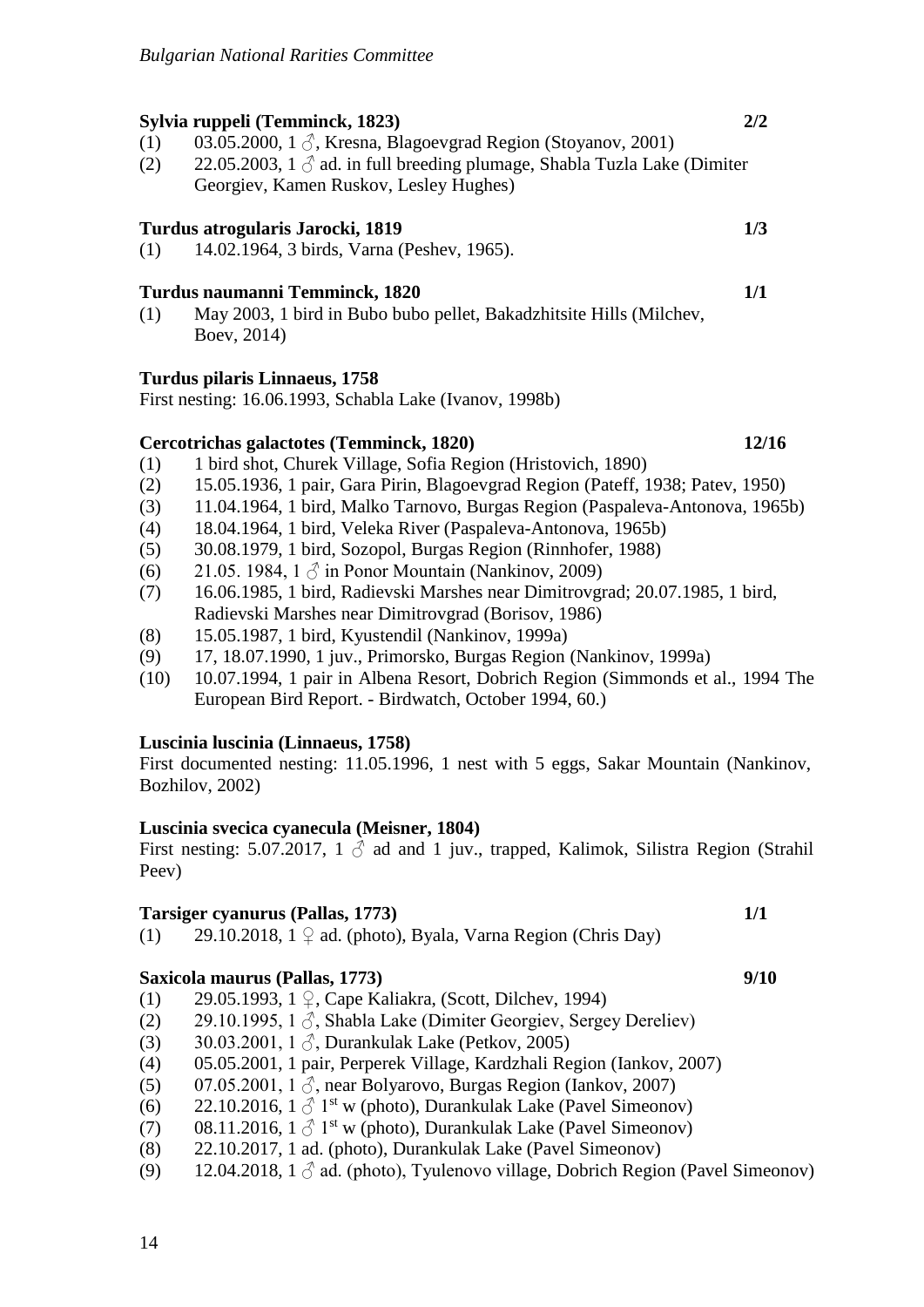## **Oenanthe isabellina (Temminck, 1829)**

- (1) 17.10.1941, 2 ad., Atanasovsko Lake (Kumerlöve, 1962)
- (2) 27.08.-18.09.1969, 2 ad., Arkutino, Burgas Region (Horst Wiehe, acc. to Petrov (1979)
- (3) 07.08.1970, 1 ad., Ahtopol, Burgas Region (Warncke, 1971)
- (4) 07.08.1970, 1 ad., Tsarevo (Michurin), Burgas Region (Warncke, 1971)
- (5) 16.07.1971, 5 ad., 3 juv., Cape Emine (Robel, 1972)
- (6) 01.05. 1973, 2 pairs, between Trivoditsi and Isperihovo villages, Plovdiv Region Nankinov, Borisov, 1988)
- (7) 01.06.1978, 1  $\Diamond$  ad., Ovchi Hills, Ovchepoltsi village (Sredna Gora Mnt.) (Petrov, 1979); breeding season of 1979-1987, 5-11 pairs, Ovchi Hills, Sredna gora Mnt. (Petrov, 1988)
- (8) 14.04.1980, 3 birds, Sveti Nikola Village, Dobrich Region (Robel, 1981)
- (9) 12.06.1980, 1 ad., Ovchepoltsi Village, Plovdiv Region (Petrov, 1981)
- (10) 05.08.1980, 1 bird, between Tsarevo (Michurin) and Ahtopol, Burgas Region (H. Frommolt, J. Schult) (Nankinov, Borisov, 1988)

Thereafter the species has had a patchy and dispersed distribution, gradually decreasing in density of disposition of locality from the south-east towards the north-west (Iankov, 2007).

# **Oenanthe deserti (Temminck, 1825) 3/3**

- (1) 01.11.1997, 1  $\delta$  ad., Gorni Dabnik Reservoir, near Telish, Pleven Region (Shurulinkov, Tsonev, 2001)
- (2) 24.09.2003,  $1 \text{ }\mathcal{E}$  1<sup>st</sup> w. (video footage), Tyulenovo Village, Dobrich Region (Petar Iankov et al.)
- (3) 31.10.2015, 1  $\delta$  ad. (photo), Gorno Ozirovo Village, Vratsa Region (Boris Nikolov et al.)

# **Passer italiae (Vieillot, 1817) 4/5**

- (1) 29.06.1987 and 10.06.1988, 1  $\beta$  (photo), Chernichevo Village, Kardzhali Region (Jankov, 1990)
- (2) 02.07.1993, 1  $\delta$ , south of Blagoevgrad (Iankov, Nedjalkov, 1994)
- (3) 01.05.1996, 1 nest, Kresnensko hanche, Blagoevgrad Region (Iankov, 1996)
- (4) 06.05.2003, 1  $\Diamond$ , Melnik, Blagoevgrad Region (Iankov, 2003)

# **Prunella atrogularis (von Brandt, JF, 1843) 1/1**

(1) 14.10.2013, 1 bird  $1<sup>st</sup>$  w (photo), on a ship in the Black sea, in the territorial waters of Bulgaria (Andy Williams)

# **Motacilla citreola Pallas, 1776**

- (1) 08.04.1988, 1  $\delta$ , Atanasovsko Lake (Njagolov, 1990)
- (2) 31.03.1993, 1  $\Diamond$ , Durankulak Lake (Ignatov et al., 1994)
- (3) 15.10.1994, 2 birds, Atanasovsko Lake (Nankinov, 2002)
- (4) 01.04.1995,  $2 \angle 3$ , Shabla Lake (Georgiev, Dereliev, 1995)
- (5) 12.04.1996, 1  $\delta$ , 13.04.1996, 2  $\delta\bar{\delta}$ , 2  $\Omega$ , Shabla Lake; 14.04.1996, 2  $\delta\delta$ , Durankulak Lake (Dimiter Georgiev, Sergei Dereliev)
- (6) 10.04.1997, 1  $\beta$ , Jatata marsh near Varna (Chavdar Nikolov)
- (7) 26.04.1998, 6 birds, Durankulak Lake (Haag, Simeonov, 1998)
- (8) 03.05.1998, 1  $\Diamond$ , Durankulak Lake (Dimiter Georgiev)
- (9) 31.08.1998, 1 bird  $1<sup>st</sup>$  w., Durankulak Lake (Francis)
- (10) 03.10.2000, 2 juv., Albena Resort, Dobrich District (Nankinov et al., 2001)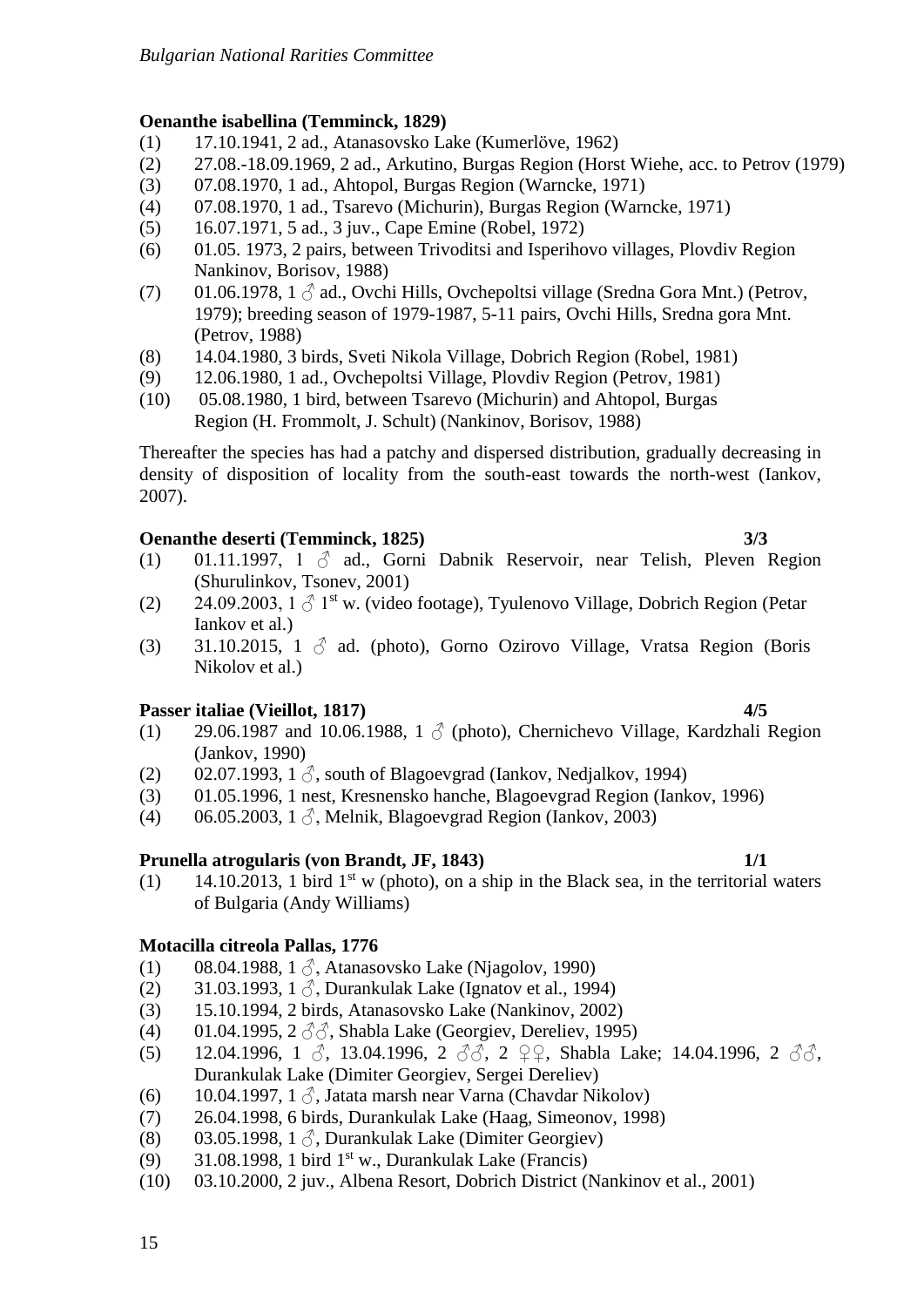Thereafter small numbers have been regularly recorded during migration both along the coast and in inland sites.

## **Motacilla alba personata Gould, 1861 1/1**

(1) 12.09.2015, 1 ad. (photo), Sarafovo, Burgas (Wouter Van Gasse)

### **Anthus richardi Vieillot, 1818 4/6**

- (1) 16.09.2002, 2 birds, Cape Kaliakra (Ivanov, 2011)
- (2) 19.09.2002, 1 bird NE of Sarafovo, Burgas (Michev et al., 2004)
- (3) 15, 26.09.2002, 2 birds at Atanasovsko Lake (Michev et al., 2004)
- (4) 24.09.2004, 1 bird (photo), Burgas (Ivanov, 2011)

### **Bucanetes githagineus (Lichtenstein, MHK, 1823) 1/1**

(1) 10.05.2005, 1 bird (photo), Veleka River mouth (Jan van der Voort)

### **Carpodacus erythrinus (Pallas, 1770)**

(1) 01.06.1974, a singing male at Ropotamo River (Schubert, Schubert, 1982)

For further observations see Nankinov (1995c)

First nesting: 1994, Cape Emine (Scott et al., 1994)

### **Rhodospiza obsoleta (Lichtenstein, MHK, 1823) 1/2**

(1) 24.02.1986, a pair, Oreshets Village, Plovdiv Region (Petrov, 1988, 1989)

### **Linaria flavirostris (Linnaeus, 1758)**

- (1) 23.11.1970,  $1 \nsubseteq$  ad. trapped, Sofia (Simeonov, 1973)
- (2) 12.1980, 1 ad., Sofia (Nankinov, 1982)
- (3) 02.1981, Sofia (Nankinov, 1982)

Further observations in: Micev, Simeonov, 1985; Petrov, 1988; Simeonov, Delov, 1989; Simeonov, Marinov, 1994; Ivanov, 1998b; Nankinov, 1998d. Rare winter visitor with unknown numbers (Ivanov, 2011).

### **Loxia leucoptera Gmelin, JF, 1789 1/2**

(1) 17.08.1997,  $1 \land$  and  $1 \lor$ , Beli Iskar, Borovets, Sofia Region (Nankinov et al., 1999)

## **Acanthis cabaret (Müller, PLS, 1776)**

## Documented observations:

- 09.11.2017, 1 bird trapped at Atanasovsko Lake (Konstantin Popov).
- 11.11.2017, 1 bird (photo), trapped at Atanasovsko Lake (Konstantin Popov, Nikolay Andonov)
- 23.11.2017, 1 bird (photo), trapped at Atanasovsko Lake (Konstantin Popov, Nikolay Andonov)

### **Serinus pusillus (Pallas, 1811) 2/2**

- (1) 23-24.06.2011, 1 bird (photo), Tazha Village, Stara planina (Minko Madzharov)
- (2) 30.04.2013, 1 male (photo), Cape Kaliakra (Pavel Simeonov, David Texton)

### **Emberiza leucocephalos Gmelin, SG, 1771 5/5**

- (1) 16.01.1982, 1  $\Diamond$  ad., Strelcha Village, Plovdiv Region (Daraktchiev et al., 1983)
- (2) 20.02.2005,  $1 \circled{2}$  ad. (photo), Banya village near Obzor (Bob Scot, Lyubomir Profirov)
- (3) 06.02.2017,  $1 \land$  ad. (photo), Kostinbrod, Sofia Region (Lyudmil Stoyanov)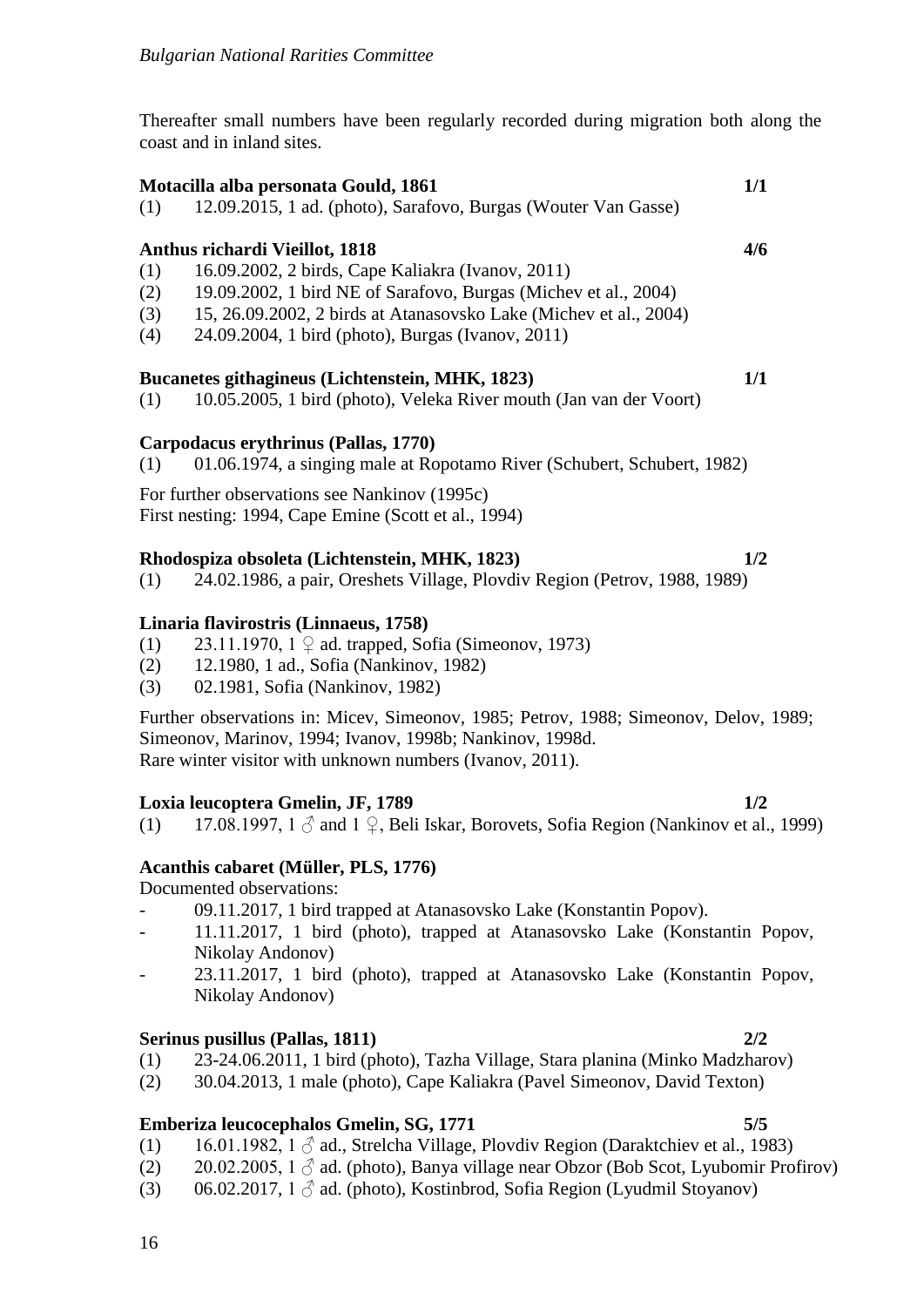- (4) 14.10.2017, 1  $\Diamond$  ad., trapped (photo), Atanasovsko Lake (Nikolai Andonov)
- (5) 13.11.2017,  $1 \nsubseteq ad$ , trapped (photo), Atanasovsko Lake (Konstantin Popov)

# **Emberiza caesia Cretzschmar, 1827 1/1**

(1) 25.04.2012, 1  $\Diamond$  ad. (photo), Potochnitsa Village, Kardzhali Region (Janos Olah, Mladen Vasilev)

# **Emberiza pusilla Pallas, 1776 3/3**

- (1) 13.11.1981,  $1 \beta$  1<sup>st</sup> w., trapped at Atanasovsko Lake (Nankinov, Darakciev, 1982)
- (2) 12.04.2017,  $1 \delta$  ad. (photo), Achtopol Town, Burgas Region (Ralitsa Georgieva, Vladimir Mladenov, Audun Brekke)
- (3) 13.11.2017, 1 bird 1st w., trapped (photo), Atanasovsko Lake (Konstantin Popov)

# **Emberiza rustica Pallas, 1776 5/5**

- (1) 14.11.1981, 1  $\beta$  ad., Atanasovsko Lake (Nankinov, Darakchiev, 1983b)
- (2) 21.10.1990, 1  $\delta$ , Krichim, Plovdiv Region (Velev, 1995)
- (3) 18.12.2004,  $1 \circ$  ad. (photo), trapped at Mandra Lake (Kiril Bedev)
- (4) 27.04.2006,  $1 \nsubseteq$ , Jagodovo Village, Plovdiv Region (Vasil Ganchev)
- (5) 14.10.2017, 1  $\delta$  (photo), Poda Lagoon, Burgas (Dimiter Rusev)

# **Calcarius lapponicus (Linnaeus, 1758) 5/6**

- (1) 30.12.1903, 1 bird, Evksinograd, Varna (Patev, 1950)
- (2) 27.12.1996, 1 bird, Zlatiya Village, Montana Region (Antonov, 1997)
- (3) Beginning of 2002, Trebich Village, Sofia Region (Nankinov, Dobrinina, 2004)
- (4) 12.02.2003, 2  $\delta$  ad. (photo), Durankulak Lake (Dimiter Georgiev, H.-D. Leudemann, G. Huska)
- (5) 28.01.2011, 1  $\delta$  ad. (photo), near Kaspichan Town, Shumen Region (Mladen Vasilev)

# **Category B**

# **Lyrurus tetrix (Linneus, 1758)**

Rare breeding bird till the middle of the 19<sup>th</sup> century; later extinct (Iankov, 2007).

# **Pyrrhocorax pyrrhocorax (Linneus, 1758)**

(1) 27-28.07.1936, a flock of 11 birds, Slavianka Mountain (Scharnke, Wolf, 1938)

# **Categoty C**

# **Branta canadensis (Linnaeus, 1758) 4/4**

- (1) 27.10.1980, 1 bird, Atanasovsko Lake (Micev, Simeonov, 1985)
- (2) 05.05.1997, 1 ad., Shabla Tuzla Lake (Simeonov, Mooij, 1997)
- (3) 14.02.2006, 1 bird, Venets Reservoir, Stara Zagora Region (Nikolov et al., 2006)
- (4) 07.02.2014, 1 ad. (photo), fields at Shabla Tuzla Lake (Daniel Mitev)

# **Category D**

# **Anser caerulescens (Linnaeus, 1758)**

(1) 22.01.1979, 2 birds, Durankulak Lake. The species has been observed several times previosly by Stoyan Nonev in this part of the country (Michev et al., 1983).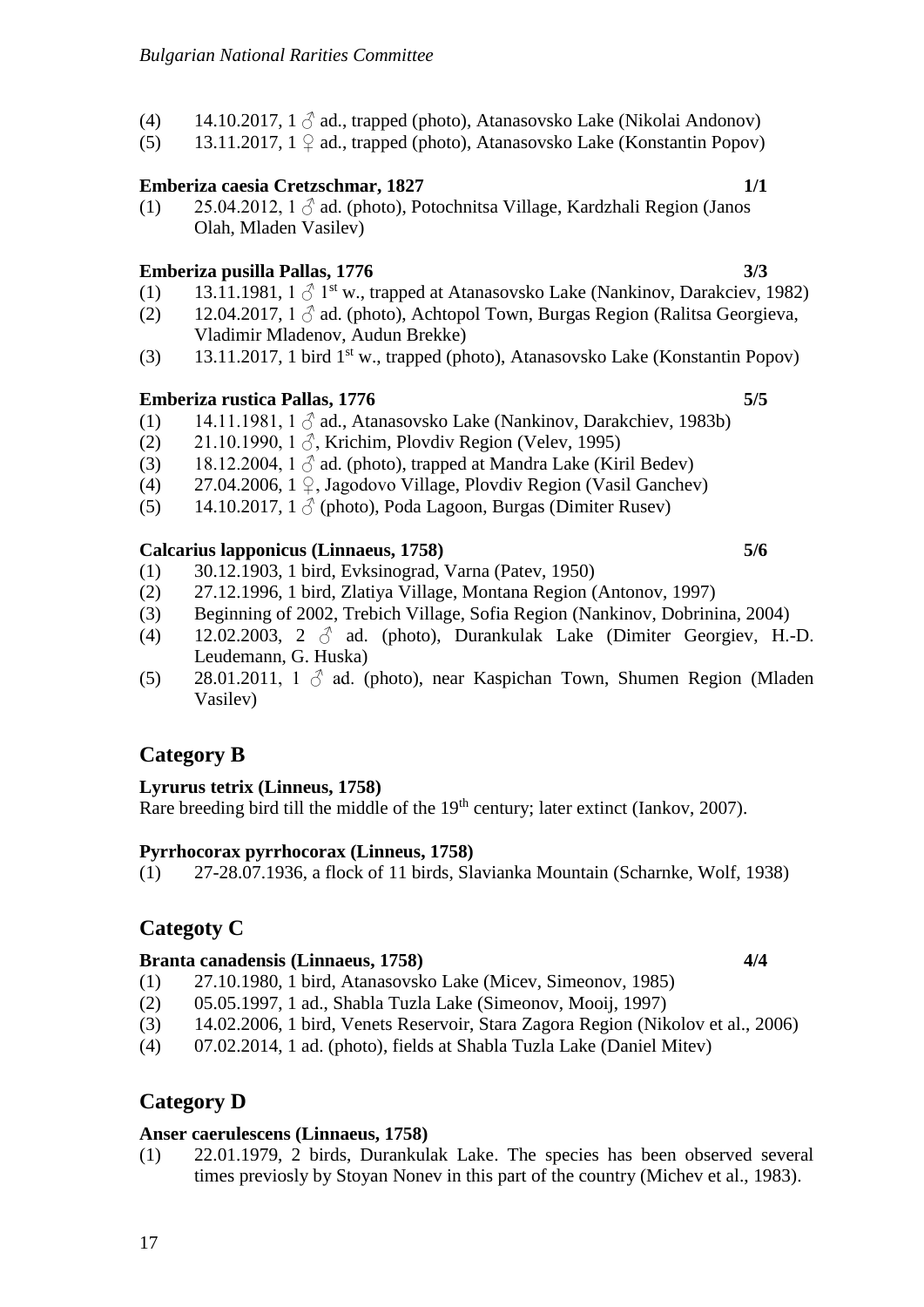#### **Psittacula krameri (Scopoli, 1769)**

(1) 26.10.1996, 4 birds, Atanasovsko Lake (Nankinov, Popov, 1997) For the further observations see Nankinov et al. (2006).

## **Category E**

#### **Cygnus atratus (Latham, 1790)**

19.10.1988, 1 bird, Atanasovsko Lake, (Nankinov, 1992) 04.03.1994, 1 bird, Sofia, South Park (P. Topalov) 21.10.2011, 1 pair (photo), Dobri Dol village, Vidin Region (Anton Chaushev et al.)

#### **Alopochen aegyptiaca (Linnaeus, 1766)**

2006-2011, pair to 7 free flying birds, incl. copulation (photo), Sofia, Yuzhen Park, (Svetoslav Mitkov, Milena Kertova, Petar Iankov) 07.09.2011, 1 ad. (photo), Varna (Anna Staneva, Daniel Mitev, Minko Madzharov)

#### **Aix sponsa (Linnaeus, 1758)**

01.04.1933,1 bird, Sofia, (Pateff, 1935)

#### **Aix galericulata (Linnaeus, 1758)**

24.12.1969, 3 birds, Durankulak Lake (Peshev, 1971). 15.01.2005, 1 ♂ ad., Eleshnitsa Reservoir, Dalgopol, Varna Region (Mladen Vasilev, Ivailo Ivanov)

#### **Callonetta leucophrys (Vieillot, 1816)**

28.07.2017,  $1 \circ$  and  $1 \circ$  (photo), Iskar Reservoir, Sofia Region (Tichomir Stefanov)

#### **Lophodytes cucullatus (Linnaeus, 1758)**

08.05.1988, 1 ∂, Beloslav Lake, Varna (Elena Krastenjakova)

#### **Geronticus eremita (Linnaeus, 1758)**

13.01.2019, 1 bird (photo), Karlovo, Plovdiv Region (Ivan Zhivkov)

#### **Numida meleagris (Linnaeus, 1758)**

2001, Rupite, Petrich. Bob Scott supposed that the species has developed a self supporting population here; see also Iankov (2007).

#### **Alectoris rufa (Linnaeus, 1758)**

05.06.2010, 1 bird (video footage), Seltse Village, Dobrich Region (Sergei Panajotov, Martin Creasser)

#### **Streptopelia roseogrisea (Sundevall, 1857)**

06-07. 1951, breeding in Sofia: 1958 probabelly also (Boev, 1963). Free living birds at other settlements; see also Iankov (2007).

#### **Vidua macroura (Pallas, 1764)**

25.05.2014, 1  $\Diamond$  (photo), Shkorpilovtsi village, Varna Region (Johan Traff)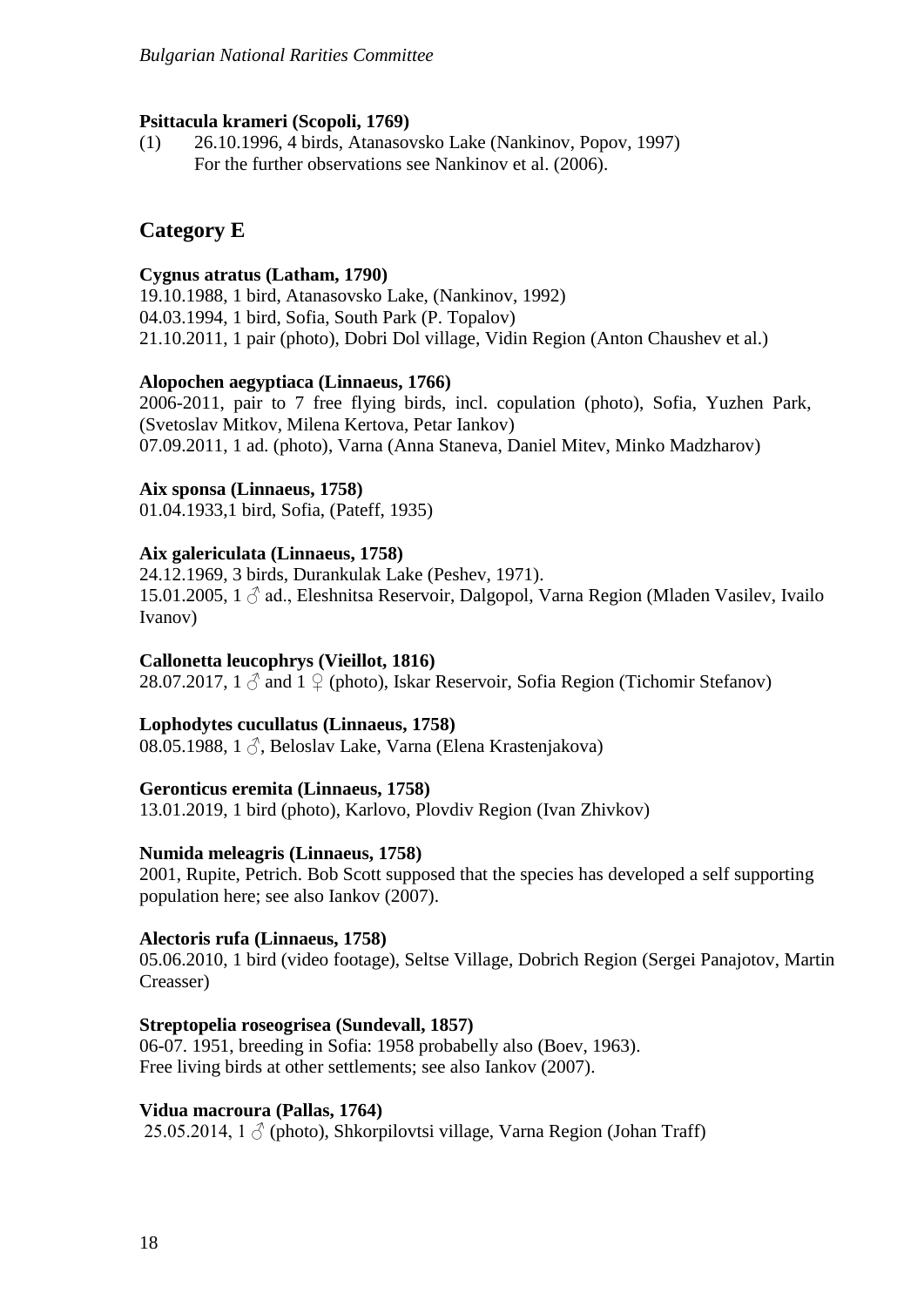# **Appendix Not accepted by the Committee**

## **Anser brachyrhynchus Baillon, 1834**

February 1888, 1 bird shot (Hristovich, 1890; Reiser, 1894; Nankinov, 2003a)

## **Anas penelope (Linnaeus, 1758)**

First nesting: 1.07.2014, Atanasovsko Lake (Vladimir Mladenov et al.)

## **Marmaronetta angustirostris (Ménétries, 1832)**

28.03.1982, 1 bird, Atanasovsko Lake, (Nankinov, 1992; 1995a) 14.01.2000, 1 bird, Danube River, Koshava Village, Vidin Region (Tihomir Stefanov et all.)

### **Syrmaticus reevesii (Gray, JE, 1829)**

Raised by the Hunter Organisation and in the park Vrana near Sofia.

## **Hydrobates pelagicus (Linnaeus, 1758)**

July, 1970, Obzor (Boev) (Simeonov et all., 1990)

### **Pelecanus rufescens Gmelin, JF, 1789**

02.10.2019, 1 subad. (photo), Atanasovsko Lake (Vladimir Mladenov et all.)

## **Ardea alba modesta (Gray, JE, 1831)**

17.01.2009, 1 ad. (photo), Fishponds near Trud Village, Plovdiv Region (Georgi Gerdjikov et al.)

## **Morus bassanus (Linnaeus, 1758)**

1912, 1 bird, Burgas (Varbanov, 1912)

## **Spilopelia senegalensis (Linnaeus, 1766)**

12.09.2015, 1 bird, Port Burgas (Milen Dimitrov); 9.03.2017, 1 bird, Poda Lagoon, Burgas (Radoslav Moldovanski)

## **Pernis ptilorhynchus (Temminck, 1821)**

25.09.2015,  $1 \nsubseteq ad$ ., NW of Burgas Airport (Finn Ennemark) 23.09.2018, 1 bird, Atanasovsko Lake (photo) (Francois Chap)

## **Haliaeetus leucoryphus (Pallas, 1771)**

In the past (Nankinov, 1992)

### **Leucogeranus leucogeranus Pallas, 1773** 18-25.09.1899, 1 bird, Slivnitza, (Lovez, 9, 5) (Nankinov, 1982)

**Vanellus gregarius (Pallas, 1771)** no data, 2 birds shot, no place (Bachvarov, 1984)

**Charadrius leschenaultii Lesson, R, 1826** 31.03.1975, 1 ad., Atanasovsko Lake (Roberts, 1980a)

## **Xenus cinereus (Gueldenstaedt, 1775)**

19.10.1979, 1 bird, Fishponds Drenovets near Vidin (Djuninski, 1985)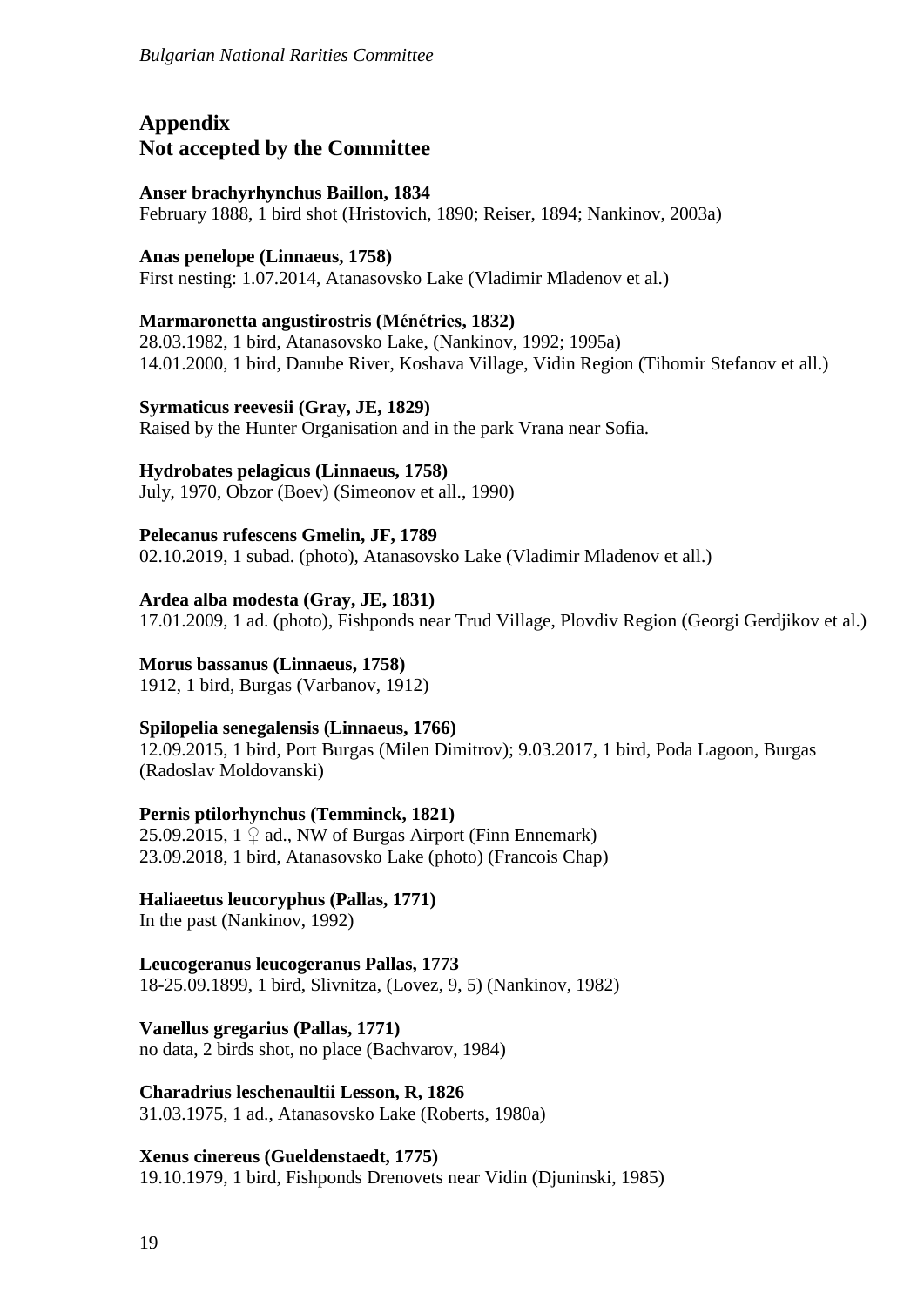18.11.1984, 3 birds, Radievski Vodoemi, Stara Zagora (Nankinov et al., 1997) 15.12.1984, 9 birds, Radievski Vodoemi, Stara Zagora (Nankinov et al., 1997) 26.01.1985, 4 birds, Radievski Vodoemi, Stara Zagora (Nankinov et al., 1997)

## **Tringa flavipes (Gmelin, JF, 1789)**

22.05.1973, 1 bird, Shabla Lake (Nankinov et al., 1997)

## **Calidris acuminata (Horsfield, 1821)**

26.09.2000, 2 juv., Shabla Tuzla Lake (Bob Scott et al.)

### **Phalaropus tricolor (Vieillot, 1819)**

31.07.1999, 4 birds, Reservoir near Chirpan (Kirov, 2004) 17.07.2004, 2 birds, Reservoir near Chirpan (Kirov, 2004)

### **Glareola maldivarum Forster, JR, 1795**

08.06.1995, 1 ad., Durankulak Lake (E. Molgaard et al.)

## **Larus delawarensis Ord, 1815**

15.01.2017, 1 bird  $1<sup>st</sup>$  w (photo), Plovdiv (Birding Bulgaria)

## **Larus glaucoides Meyer, B, 1822**

18.05.2000, 1 bird, Cape Emine (Petar Iankov et al.)

### **Larus hyperboreus Gunnerus, 1767**

18.01.1987, 1 bird 2nd w., Kamchia River Mouth (Lyubomir Profirov, Tanio Michev)

## **Sterna paradisaea Pontoppidan, 1763**

19.08-2.09.1984, Black Sea between Balchik and Golden Sands (Nitsche, 1986)

**Alca torda Linnaeus, 1758**

In the past (Nankinov, 1992)

## **Fratercula arctica (Linnaeus, 1758)**

One bird with no evidence where it was collected in Bulgaria was shown on an exibition in Varna (Nankinov et al., 1997)

## **Bubo scandiacus (Linnaeus, 1758)**

January 1962, three times in NE Bulgaria; winter 1991/1992 Dolna Dikanya, Pernik Region; December 2001, 1 bird, Sofia (Lyulin) (Nankinov, 2003a)

**Surnia ulula (Linnaeus, 1758)** Possible (Nankinov, 1992; Simeonov et al., 1999)

## **Falco rusticolus Linnaeus, 1758**

In the past, during wandering (Arabadjiev, 1976) (Priroda, 4, 52-57) 11.12.2007, 1 bird Vetren Village, Burgas Region (Nankinov, 2007)

### **Falco peregrinus pelegrinoides Temminck, 1829**

22.06.2015, 1 subad., Aldomirovsko Blato (Daniel Mitev et al.)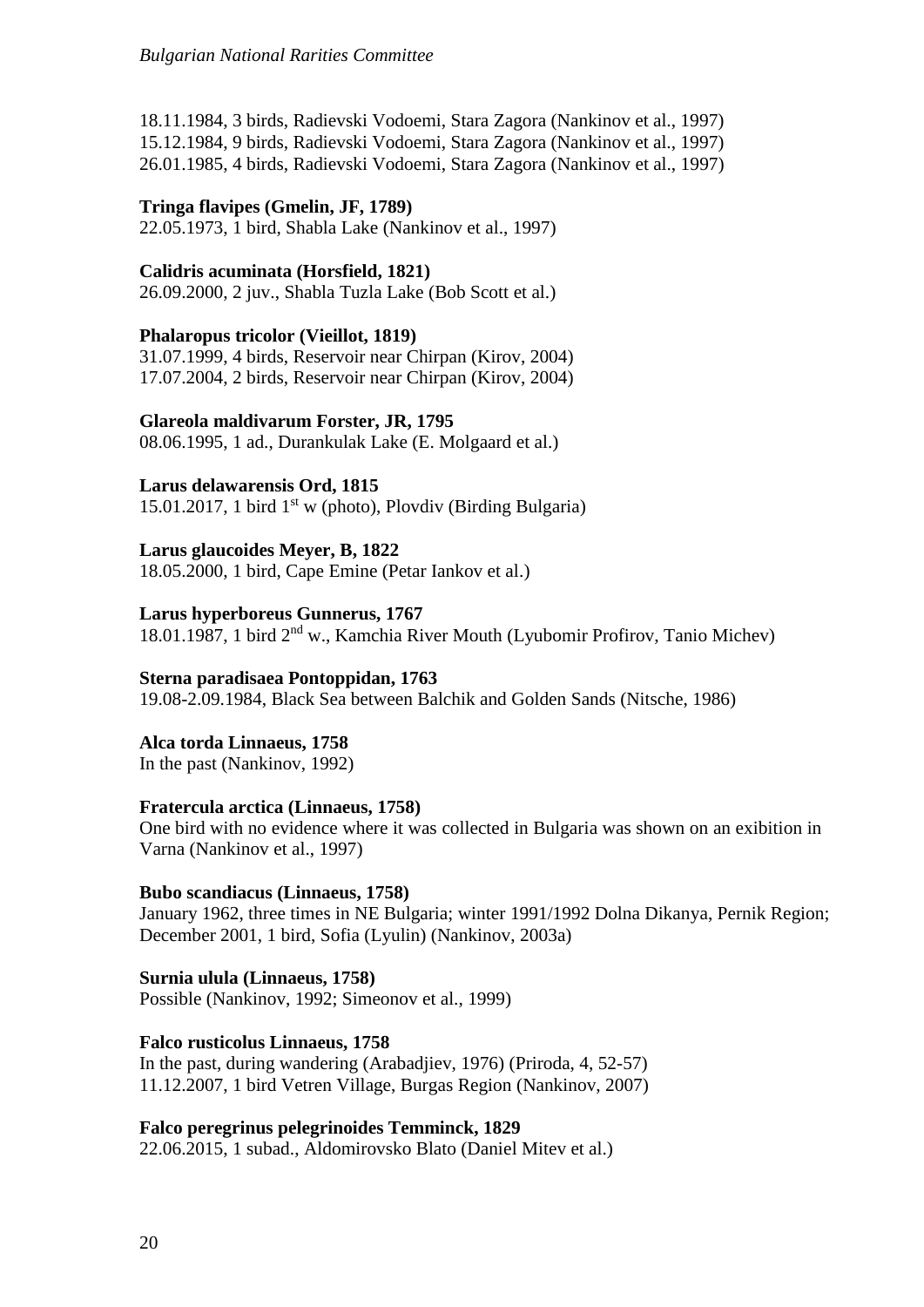### **Falco amurensis Radde, 1863**

02.10.2017, 1 ad., Poda Lagoon Burgas (Radoslav Moldovanski)

### **Lanius excubitor Linnaeus, 1758**

There is stil no clear evidence for breeding (Iankov, 2007)

### **Cyanistes cyanus (Pallas, 1770)**

16.10.1982, 1 bird ringed at Atanasovsko Lake (Nankinov 2008)

### **Alauda leucoptera (Pallas, 1811)**

18.09.1981, 15 birds, Godech, Sofia Region (G. Istilianov, Nankinov, 2009) End of June – 11.07.1986, 10 birds, W of Shabla (Nankinov, Kotsakov, 2002; Nankinov, 2009) 03.09.1987, 5 birds, General Kolevo, Dobrich Region (Nankinov, Kotsakov, 2002; Nankinov, 2009)

21.09.1987, 1 bird, General Kolevo, Dobrich Region (Nankinov, Kotsakov, 2002; Nankinov, 2009)

21.03.1989, 3 birds, Blagoevgrad (Nankinov, Kotsakov, 2002; Nankinov, 2009) 25.11.-23.12.2001, up to 100 spec., near Blagoevgrad (Nankinov, Kotsakov, 2002)

### **Melanocorypha yeltoniensis (Forster, JR, 1768)**

23.08.1906, Sofia, NPNM (Nankinov, 1982). The bird is from Sofia Zool. Garden (NH Museum, Sofia)

25.11.-23.12.2001, up to 400 birds, near Blagoevgrad (Nankinov, Kotsakov, 2002) 01-02.11.2008, 10 birds (2  $\langle \partial \phi \rangle$ ), Cherven Village, Rousse Region (Ilian Valchanov) 29.04.2010, 1 ♂, Polkovnik Diakovo Village, Dobrich Region (Nikolai Vekov)

### **Phylloscopus inornatus (Blyth, 1842)**

27.09.1987, 1 bird, Dzhendem Tepe, Plovdiv (Kjuchukov, 1997)

### **Phylloscopus trochiloides (Sundevall, 1837)**

25.08.1989, 1 bird ringed at Mechka Fishponds near Rousse by Ognyan Mladenov (Nankinov, 2003a, 2009)

### **Iduna caligata (Lichtenstein, MHK, 1823)**

17.05.2004, 1 ad., Chuchuligovo Village, Blagoevgrad Region (Petar Iankov et al.)

### **Hippolais polyglotta (VIEILLOT, 1817)**

16.10.1982, 1 bird ringed, Atanasovsko Lake (Nankinov, 2003a)

### **Sylvia ruppeli (Temminck, 1823)**

01.05.1991, a pair, Shabla Tuzla Lake (N. Minchev, V. Bojilov In Nankinov, 2003a, 2009)

### **Sylvia undata (Boddaert, 1783)**

05.04.1987, 1 bird, Plovdiv (Nankinov, 1990; Kjuchukov, 1997)

### **Sturnus unicolor Temminck, 1820**

17.03.1912, 2 birds in Sofia (Wallis, 1913), also Nankinov (1992, 2000d)

### **Turdus atrogularis Jarocki, 1819**

08.1885, 8 birds, KostandovoVillage, Pazardzhik Region (Hristovich, 1890). Not accepted by Reiser (1894) and Patev (1950)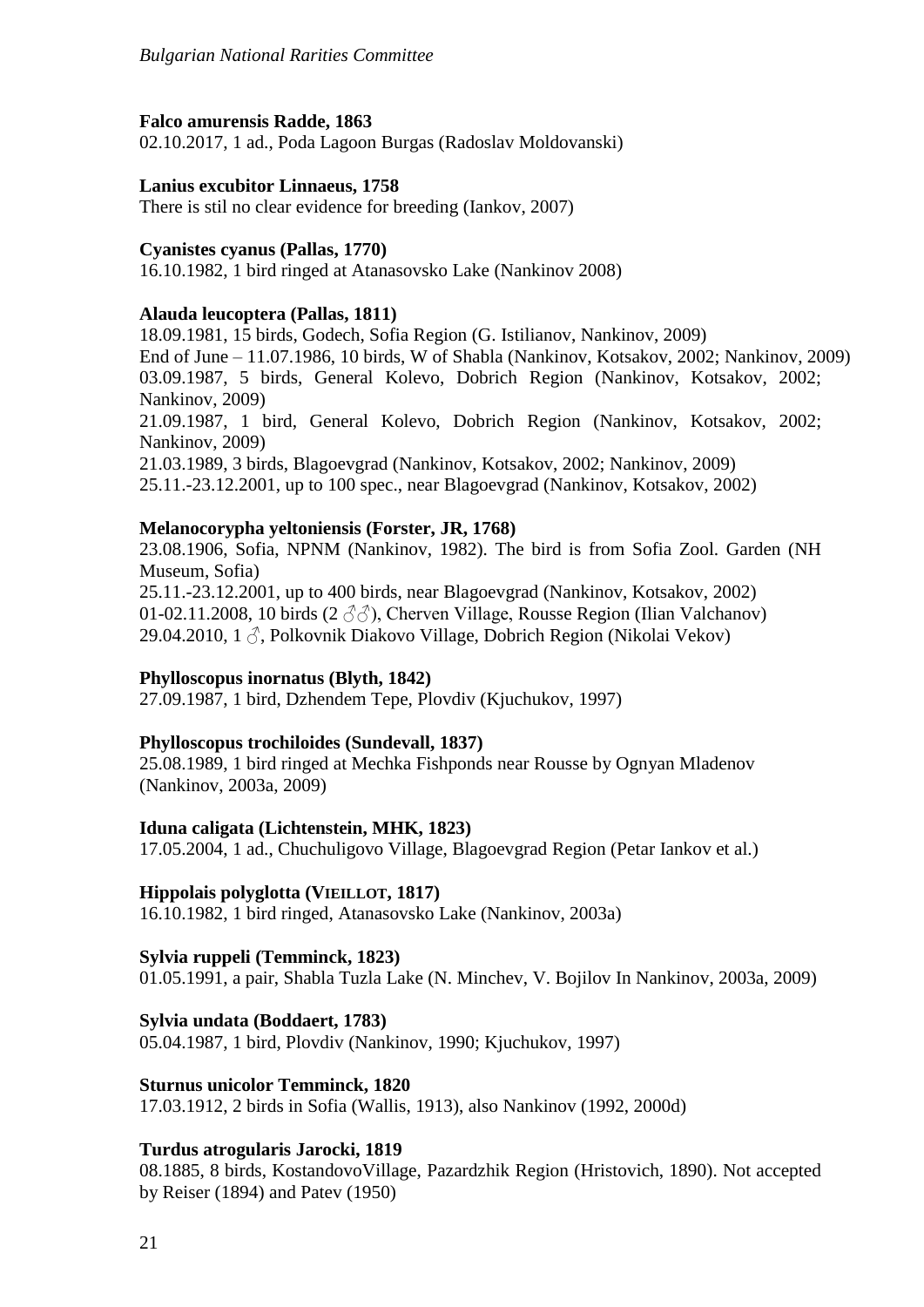### **Geokichla sibirica (Pallas, 1776)**

In the past (Nankinov, 1992)

## **Zoothera dauma (Latham, 1790)**

12.04.1874, 1 bird caught in Bulgaria by the Sintenis brothers and later defined as this species (Nankinov, 1998a) 15.07.2001, 1 bird, Mladezhko, Strandzha Mountain (Svetlan Kirilov, in Nankinov (2009))

### **Cercotrichas galactotes (Temminck, 1820)**

03.1985, Smolyan (Chuvitev, 1985; Nankinov, 1999a; 2009)

### **Oenanthe isabellina (Temminck, 1829)**

Kartozhabene, Kashin, Pleven Region (Dimitrov, 1981). The collected specimens were Oenanthe oenanthe.

### **Oenanthe monacha (Temminck, 1825)**

25.04.2005,  $1 \circ$  ad., Topola Village, Dobrich Region (Tihomir Stefanov, Ernst Sasse)

### **Oenanthe finschii (Heuglin, 1869)**

1993, a breeding pair, Cape Emine, but any in May 1994 (Gosney, 1993) 11.07.1988, 1  $\Diamond$ , Krastiltsi Village, Blagoevgrad Region (Capek, Kloubec, 1996) 12.07.1988, Ploski Village, Blagoevgrad Region (Capek, Kloubec, 1996) 26.05.1993, 1 singing male near Emona Village; 1.07.1993, a pair carrying food, Cape Emine (N. Dilchev, B. Scott; Dilchev, 1994) 30.06.1993, Kamen Bryag Village, Dobrich Region (Dilchev,1994) 03.06.1994, 2  $\Diamond$  and 1  $\Diamond$  ad., Cape Emine (Lyubomir Profirov, Bert Lambert) 06.05.1998, 1  $\Diamond$ , Rezovo, Burgas Region (Nankinov, 2009) 29.04.2005,  $2 \hat{\circ}$  and  $1 \hat{\circ}$  ad., Topola Village, Dobrich Region (Lyubomir Profirov) None of thе observations is documented by a photo.

## **Oenanthe leucura (Gmelin, JF, 1789)**

04.06.1931, 1 bird, Mezek, Svilengrad (Lankes, 1932), see Patev (1950) 22.07.1970, 1 bird, Cape Kaliakra (Robel et al., 1974) 04.06.1983, 1 bird, between Cape Kaliakra and Balgarevo, Dobrich Region (Nessing, 1984) 12.07.1984, 1 bird, Kresna, Blagoevgrad District (G. Kotzakov) (Nankinov, 1999c) 10.06.1985, 1 bird, near Kresna Town, Blagoevgrad District (Nankinov, 1999c) May.1992, 1 bird, Rupite, Blagoevgrad District (D. Kantardjiev) (Nankinov, 1999c) 08.05.1993, 12 birds, Ravno pole, Sofia Region (D. Rogev) (Nankinov, 1999c) 10.08.1994, 2 birds, Yerusalimovo Village, Haskovo Region (Milchev, Kovachev, 1998) 09.07.1997, 1 bird, Dyakovo Reservoir (Nankinov, 1999c) 20.08.1998, 1 bird, Achtopol, Burgas Region (Zdravko Hubenov) (Nankinov, 1999c) None of the observations is documented by a photo.

## **Passer italiae (Vieillot, 1817)**

06.05.2015, 1  $\delta$  ad., Veliko Tirnovo (Petar Minchev) 22.07.2017,  $1 \land$  ad., Mandritsa Village, Haskovo Region (Jivko Nakev)

## **Montifringilla nivalis (Linnaeus, 1766)**

12.06.1962, 1 juv., Toploto ezero, Pirin (Paspaleva-Antonova, 1965b) 14.08.1964, 2 birds, Suhoto ezero; 18.08.1964, 1 bird, Suhoto ezero-Semkovo Rila, (Paspaleva-Antonova, 1965b)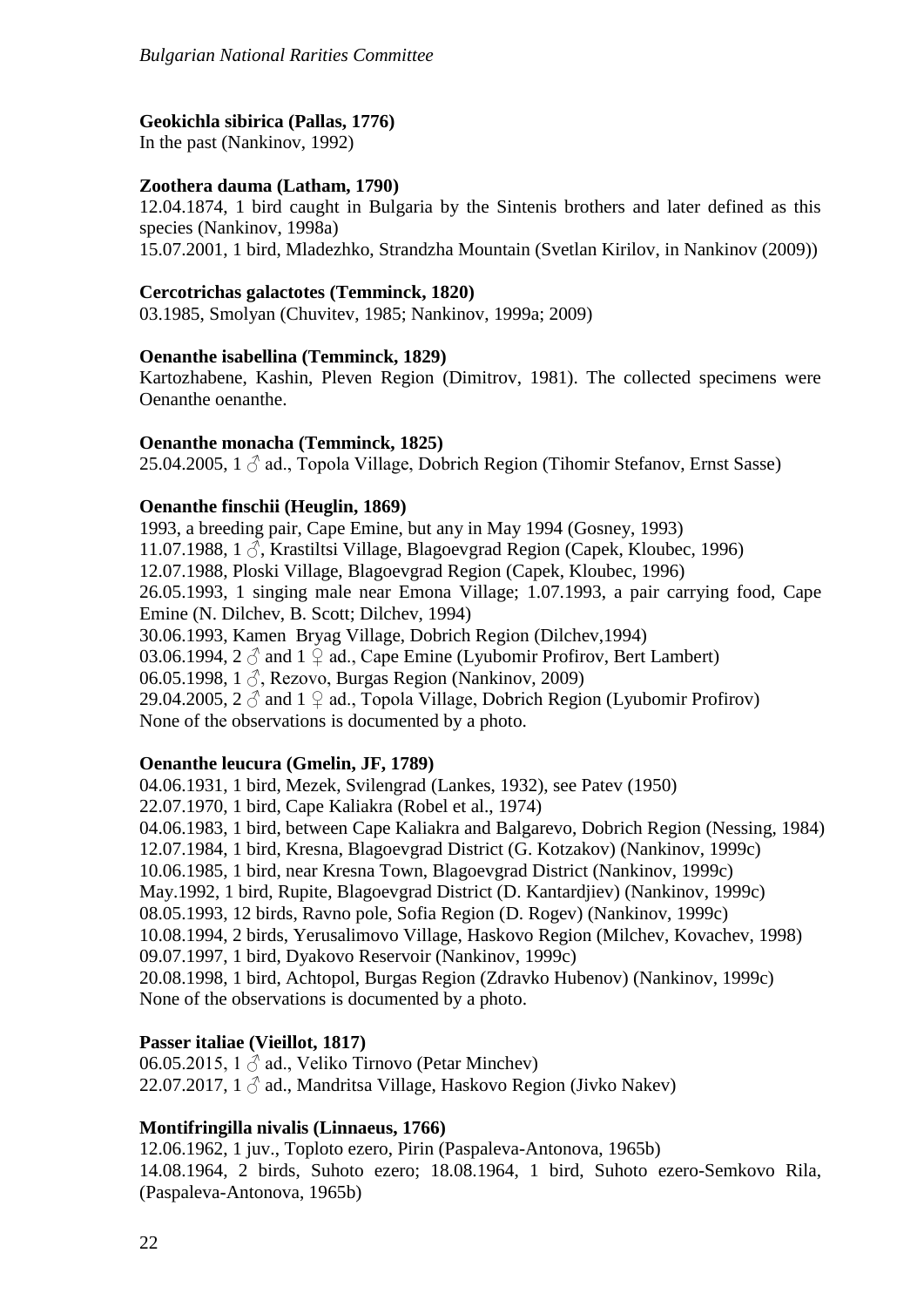## **Motacilla flava beema (Sykes, 1832)**

Shabla and Durankulak Lakes (Ivanov, 1998b)

## **Anthus richardi Vieillot, 1818**

20.04.1889 (Hristovich, 1890). Rejected by Reiser (1894) and Patev (1950) 10.05.1974, 7 birds, Hadzhievo Station, Plovdiv Region (Nankinov, 1999b) 28.03.1986, 2 birds, Gornoslav Village, near Asenovgrad (Petrov, 1988) 24.03.1988, 3 birds, near Stara Zagora (Nankinov, 1999b)

### **Anthus petrosus (Montagu, 1798)**

13.01.2008, 1 ad. trapped (photo), Mandra Lake, Burgas (Kiril Bedev et al.)

### **Bucanetes githagineus (Lichtenstein, MHK, 1823)**

15.06.1999, 1 ad., Rogach Village, Kardzhali Region (Maurice Waterhouse, British Birds, 2000, 93, 9, 425; Nankinov, 2003a)

### **Loxia pytyopsittacus Borkhausen, 1793**

17.09.1991, 15-20 birds, Vihren Lodge, Pirin (Michael Frankis et al.)

### **Loxia leucoptera Gmelin, JF, 1788**

31.01.1914, 1 bird, shot, NPNM (Nankinov, 1982) Summer 1981, Rila, Boev in lit., (Nankinov et al., 1999) 06.11.1983, 1  $\Diamond$ , Govedartsi (Micev, Simeonov, 1985; Brit. Birds, 12, 586-591)

### **Emberiza caesia Cretzschmar, 1827**

24.05.1986, Garvanovo Village, Haskovo Region (Nankinov, 1992) 17.04.2005, between the villages Korten and Sadiysko pole, Sliven Region (Daskalova, 2007)

**\* \* \***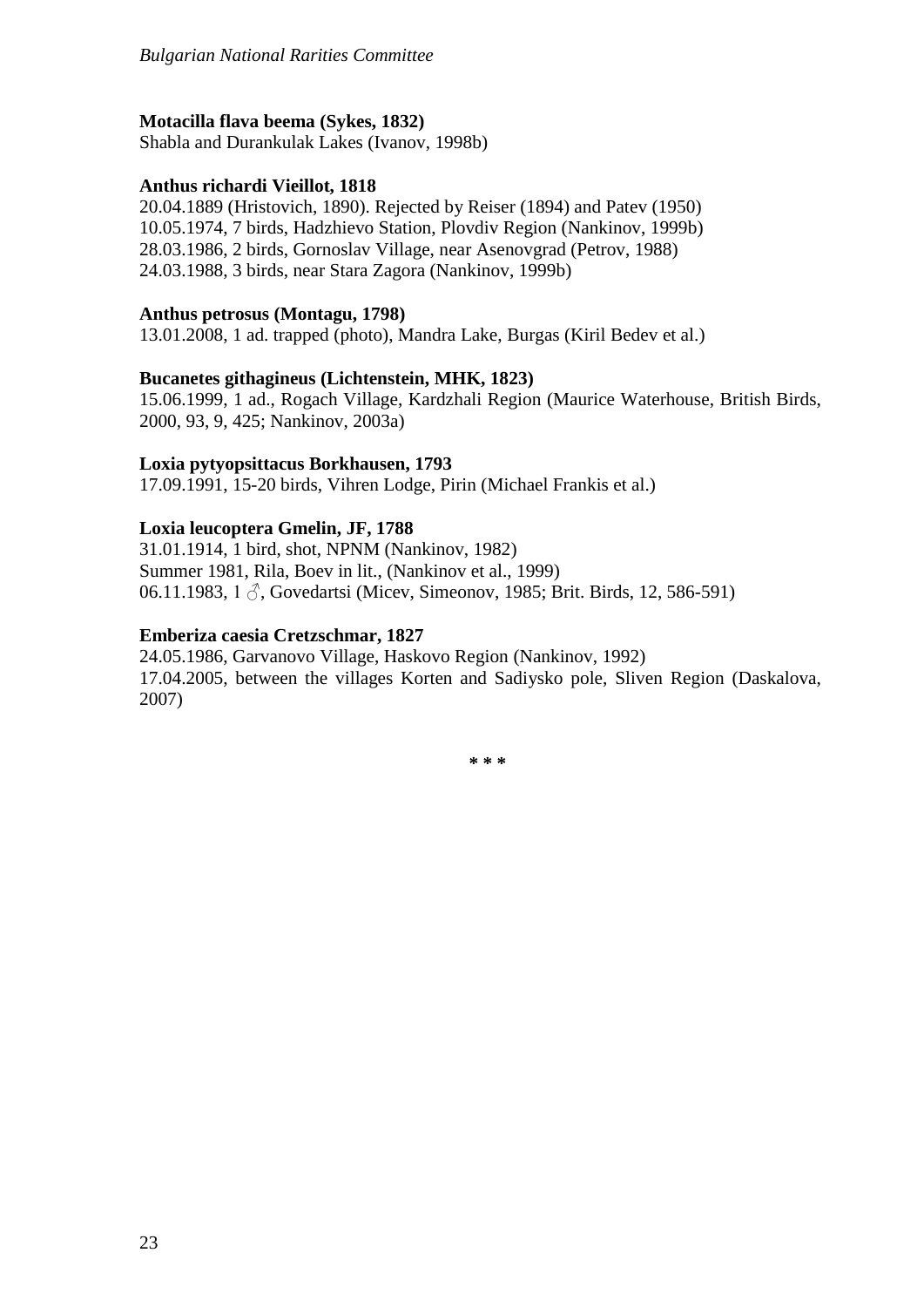#### **Reference**

Antonov A. 1997. Lapland Bunting (*Calcarius lapponicus*).- Za ptizite, 2, 12. (in Bulgarian) Arabadjiev I. 1962. Birds of prey in Bulgaria.- Nauka i izkustvo, Sofia, 175p. (in Bulgarian)

Arabadjiev I. 1965. Wild ducks and geese.- Nauka i izkustvo, Sofia, 220p. (in Bulgarian)

Arabadjiev I. 1976. Falcons in Bulgaria.- Priroda, 4, 52-57. (in Bulgarian)

Batchvarov 1984. Apport a l'etude de la tremathofaune des oiseaux sauvages en Bulgarie.- Nauch. tr. PU "P. Hilendarski", **22**, Book 1 - Biology, 103-115. (in Bulgarian)

Baumgart W., 1971. Beitrag zur Kenntnis der Greifvögel Bulgariens.- Betr. Vogelkd., **17**, 1, 33-70.

Boev N. 1951. Un nouvel espece d'oiseau de notre fauna.- Izv. Zool. inst., BAS, **1**, 329-334. (in Bulgarian)

Boev N. 1957. Ergänzungen zum Artenliste der Vögel in Bulgarien.- Izv. Zool. Inst., BAS, **6**, 589-597. (in Bulgarian)

Boev N. 1962. Donnees sur l'etendue de l'aire d'habitat estivale de certainesespeces d'oiseaux en Bulgarie.- Izv. Zool. inst., BAS, **11**, 31-46. (in Bulgarian)

Boev N. 1963. Materiaux sur l'etendue de l'habitat et la biologie de la "Tourterelle turque" (Streptopelia decaocto Frivaldszky) en Bulgarie.- Izv. Zool. inst., BAS, **13**, 5-31. (in Bulgarian)

Borisov B. 1986. Investigations on the bird fauna of the Radievski reservoirs (Haskovo Distr.).- Оrn. inf. bull., **19-20**, 25-51. (in Bulgarian)

Capek M., B. Cloubec 1996. First breeding record of Finsch's Wheatear (Oenanthe finschii) and some observations of four other Oenanthe species in Bulgaria.- Folia Zool., **45**,1, 95-96.

Chuvitev 1985. Birds of Smolian Town.- Manuscript, 1-36.

Daraktchiev A., D Nankinov, H. Nikolov 1983. Fund einer Fichtenammer (*Emberiza leucocephala* Gmelin) in Bulgarien.- Abh. Mus. Tierkd. Dresden, **11**, 2, 194.

Daskalova G. 2007. Zweter bulgarischer Nachweis des Grauortolans *Emberiza caesia*.-

Orn. Mitt., **59**, 3, 102-103.

Dilchev N. 1994. Finsch's Wheatear (Oenanthe finschii).- Neophron, 1, 34. (in Bulgarian)

Dimitrov V. 1981. The ornithological collection of Pleven Natural History Museum.- Orn. inf. bull., 9, 12-24. (in Bulgarian)

Dimitrov M., T. Michev, L. Profirov, K. Nyagolov 2005. Waterbirds of Burgas Wetlands. Results and evaluation of the monthly waterbird monitoring 1996 – 2002. – Burgas wetlands publication series Nr. 6, Pensoft Publishers, 159p.

Dittberner H., J. Kade 1990. Blauwangenbienenfresser (Merops persicus) auf dem Balkan.- Beitr. Vogelk., **36**, 2, 127.

Djuninski E. 1985. Ornithological collection of the Natural History Museum, Belogradchik.- Orn. inf. bull., **17**, 19-33. (in Bulgarian)

Dončev S., E. Undžian 1961. Der Flussrohrsänger – *Locustella fluviatilis* (Wolf, 1810), eine neue Art in der bulgarischen Ornithofauna.- Izv. Zool. inst. BAS, **10**, 387-388. (in Bulgarian)

Donchev S. 1964. Über die Verbreitung einiger neuer und seltener Vögel in Bulgarien.- Izv. Zool. inst., **16**, 23-28. (in Bulgarian)

Donchev S., I. Vatev 1980. New localities of the Slavonian Grebe *Podiceps auritus* (L.) in Bulgaria.- Acta zool. bulg., **14**, 97-98. (in Bulgarian)

Dontschev S. 1970. Der Feldrohrsänger *Acrocephalus agricola* (Jerdon, 1845) - eine neue Art für die Bulgarische Vogelfauna.- Izv. Zool. inst., BAS, **32**, 181-183. (in Bulgarian)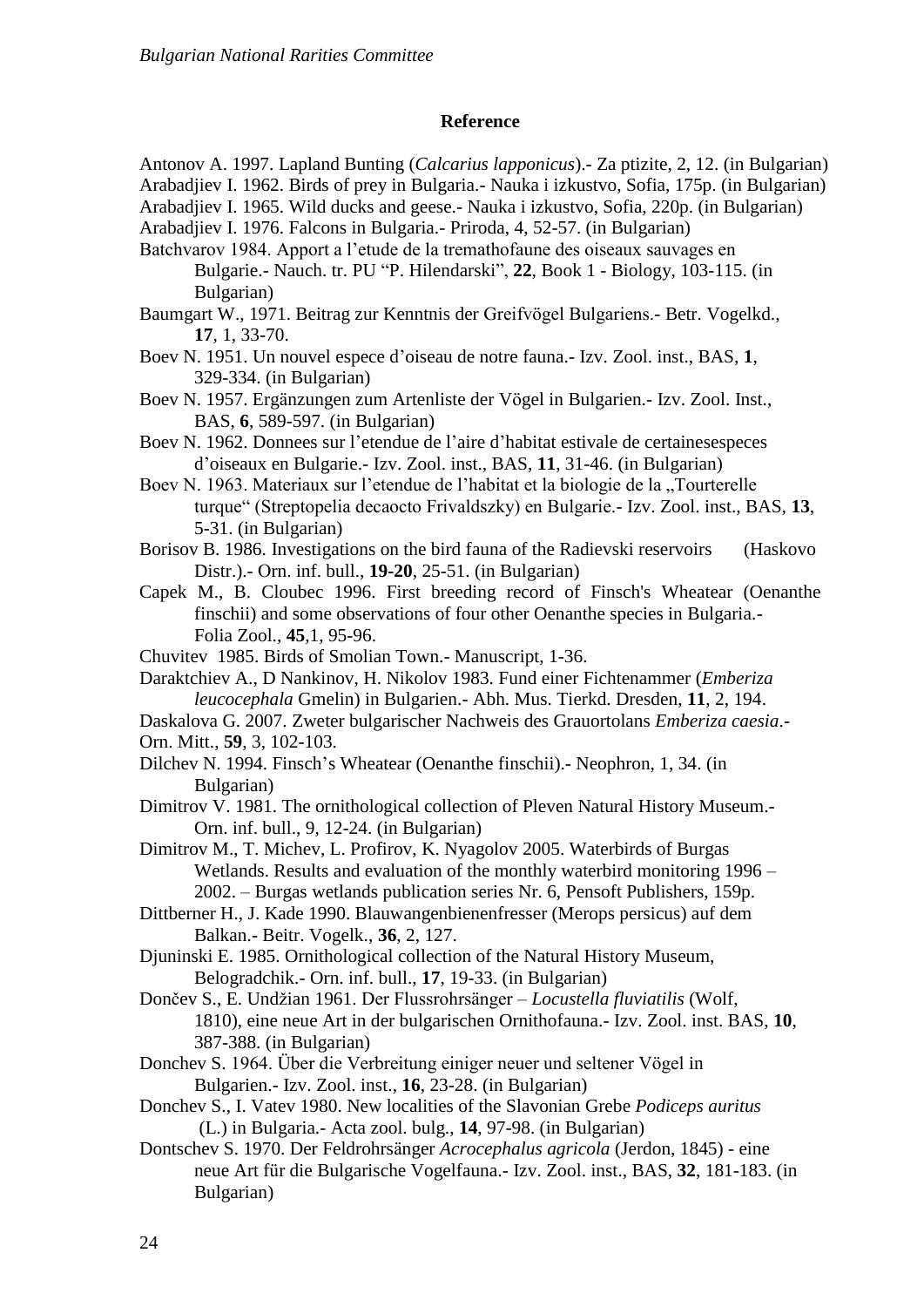- Dontschev S. 1967a. Das Thorshühnchen *Phalaropus fulicarius* (Linnaeus, 1758) eine neue Art für die Ornithofauna Bulgariens.- Izv. Zool. inst., BAS, **23**, 243-246. (in Bulgarian)
- Dontschev S. 1967b. Beitrag zur Erforschung der Schwimmvögel in Bulgarien.- Izv. Zool. inst., BAS, **23**, 79-95. (in Bulgarian)
- Dontschev S.1980. Bird migration along the Bulgarian Black sea coast.- Ekologia, **7**, 68-83. (in Bulgarian)
- Ernst S. 1978. Ornithologische Ergebnisse einer Exkursion 1974 durch Bulgarien.- Beitr. Vogelkd., **24**, 5, 281-294.
- Fuhrman P. 1987. The Pallid Swift (*Apus pallidus*) in Sandanski in1986.- Оrn. inf. bull., 21-22, 40-41. (in Bulgarian)
- Fuhrmann, P. 1990. Der Fahlsegler in Sandanski/Bulgarien. Falke, **4**, 121-122.
- Georgiev D. 1997. A second observation of the White-tailed Lapwing (*Chettusia leucurus*) in Bulgaria.- Za pticite, 2, 12. (in Bulgarian)
- Georgiev D., S. Dereliev 1995. Citrine Wagtail (*Motacilla citreola*).- Neophron,1, 20. (in Bulgarian)
- Gosney D. 1993. Finding birds in Bulgaria.- A Gostours Guide, Sheffield, 30p.
- Green A. 1992. Recovery plan for the Marbled Teal *Marmaronetta angustirostris*: a world endangered species. WWT, Slimbridge.
- Haag C., P. Simeonov 1998. Seconde mention de la Bergeronnette citrine Motacilla citreola pour la Bulgarie.- Branta, 3, 28-29.
- Hainard R. 1949. Les Mammiferes sauvages d'Europe. Vol. 2. Pinnipedes-Rongeurs-Ongules-Cetaces. Paris, 274p.
- Hanzak J. 1962. Der Sporkiebitz (*Hoplopterus spinosus*) erstmalig in Bulgarien.- J. Orn., **103**, 490.
- Hirschfeld E., G. Oreel 1988. Recent WP reports.- Dutsh Birding, **10**, 3, 147-149.

Hodek E. 1869. Über einige seltene von ihm in den unteren Donaulӓndern

- geschossene Vögel.- Verh. der k. k. 200 log-bot. Wien. Geselschaft, Bd. 19, 46-47. Hristov I., B. Nikolov, M. Sarov 1999. The White-tailed Plover (*Vanellus leucurus*
	- Lichtenstein, 1823) a new species for Bulgaria. Acta zool. Bulg., 51, 2/3, 131- 132. (in Bulgarian)
- Hristovich G. 1890. Materials on the Bulgarian fauna.- In: Sbornik za narodni umotworenija, Vol. 2, 185-225. (in Bulgarian)
- Iankov P. 1991. The birds of the Eastern Rhodopes. I. Time of presence and dynamics of the ornithofauna.- Ecology, **24**: 26-43. (In Bulgarian).
- Iankov P. 1994. Ring-billed Gull (*Larus delawarensis*).- Neophron, 1, 34. (in Bulgarian)
- Iankov P. 1996. Italian Sparrow.- Za ptizite, 15. (in Bulgarian)
- Iankov P. 2003. A new observation of the Italian Sparrow.- Za ptizite, 2, 13. (in Bulgarian)
- Iankov P. (Ed.) 2007. Atlas of breeding birds in Bulgaria. BSPB, Conservation Series, Book 10, Sofia, BSPB, 679p.
- Iankov P., L. Andreev 1994. Zitting Cisticola (*Cisticola juncidus*).- Neophron, 1, 34. (in Bulgarian)
- Iankov P., T. Larvak, I. Oien, P. Mosiman, I. Kostadinova, N. Petkov 1997. An unexpected winter visitor.- Za ptizite, 1, 13. (in Bulgarian)
- Iankov P., R. Nedjalkov 1994. Italian Sparrow (Passer /domesticus/ italiae).- Neophron, 1, 34. (in Bulgarian)
- Ignatov A., D. Slavov, T. Damianov, D. Georgiev 1994. Citrine Wagtail (*Motacilla citreola*).- Neophron, 1, 35. (in Bulgarian)
- Ivanov B. 1998. The birds of the Shabla and Tuzlata lakes. In: Golemanski V., W. Naidenov (Eds). Biodiversity of Shabla lake system, "Prof. Marin Drinov"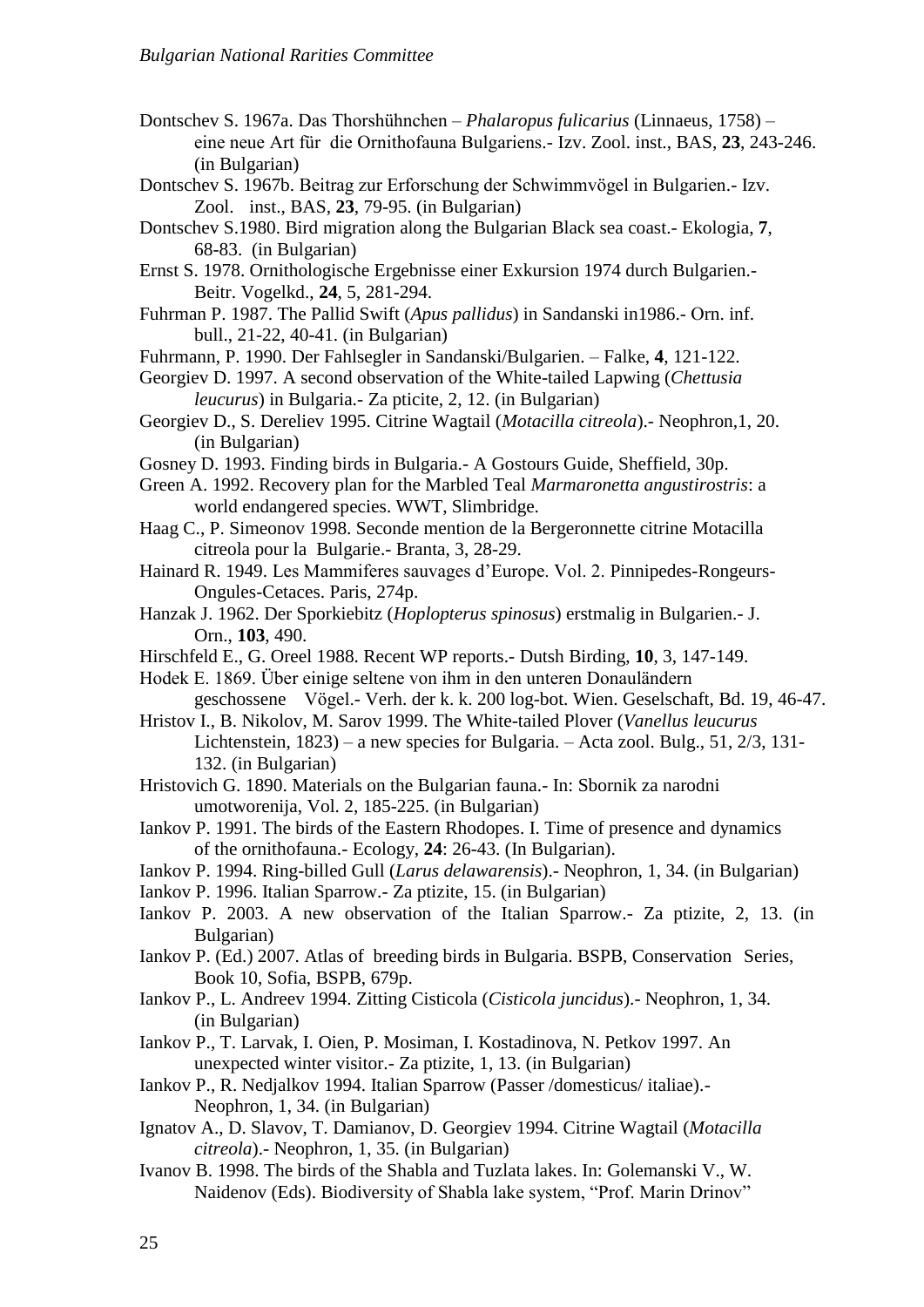Acad. Publ. House, S., 129-141. (in Bulgarian)

- Ivanov B. 2011. Fauna of Bulgaria. Birds. Part III, BAS, Sofia, 409p. (in Bulgarian)
- Iankov P. 1990. Pallid Swift (*Apus pallidus* (Shelley) breeds in Bulgaria. Ecology, **23**, 44-46.
- Jankov P. 1990. Erstnachweis des Italiensperlings für Bulgarien.- Falke, **37**, 12, 407.
- Jaschhof M. 1990. Ausgewählte ornithologische Beobachtungen von der bulgarischen Schwarzmeerküste.- Beitr. Vogelkd., **36**, 5, 283-290.
- Johnson A., H. Hafner 1970. Winter Wildfowl Counts in South-East Europe and Western Turkey.- Wildfowl, **21**, 22-36.

Kjuchukov D. 1997. Birds of the town.- Gora, 2, 20. (in Bulgarian)

- Kirov D. 2004. Wilson's Phalarope *Phalaropus tricolor* (Vieillot, 1819) observations in the Tracian Plane.- Green Balkan's Bull., 10, 9. (in Bulgarian)
- Kneis P. 1974. Nachweis des Grasläufers für Bulgarien.- Falke, **21**, 3, 87-89.
- Königstedt D., D. Robel 1973. Die Stummellerche, *Calandrella rufescens* (Vieill.), in Rumänien und Bulgarien.- Larus, **25**, 121-122.
- Königstedt D., D.Robel 1978. Zur Avifauna Bulgariens (Ein Nachtrag).- Beitr. Vogelkd., **24**, 276-280.
- Königstedt D., D. Robel 1979a. Ohrentaucher (*Podiceps auritus*) und Zwergschwan (*Cygnus bevicki*) – zwe weitere Neunachweise für Bulgarien.- Beitr. Vogelkd., **25**, 5, 335-336.
- Königstedt D., D. Robel 1979b. Weitere Nachweise der Stummellerche in der VR Bulgarien.- Falke, 8, 281-282.
- Königstedt D., H. Langbehn 1986. Erstnachweis des Cistensängers (*Cisticola juncidus*) in Bulgarien.- Beitr. Vogelkd., **32**, 1, 13-16.
- Kumerlöve H. 1957. Ornithologische Beobachtungen im Zubringerraum (Bulgarischrumänische Schwarzmeerküste) des Bosphoruszuges.- Bonn. zool. Beitr., **8**, 248-274.
- Kumerlöve H. 1962. Isabellsteinschmӓtzer, Oenanthe isabellina (Cretzschmar), in Südost-Bulgarien.- J. Ornith., 103, 1, 108-109.
- Kux Z. 1976. Prispevek k poznam ornithofaunu Balkanskeho poloostrova. Acta Mus. Moravie Sci. nat. Brno, 61, 191-218.
- Kuzarov I., I. Klisurov, H. Hristova 1997. Second observation of the Guillemot.- Za ptizite, 1, 13. (in Bulgarian)
- Lankes K. 1932. Ornithologisches aus Bulgarien.- Anz. Ornith. Ges. Bayern, **2**, 151-152.
- Litle B., P. Iankov, P. Greenwood 1988. A new locality of the Pallid Swift (*Apus pallidus*) in Bulgaria.- Orn. inf. bull., 23-24, 39-40. (in Bulgarian)
- Mauersberger G. 1960. Faunistische Notizen aus Nordost-Bulgarien (19 Mai 2 Juni 1959).- J. Ornit., **101**, 1/2, 113-125.
- Mauersberger G., J. Stubs 1963. Drei für Bulgarien neue Vogelarten.- J. Orn., **104**, 440-441.
- Micev T., S. Simeonov 1985. Changes in birds fauna of Bulgaria over the last thirty five years (1950-1984).- In: International symposium "Protection of natural areas and the genetic fund they contain", Project 8 on the programme "Man and Biosphere" (MAB), Blagoevgrad, 23-28.IX.1985, Sofia, BAS, 203-217.
- Michev T. 1979. European news: *Marmaronetta angustirostris*.- Brit. Birds, **72**, 12, 590.
- Michev T., D.Nankinov, B.Ivanov, V.Pomakov, 1983. Midwinter numbers of wild geese in Bulgaria.- Aquila, **90**, 45-54.
- Michev T., I. Vatev, 1983. The River Warbler (*Locustella fluviatilis* (Wolf, 1810) breeding in Bulgaria.- Acta zool. bulg., **21**, 98-101. (in Bulgarian)
- Michev T., L. Profirov 2003. Mid-winter numbers of waterbirds in Bulgaria (1977- 2001). Pensoft, Sofia, Moskow, 160p.
- Michev T., L. Profirov, M. Dimitrov, K. Nyagolov 1999. The birds of Atanasovsko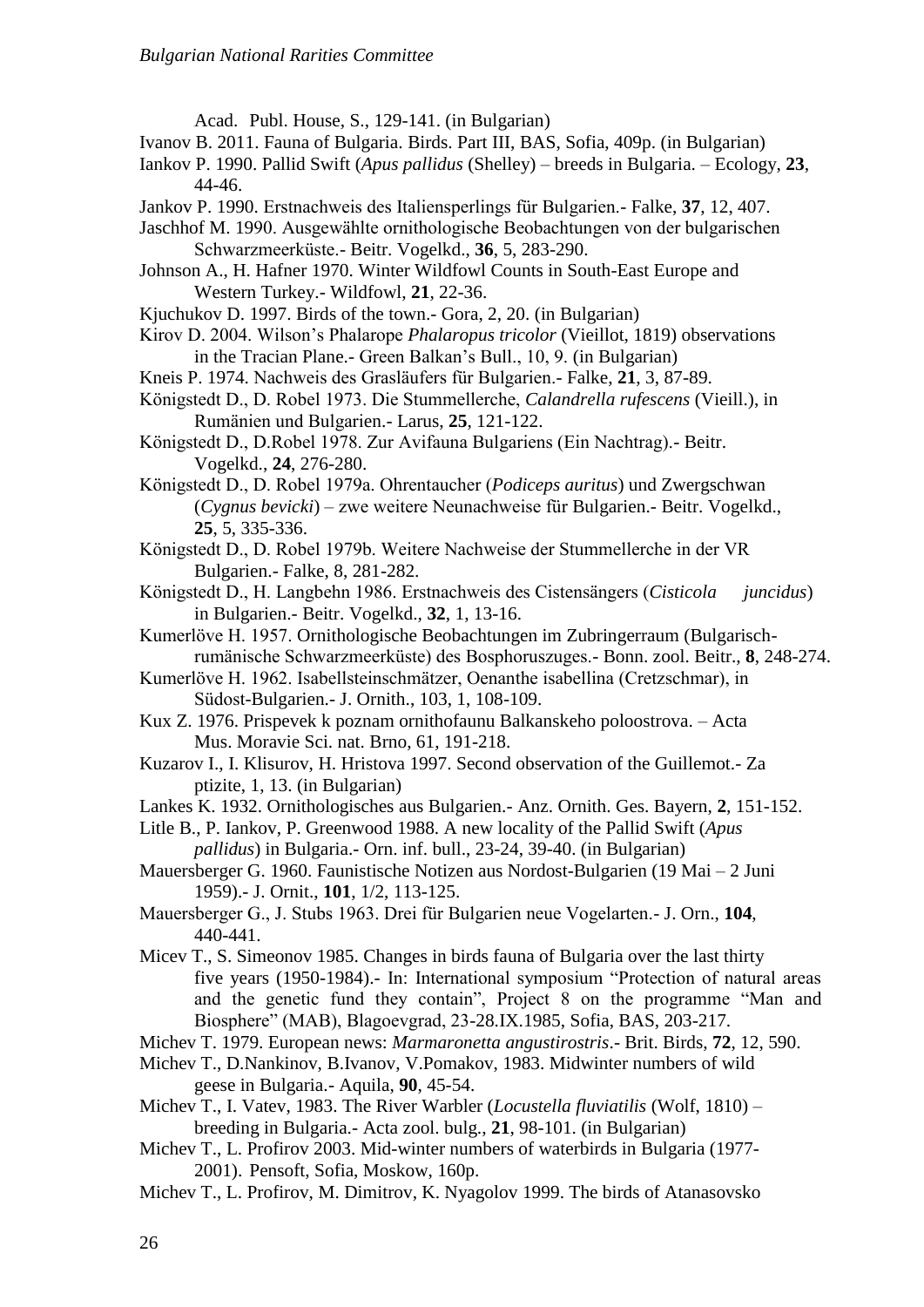Lake. Status and Checklist.- Bourgas Wetlands Publication Series, Nr. 1, 34p.

- Michev T., L. Profirov, M. Dimitrov, K. Nyagolov 2004. The birds of Atanasovsko Lake. Status and Checklist. Second Edition.- Bourgas Wetlands Publication Series, Nr. 5, 44pp.
- Milchev B. 1994. A study of the wintering waterfowl in Strandja mountain and adjacent Black sea coast.- Ann. of Sofia Univ. "St. Kliment Ochridski", Fac. Biology, Book 1 - Zoology, **85**, 1, 277-290.
- Milchev B. 1998. The birds of the Bulgarian part of the Strandja mountains. I. Species list and status.- Ann. of Sofia Univ. "St. Kliment Ochridski", Fac. Biology, Book 1 - Zoology, **88-90**, 25-43.
- Milchev B., A. Kovachev 1998. A contribution to the bird fauna of the Sakar mountains.- Ann. of Sofia Univ. "St. Kliment Ochridski", Fac. Biol., Book 1 - Zoology, **88-90**, 45-53.
- Milchev B., Z. Boev, 2014. First record of the Naumann's Thrush (*Turdus naumanni*  Temminck, 1820, *sensu lato*) in Bulgaria.- Acta zool.bulg., **66** (4): 559-561.
- Miltschew B., U. Georgiewa 1998. Erstbeobachtung des Alpenschneehuhns *Lagopus mutus* in Bulgarien.- Orn. Mitt., **50**, 2, 43-44.
- Mitev D. 2011. First observation of Lesser Sand Plover (*Charadrius mongolus*) in Bulgaria.- Za ptizite, 2, 28. (in Bulgarian)
- Müller Н., W. Müller 1965. Ornithologische Beobachtungen aus dem Rila Gebirge.- Beitr. Vogelkd., **10**, 287-292.
- Müller H., W. Müller, W. Schönborn 1975. Beobachtungen über den Limikolen-Durchzug in den Salinen von Burgas (Bulgarien).- Beitr. Vogelkd., **21**, 351-352.
- Nankinov D. 1975. Observations du Plongeon imbrin *Gavia immer* et du Grebe esclavon *Podiceps auritus* en Bulgarie.- Alauda, **43**, 3, 320-322.
- Nankinov D. 1978. Sveti Ivan Island an interesting place for ornithological observations.- Orn. inf. bull., 4, 20-28. (in Bulgarian)
- Nankinov D. 1982. The birds of Sofia.- Orn. inf. bull., 12, 386p. (in Bulgarian)
- Nankinov D. 1989a. The status of waders in Bulgaria.- Wader Study Gr. Bull., 56, 16-25.
- Nankinov D. 1989b. Laridae in Bulgaria.- Priroda, 2, 50-54. (in Bulgarian)
- Nankinov D. 1990. About some rare birds in Bulgaria.- Mat. scient. conf. 23-28 April 1990 Stavropol, 58-60.
- Nankinov D. 1991. Vagrants and rare birds of Sofia town and its area.- Kawc. Orn. Westnik, 1, 90-92. (in Russian)
- Nankinov D. 1992. Check list of bird species and subspecies in Bulgaria.- Avosetta, 16, 1-17.
- Nankinov D. 1994. Eleonora's falkon in Bulgaria.- Newsletter of WWGBP, 19/20,11-12.
- Nankinov D. 1995a. The Marbled Teal Marmaronetta angustirostris in Bulgaria.- Ornith. Soc. of the Middle East, Bull. 35, 39-40.
- Nankinov D. 1995b. Zweiter bulgarischer Nachweis des Blauwangenspints.- Orn. Mitt., **47**, 11, 294.
- Nankinov D. 1995c. Common rosefinch (*Carpodacus erythrinus*) in Bulgaria.- in: Annivers. Scient. Session "70 years forestry education in Bulgaria", 7-9 June 1995, Sofia, vol. 1, 337-342. (in Bulgarian)
- Nankinov D. 1998a. First addition to the list of birds in Bulgaria.- Riv. ital. orn., **68**, 2, 183-187.
- Nankinov D. 1998b. Observations sur la tourterelle des palmiers (*Streptopelia senegalensis*) en Bulgarie et discussion sur l'expansion de son aire.- Bulletin OMPO, 18, 31-33.
- Nankinov D. 1998c. The Twite (*Carduelis flavirostris*) in Bulgaria and its migration rotes.- In.: 70 years Forest Institute, Sofia, 2, 449-452. (in Bulgarian)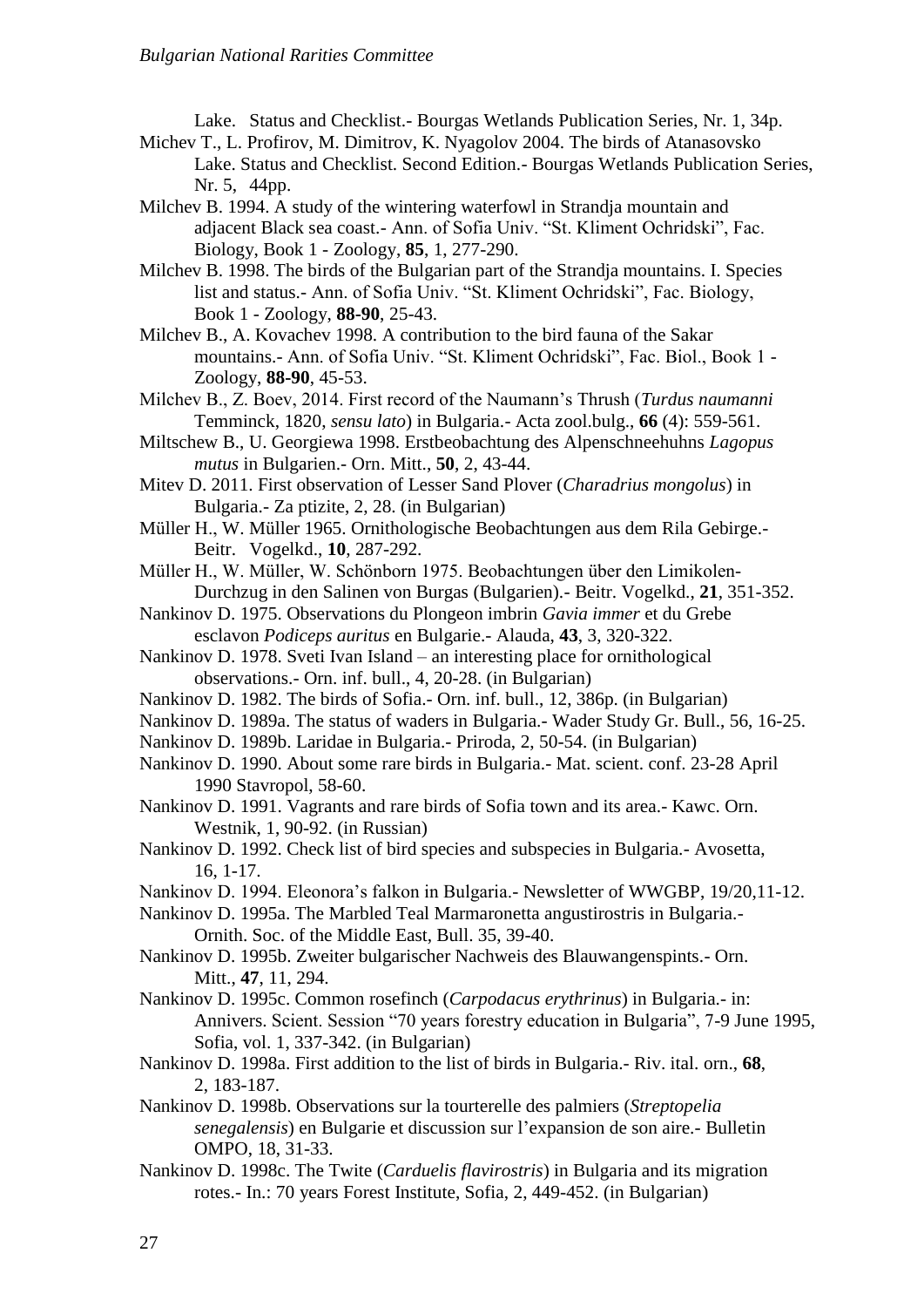Nankinov D. 1999a. Population of Rufous Bushchat (*Erythropygia galactotes* Hemprich et Ehrenberg, 1833) in Bulgaria.- 25 years University of Shumen "Konstantin Preslavski", Shumen, 30.X.-1.XI.1996, Department Biology, 37-39.

- Nankinov D. 1999b. The Richard's Pipit (*Anthus novaeseelandiae* Gmelin, 1789) in Bulgaria.- Lesovadska misal, **3** (**20**), 1-6. (in Bulgarian)
- Nankinov D. 1999c. Entdeckung und Vorkommen des Trauersteinschmaetzers in Bulgarien.- Orn. Mitt., **51**, 9, 299-301.
- Nankinov D. 2000a. Die Fischmöwe *Larus ichthyaetus* als Gast in Bulgarien.- Orn. Mitt., **52**, 12, 422-423.
- Nankinov D. 2000b. Das Vordringen des Einfarbstars östlich senes Brutgebietes.- Orn. Mitt., **52**, 8, 260-262.

Nankninov, D. 2001d. Die Eiderente in Bulgarien und die Gründe, die ihr Vorkommen fördern.- Ornithologische Mitteilungen, 53 (9), 299-303.

- Nankinov D. 2001b. Procellariiform seabirds in areas of Black sea and Azov sea.- J. Balk. Ecol., **4**, 2, 145-151.
- Nankinov D. 2001c. Zehn bisherige Nachweise des Gleitaars in Bulgarien.- Orn. Mitt., **53,** 11, 390-392.
- Nankinov D. 2001d. Die Lönnbergmöwe *Larus relictus*: Eine neue Art für die Fauna der Westlichen Palӓarktis.- Orn. Mitt., **53**, 4, 120-121.
- Nankinov D. 2001e. Die Lebensraume der Stummellerche *Calandrella rufescens* auf der Balkan-Halbinsel.- Orn. Mitt., **53**, 8, 260-263.
- Nankinov D. 2001f. Оn the first and following observations of Masked Shrike (*Lanius nubicus* Lichtenstein) in Bulgaria.- In: Geological and Bioecological Problems of the North Black Sea coast, Mat. intern. conf., 28-30 March 2001, Tiraspol, 177- 181. (in Russian)
- Nankinov D. 2002. Die Zitronenstelze Motacilla citreola zieht regelmӓssig durch Bulgarien.- Orn. Mitt., **54**, 2, 73-76.
- Nankinov D. 2003. Second addition to the List of Birds in Bulgaria.- Rivista italiana di Ornitologia, **73**, 2: 157-163.
- Nankinov D. 2007. Observation of the Gyrfalcon *Falco rusticolus* in Bulgaria.- The Russian Journal of Ornithology, Vol. **16**. Express-issue № 393: 1725-1727. (in Russian)
- Nankinov D. 2008. Record of Azure Tit *Parus cyanus* in Bulgaria.- The Russian Journal of Ornithology, Vol. **27**, Express-issue № 411: 548-550. (in Russian)
- Nankinov D. 2009. Investigations on the fauna of Bulgaria. Birds. Passeriformes, Sofia, 406p. (in Bulgarian)
- Nankinov D., A. Darakchiev 1982. Little Bunting (*Emberiza pusilla* Pallas 1776) found in Bulgaria.- Nauchni trudove PU "P. Hilendarski, Biology, **20**, 4, 233-237. (in Bulgarian)
- Nankinov D., A. Daraktchiev 1983a. Le Goeland marin (*Larus marinus* L.) en Bulgarie.- Alauda, **51**, 4, 313.
- Nankinov D., A. Darakchiev 1983b. Rustic Bunting (*Emberiza rustica* Pallas) found in Bulgaria.- Acta. zool. bulgarica, **23**, 54-56. (in Bulgarian)
- Nankinov D., A. Darakchiev 1985. Record of Black Winged Kite (*Elanus caeruleus* Desfontaines) in Bulgaria.- Ann. Univ. Plovdiv, Biology, **22**, 1, 149-152. (In Bulgarian).
- Nankinov D., A. Daraktschiev, 1986. The Sandwich Tern (*Thalasseus sandvicensis* Latham) Breeds again at the Bulgarian Black Sea coast.- Nauch. Trudove of the Plovdiv Univ. "P. Hilendarski", **22**, 1, 143-147. (in Bulgarian)
- Nankinov D., B. Borisov, 1988. Isabelline Wheatear (Oenanthe Isabellina Temminck, 1829) Findings in Bulgaria.- Orn. Inf. Bull., **23-24**, 67-76. (in Bulgarian)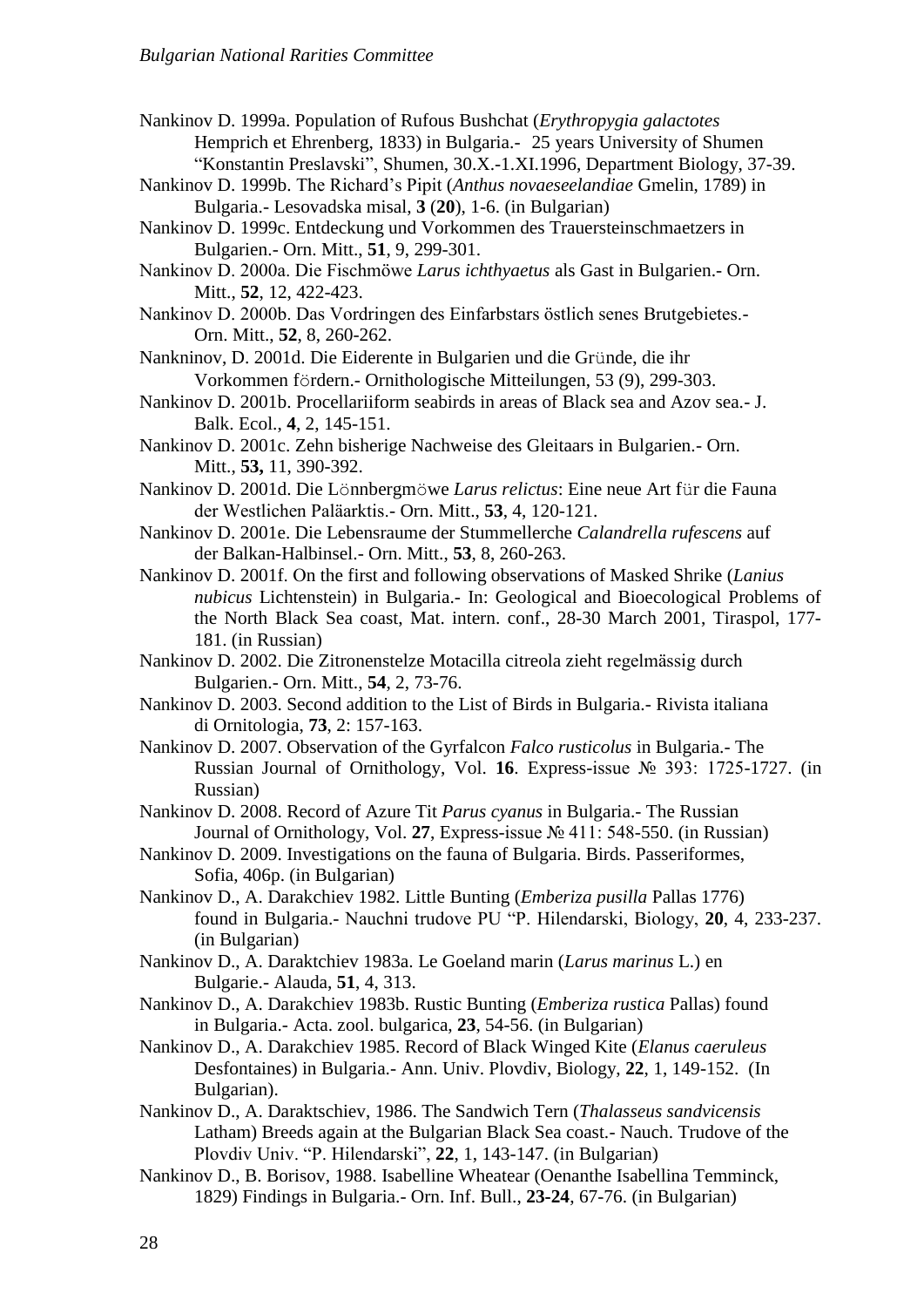Nankinov D., D. Kantardjiev, K. Bedev, D. Valchanov 1990. First observations of the Great Skua (*Catharacta skua* Brünnich, 1764) (Aves, Stercorariidae) in Bulgaria.- Acta zool. bulg., **40**, 80-83. (in Bulgarian)

Nankinv D., G. Kotsakov, 2002. Weissflugel- und Mohrenlerchen – Einflug in Bulgarien.- Orn. Mitt., **54**, 9, 317-320.

Nankinov D., G. Stojanov, G. Kouzmanov, R. Todorov 1991. Informations sur la situation des rapaces diurnes en Bulgarie.- Birds of Prey Bull., 4, 293-302.

Nankinov D., I. Dobrynina 2004. Über den Zug und das Vorkommen von Schneeammer und Spornammer in Bulgarien.- Orn. Mitt., **56**, 3, 92-97.

Nankinov D., I. Dobrinina, S. Kharitonov 2001. Die Avifauna am Unterlauf des Batova Flusses während des Herbstzuges, NE-Bulgarien.- Orn. Mitt., **53**, 6-7, 201- 209.

Nankinov D., K. Popov 1997. Opazovanje ovratniskega papagaja *Psittacula krameri* v Bolgariji.- Acrocephalus, **18**, 83, 111-112.

Nankinov D., K. Popov, F. Byskov. 2005. Zweiter Nachweis eines Gelbbrauenlaubsängers *Phylloscopus inornatus* in Bulgarien.- Ornit. Mitt., **57**, 12: 417-420.

Nankinov D., K. Popov, S. Kirilov, 1996. Die Dünnschnabelmöwe *Larus genei* - ein neuer Brutvogel an der bulgarichen Schwarzmeerküste.- Limicola, **10**, 4: 199-201.

Nankinov D., K. Popov, S. Kirilov, 2006. Increase in Population of Ring-necked Parakeet (*Psittacula krameri*) in Bulgaria.- Journal of Balkan Ecology, **9**, 3, 321-328.

Nankinov D., N. Nankinov 1998. First breeding of the Willow Warbler in Bulgaria. Berkut, **7**, 1-2, 134-135.

Nankinov D., N. Todorov, 2006. Der Einflug des Basstölpels ins Schwarze Meer.- Orn. Mitt., **58,** 1: 29-33.

Nankinov D., P. Ilkov, K. Stoychev 1999. White-winged crossbill (*Loxia leucoptera bifasciata* C.L. Brehm, 1827) in Bulgaria.- Acta zool. bulg., **51**, 1, 49-51.

Nankinov D. , P. Shurulinkov, I. Nikolov, B. Nikolov, S. Dalaktchieva, I. Hristov, R. Stanchev, A. Rogev, A. Dutsov, M. Sarov 1998. Studies of the Waders (Charadriiformes) on the wetlands araund Sofia.- Riv. Ital. Ornitol., **68**, 1, 63-84.

Nankinov D., S. Dalaktcijeva 1999. First record of the Pallas's Warbler *Phylloscopus proregulus* in Bulgaria and reasoning about its influx into Europe.- Acrocephalus, **20**, 93, 53-55.

Nankinov D., S. Kirilov, K. Popov 1989. Encountering the Arctic Warbler (*Phylloscopus borealis* (Blasius, 1858) in Bulgaria for the first time.- Larus, **40**, 163-165.

Nankinov D., S. Kirilov, K. Popov 1994. Blyth's Reed Warbler (*Acrocephalus dumetorum* Blyth) in Bulgaria.- Vestn. Zool., 4-5, 91-94. (in Russian)

Nankinov D., S. Simeonov, T. Michev, B. Ivanov 1997. Fauna of Bulgaria. Vol. 26, Aves, Part II., Sofia, BAS, Pensoft, 426p. (in Bulgarian)

Nankinov D., T. Michev, P. Simeonov 1980. The Long-tailed duck (Clangula hyemalis) – a new species for the Bulgarian ornithofauna.- Acta zool. bulg., **14**, 92- 94. (in Bulgarian).

Nankinov D., V. Bozhilov, 2002. Das Bruten des Sprossers *Luscinia luscinia* in Bulgarien.- Orn. Mitt., **54**, 6, 217-222.

Nessing R. 1984. Dritter Nachweis des Trauersteinschmätzers, *Oenanthe leucura* (Gm.) in Bulgarien.- Beitr. Vogelkd., **30**, 390.

Nikolov B., I. Nikolov., I. Hristova, P. Shurulinkov 2006. Dritter Nachweis der Kanadagans *Branta canadensis* in Bulgarien.- Orn. Mitt., **58,** 6/7, 242-243.

Nikolov I. 2006. Beobachtungen des Eistaucher *Gavia immer* in Bulgarien.- Orn. Mitt., **58,** 5, 157-158.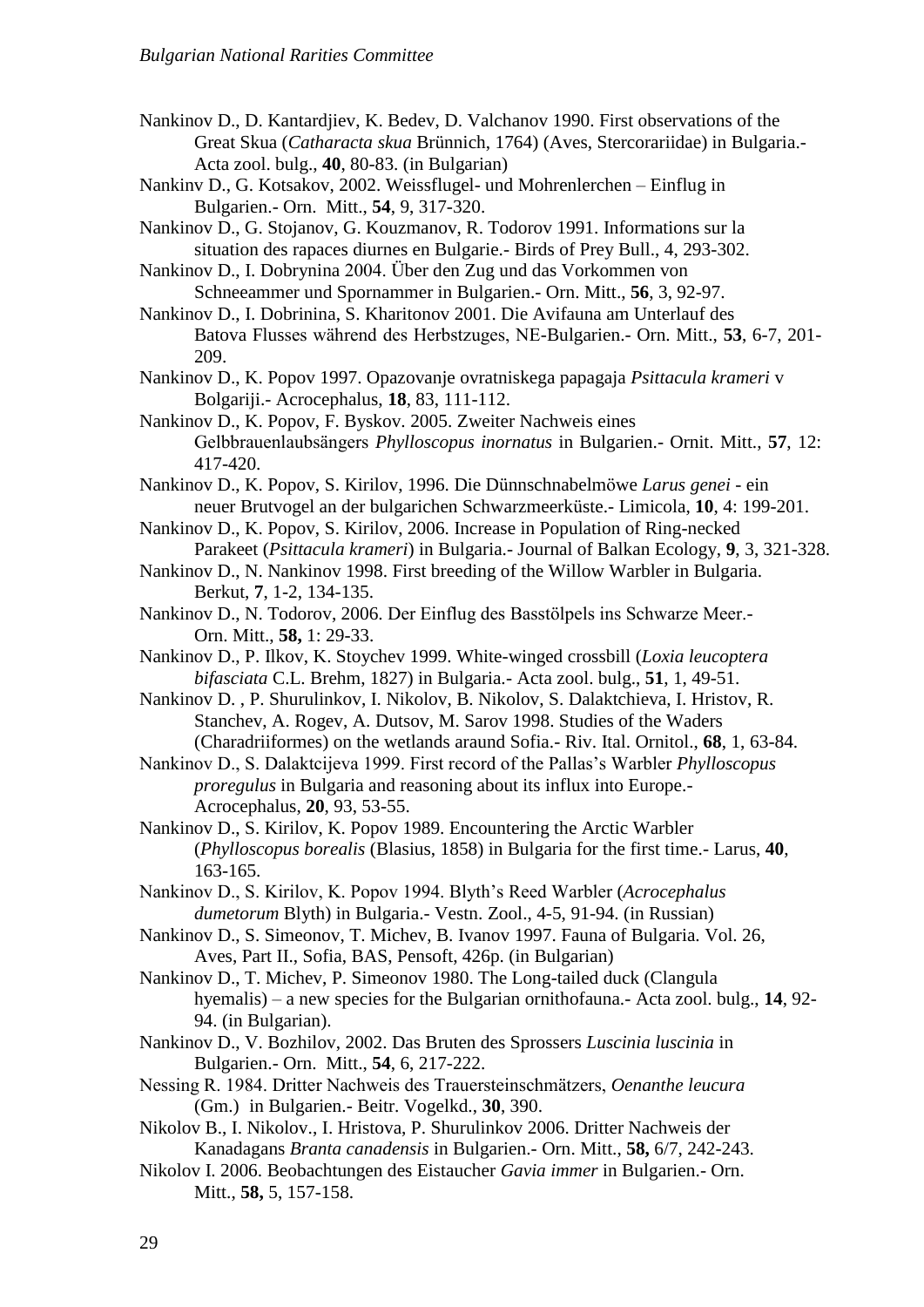- Nikolov I., P. Shurulinkov, R. Pankova, S. Konaklieva 2006. Observations of Barnacle Goose in Bulgaria.- Alauda, 2, 92-93.
- Nikolov, S., B. Ivanov, P. Iankov, J.-L. Dambiermont. 2006. A short review of the status of Bonnelli's Eagle *Hieraaetus fasciatus* in Bulgaria. - Acrocephalus 27 (128-129): 295–306.
- Nitsche K.-A. 1986. Ornithologische Notizen von der nordöstlichen bulgarischen Schwarzmeerküste bei Baltschik.- Falke, **33**, 3, 84-85.
- Nyagolov K. 1990. The Citrine Wagtail (*Motacilla citreola* (Pallas, 1776) a new species in Bulgaria.- Acta zool. bulg., **40**, 78-79. (in Bulgarian)
- Paspaleva-Antonova M., 1965a. Common Eider *Somateria mollissima* new species for the Bulgarian ornithofauna.- Izv. zool. inst., BAS, **18**, 65-66. (in Bulgarian)
- Paspaleva-Antonova M. 1965b. Angaben über neue und seltene bulgarische Vogelarten.- Izv. Zool. Inst., **19**, 33-38. (in Bulgarian)
- Pateff P. 1935. Die im Ausland beringten und in Bulgarien erbeuteten Zugvögel. 2.- Mittl. Kgl. Naturwiss. Inst., Sofia, **8**, 172-177.
- Pateff P. 1938. Die geographische Verbreitung der Vögel in Bulgarien.- IX Congres ornith. intern., Rouen 1938, 257-283.
- Patev P. 1950. Birds of Bulgaria. Sofia, BAS, 364p. (in Bulgarian)
- Peshev I. 1965. The Black-throated Trush (*Turdus ruficollis atrogularis* Jarocki) in the Bulgarian ornithofauna.- Izv. Zool. Inst., **18**, 67-70. (in Bulgarian)
- Peshev I. 1971. New data on the bird species composition and dynamics of the fauna at the Varna Black sea coast.- Izv. nar. Mus., Varna, **7**, 22, 234-238. (in Bulgarian)
- Petkov N. 1997. A new species for the Bulgarian ornithofauna Barnacle Goose (*Branta leucopsis*).- Za ptizite, 1, 13. (in Bulgarian)
- Petkov N. 2005. From the ornithological notebook: Stonechat *Saxicola torquata*.- Acrocephalus, **26** (126), 162.
- Petrov C. 1979. New findings of Isabelline Wheatear (Oenanthe isabellina Temm.) and Ural Owl (Strix uralensis Pall.) in Bulgaria.- .- Izv. Mus. S. Bulgaria, **5**, 57-63. (in Bulgarian)
- Petrov C. 1981. Birds of Sredna gora Mountain.- .- Izv. Mus. S. Bulgaria, **7**, 9-49. (in Bulgarian)
- Petrov C. 1988. A contribution to the bird fauna of the Rhodopi mountains.- Izv. Mus. S. Bulgaria, **14**, 47-50. (in Bulgarian)
- Petrov C. 1989. Birds of Dobrostanski rid (Western Rhodopi) and its vicinity.- Izv. Mus. S. Bulgaria, **15**, 59-72. (in Bulgarian)
- Profirov L. 1981. Autumn migration of soaring birds along the Black Sea coast and in the vicinity of Lake Atanasovsko.- Biol. Fac., Sofia Univ. "Kliment Okhridski", Diploma paper (Manuskript) (in Bulgarian)
- Prange H. 1988. Winterbeobachtungen an der bulgarischen Schwarzmeerküste bei Pomorie.- Falke, **35**, 54-56.
- Prostov A. 1955. Neue Angaben über die Ornithofauna der bulgarischen Schwarzmeerküste.- Izv. Zool. inst., BAS, **4-5**, 451-460 (in Bulgarian)
- Ragyov D., L. Popova-Wightman, S. Dalakchieva, B. Nikolov, J. Nikolov 2003. The first Yellow-billed Stork *Mycteria ibis* in Bulgaria.- Sandgrouse, **25**, 63-64.
- Reiser O. 1894. Materialien zu einer Ornis Balkanica. II Bulgarien. Wien, 204 pp.
- Rinnhofer G. 1988. Beitrag zur Avifauna Südostbulgariens im Spätsommer.- Falke, **35**, 1, 6-13.
- Robel D. 1974. Zum Vorkommen von Nonnen- und Isabellsteinsmӓtzer In Bulgarien

(Oenanthe leucomela und isabellina).- J. Ornith., 113, 4, 445-447.

Robel D., D. Königstedt, H. Müller 1974. Knutt (*Calidris canutus*), Stummellerche (*Calandrella rufescens*) und Trauersteinsmätzer (*Oenanthe leucura*), drei Neunachweise für Bulgarien.- Beitr. Vögelkd., **20**, 483-484.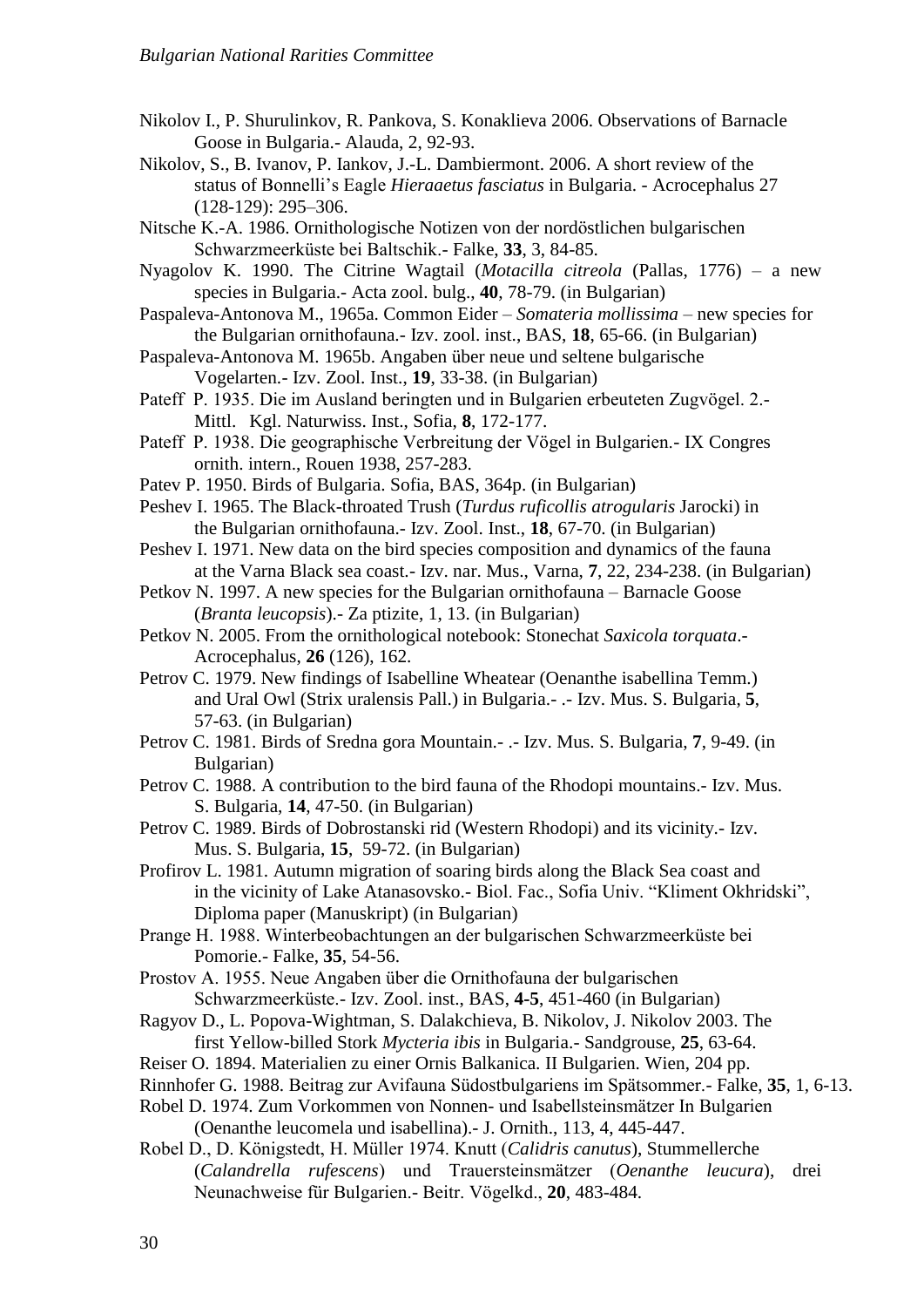- Robel D., D. Königstedt, H. Müller 1978. Zur Kenntnis der Avifauna Bulgariens.- Beitr. Vogelkd., **24**, 4, 193-225.
- Robel. D., H. Willems 1984. Frühlingsnotizen von der Schwarzmeerküste (8 bis 15 April 1980).- Falke, **31**, 3, 88.
- Roberts J. 1980a. The status of Charadriiformes in Bulgaria.- Bonn. zool. Beitr., **31**, 1-2, 38-57.
- Roberts J. 1980b. Observations on birds of the Bulgarian seaboard with new breeding records for S. W. Bulgaria of Masked Shrike (*Lanius nubicus*), Bonelli's Warbler (*Phylloscopus bonelly*) and Blue Rock Trush (*Monticola solitarius*).- Bonn. zool. Beitr., **31**,1-2, 20-37.
- Roberts J. 1981. A contribution to the study of the avifauna of L. Atanasovo, Burgas.- In: Regional symposium under project 8-MAB-UNESCO, 20-24 October 1980, Blagoevgrad, Sofia, BAN, 549-565.
- Sakakhian S. 1990. Species diversity and dynamics oft he waterbird density in Burgas Lakes.- Dipl. Paper, High Forest-Tech. Inst., Sofia, 76 pp (a maniscript in Bulgarian)
- Scharnke H., A. Wolf 1933. Beitrӓge zur Kenntnis der Vogelwelt Bulgarisch-Macedoniens.- Journ. Orn., **86**, 309-327.
- Schimkat J. 1992. Vogelbeobachtungen in Bulgarien, Teil 2: Beitrag zur Vorkommen mediterraner Vogelarten in Bulgarien.- Falke, **39**, 10, 333-337.
- Schollaert V. 1995. European bird report July 1995. Bulgaria.- Birdwatch, September, 60.
- Schubert G., M. Schubert 1982. Ornithologische Beobachtungen aus Bulgarien.- Falke, **29**, 11, 366-372.
- Schwarze E. 1969. Erstbeobachtung des Gelbschnabel-Sturmtauchers (*Calonectris diomedea*) an der bulgarischen Küste.- J. Orn., **110**, 1 ,110.
- Scott B., N. Dilchev, 1994. Eastern Stonechat (*Saxicola torquata maura*).- Neophron, 1, 34. (in Bulgarian)
- Scott B., P. Iankov, C. Hatch 1994. The European Bird Report.- Birdwatch, 27, 60.
- Shurulinkov P. 2004a. From the ornithological notebook: Kittiwake *Rissa tridactyila*.- Acrocephalus, **25**, 123, 234.
- Shurulinkov P. 2004b. Erstnachweis der Wüstengrasmücke *Sylvia nana* in Bulgarien.- Orn. Mitt., **56**, 3, 77-78
- Shurulinkov P., I. Hristov, K. Hristov, I. Nikolov, B. Nikolov, S. Velkov, H. Dinkov, A. Ralev, N. Chakarov, D. Ragyov, R. Stanchev, L. Spassov, I. Hristova 2007. Birds of Dragoman marsh and Chepun hills, W-Bulgaria – checklist, status and recent development of water birds populations.- J. Balkan Ecology, **10** (3): 251- 264.
- Shurulinkov P., K. Popov, M. Ilieva, J. Day 2005. From the ornithological notebook: Great black-headed gul *Larus ichthyaetus*.- Acrocephalus, **26** (126), 161.
- Shurulinkov P., R. Tsonev 2001. First observation of the Desert Wheatear *Oenanthe deserti* in Bulgaria.- Acrocephalus, **22** (104-105), 53.
- Shurulinkov P., R. Tsonev, B. Nikolov, G. Stoyanov, L. Asenov 2005. Birds of the Middle Danube plane.- Federation "Green Bolkans", Sofia, 120p. (in Bulgarian)
- Simeonov P. 1996. Premiere observation de Goeland d'Audouin (*Larus audouinii* Payr.) sur les cotes bulgares de la Mer Noire.- Branta, 1, 13.
- Simeonov P., J. Mooij 1997. Deuxieme observation d'une Bernache du Canada (*Branta canadensis*) sur le littoral nord de Bulgarie.- Branta, 2, 14.
- Simeonov P., X. Hindermayer 1997. Premiere observation d'une Bernache nonnette (*Branta leucopsis*) en Bulgarie.- Branta, 2, 14.
- Simeonov S. 1973. The Twite *Carduelis flavirostris* (L.) a new species in the